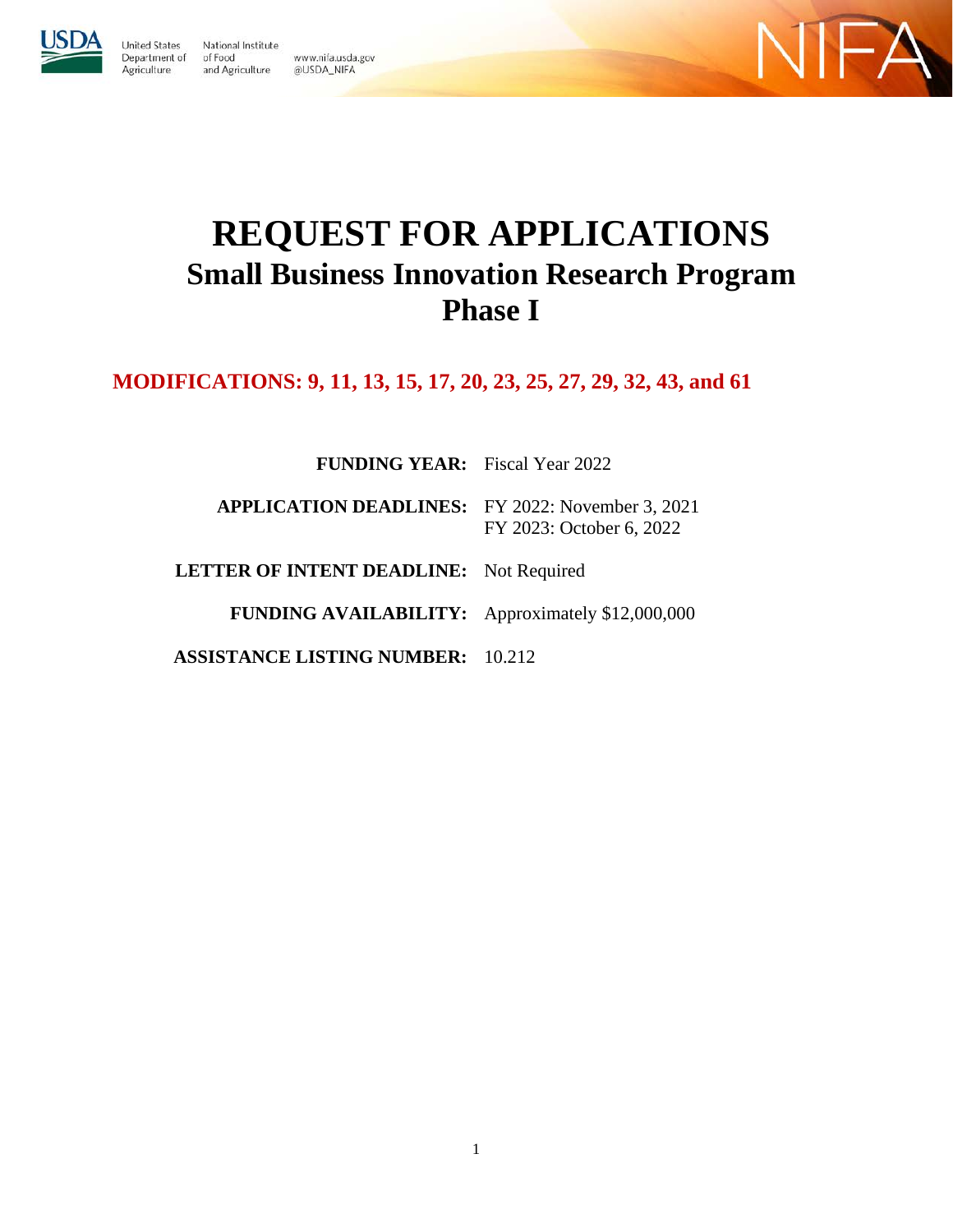### **INITIAL ANNOUNCEMENT**

National Institute of Food and Agriculture United States Department of Agriculture

<span id="page-1-0"></span>**Catalog of Federal Domestic Assistance**. The Small Business Innovation Research (SBIR) Phase I is listed in the Assistance Listings under the Catalog of Federal Domestic Assistance number 10.212.

<span id="page-1-1"></span>**Table 1**: Key Dates and Deadlines

| <b>Task Description</b>               | <b>Deadline</b>                                                                                                         |
|---------------------------------------|-------------------------------------------------------------------------------------------------------------------------|
| <b>Application:</b>                   | FY 2022: 5:00 P.M. Eastern, November 3, 2021 [Ref to Part I $\S \mathbb{C}$ of<br>this RFA]<br>FY 2023: October 6, 2022 |
| Letter of Intent:                     | Not Required                                                                                                            |
| <b>Applicants</b><br><b>Comments:</b> | Within six months from the issuance of this notice<br>(NIFA may not consider comments received after the sixth month)   |

*Stakeholder Input*. The National Institute of Food and Agriculture (NIFA) seeks comments on all request for applications (RFAs) so it can deliver programs efficiently, effectively, with integrity, and with a focus on customer service. NIFA considers comments, to the extent possible when developing RFAs and use comments to help meet the requirements of  $\S 103(c)(2)$  of the [Agricultural Research, Extension, and Education Reform Act of 1998](https://nifa.usda.gov/sites/default/files/resource/Agricultural-Research-Extension-and-Education-Reform-Act-of-1998.pdf) [\(7 U.S.C. 7613\(c\)\(2\)\).](https://uscode.house.gov/view.xhtml?req=(title:7%20section:7613%20edition:prelim)%20OR%20(granuleid:USC-prelim-title7-section7613)&f=treesort&edition=prelim&num=0&jumpTo=true) Applicants may submit written comments to [Policy@usda.gov](mailto:Policy@usda.gov) (email is for comments only). Please use the following subject line: Response to the Small Business Innovation Research Phase I RFA.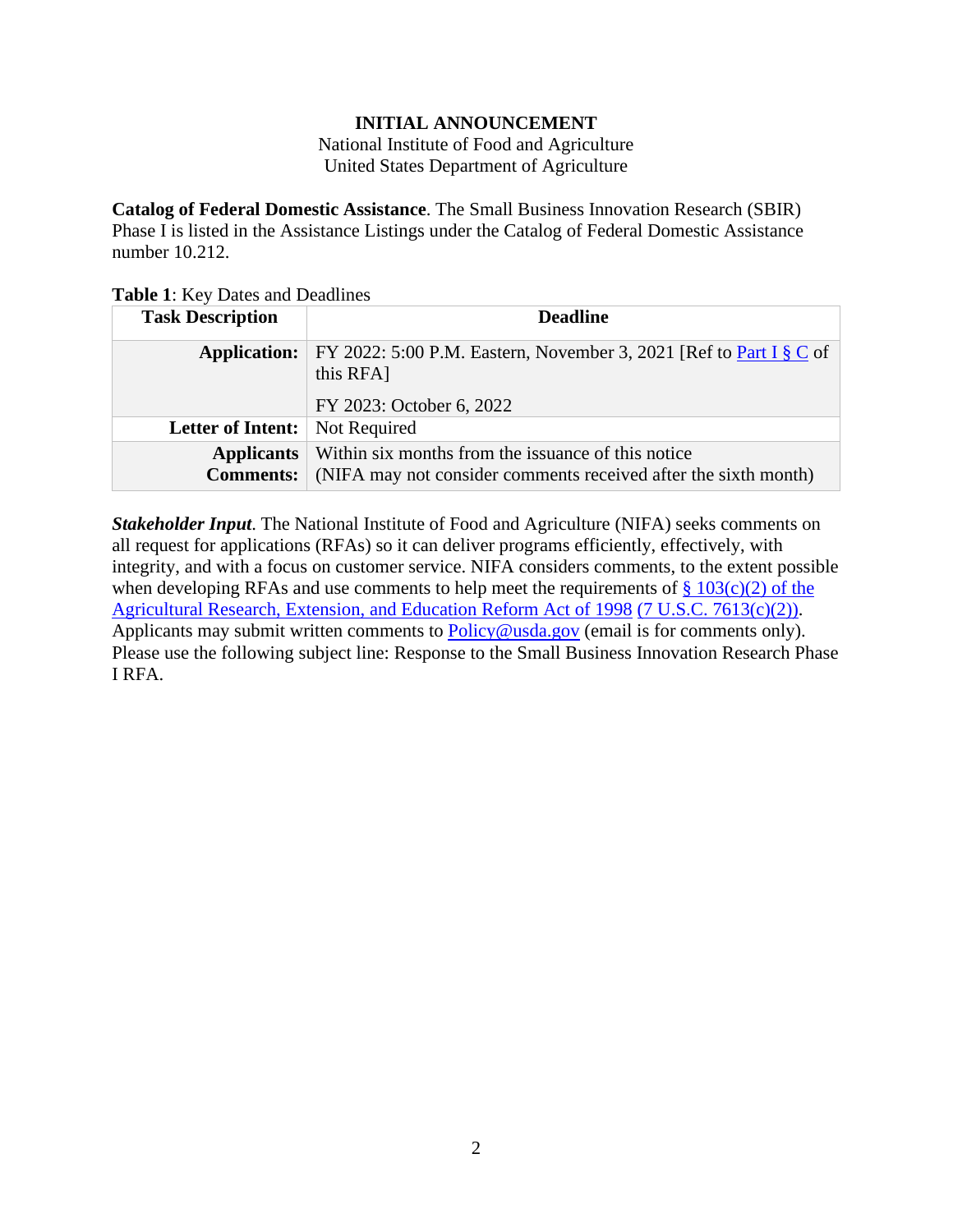### **EXECUTIVE SUMMARY**

<span id="page-2-0"></span>This notice identifies the objectives for the Small Business Innovation Research (SBIR) Phase I projects, deadlines, funding information, eligibility criteria for projects and applicants, and application forms and associated instructions.

The USDA SBIR program focuses on transforming scientific discovery into products and services with commercial potential and/or societal benefit. Unlike fundamental research, the USDA SBIR program supports small businesses in the creation of innovative, disruptive technologies and enables the application of research advancements from conception into the market.

Different from most other investors, the USDA SBIR Program funds early or "seed" stage research and development that has a commercial potential. The program provides equity-free funding and entrepreneurial support at the earliest stages of company and technology development.

This RFA is being released prior to the passage of an appropriations act for FY 2022. Enactment of additional continuing resolutions or an appropriations act may affect the availability or level of funding for this program and may delay the start date of Phase I grants.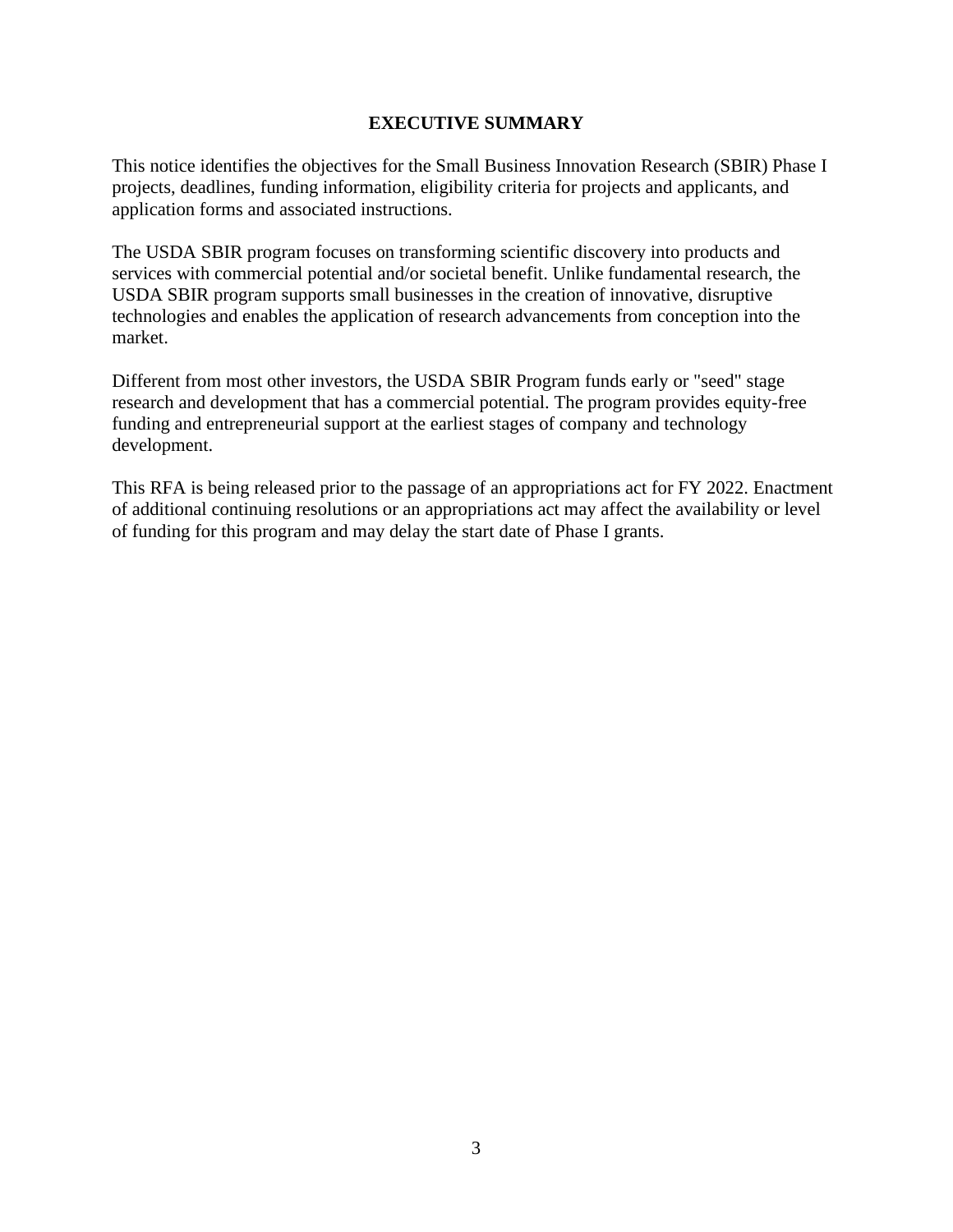# **TABLE OF CONTENTS**

| А.              |  |
|-----------------|--|
| <b>B.</b>       |  |
| $\mathcal{C}$ . |  |
|                 |  |
|                 |  |
| А.              |  |
| <b>B.</b>       |  |
| C.<br>D.        |  |
|                 |  |
|                 |  |
| А.              |  |
| <b>B.</b>       |  |
|                 |  |
| А.              |  |
| <b>B.</b>       |  |
| C.              |  |
|                 |  |
| А.              |  |
| <b>B.</b>       |  |
| C.              |  |
| D.              |  |
| Е.              |  |
| F.              |  |
| G.              |  |
| H.              |  |
| L.              |  |
| J.              |  |
| Κ.              |  |
|                 |  |
| А.              |  |
| <b>B.</b>       |  |
| $\mathcal{C}$ . |  |
|                 |  |
|                 |  |
| А.              |  |
| <b>B.</b>       |  |
| C.              |  |
|                 |  |
|                 |  |
|                 |  |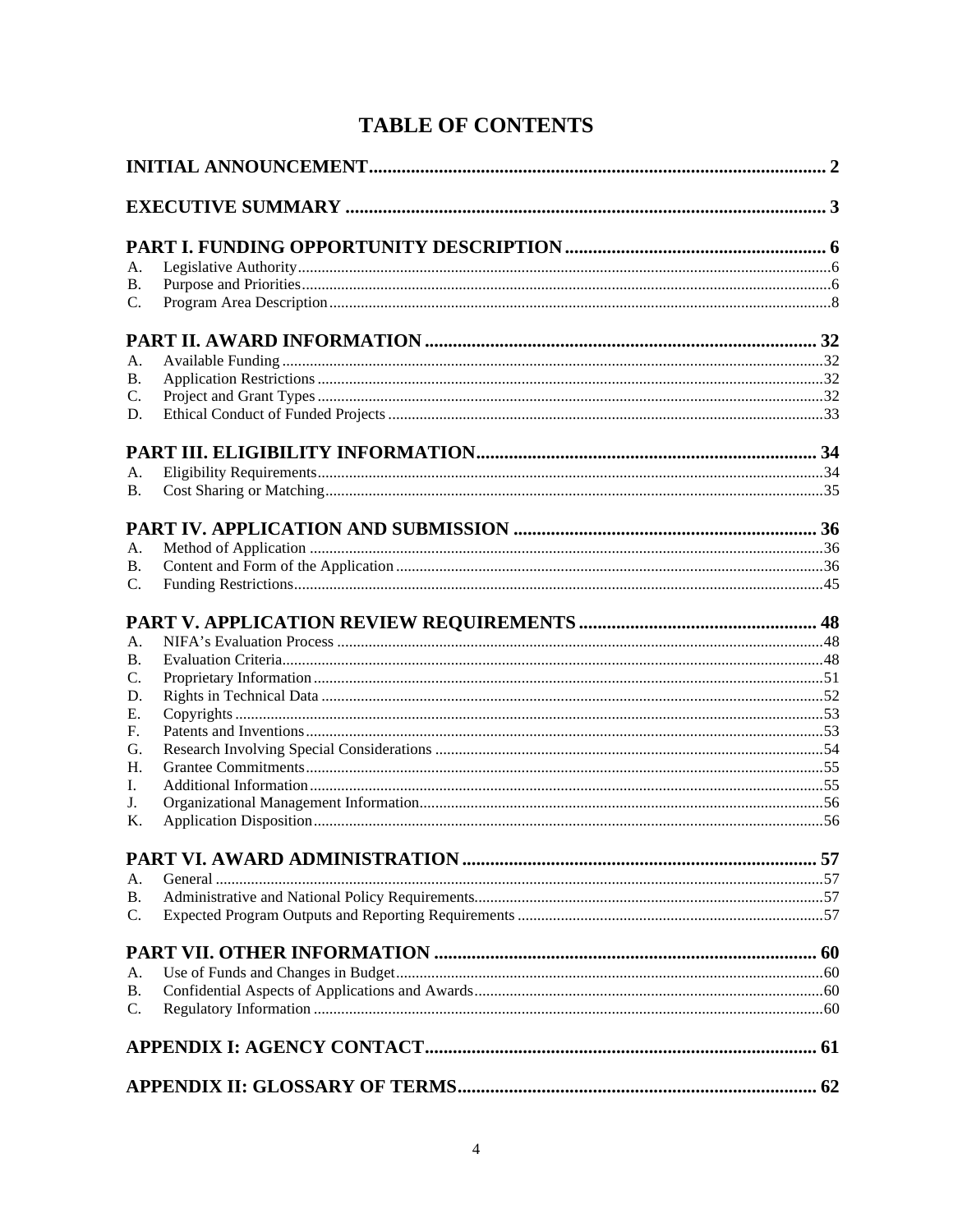|--|--|

# **TABLE OF TABLES**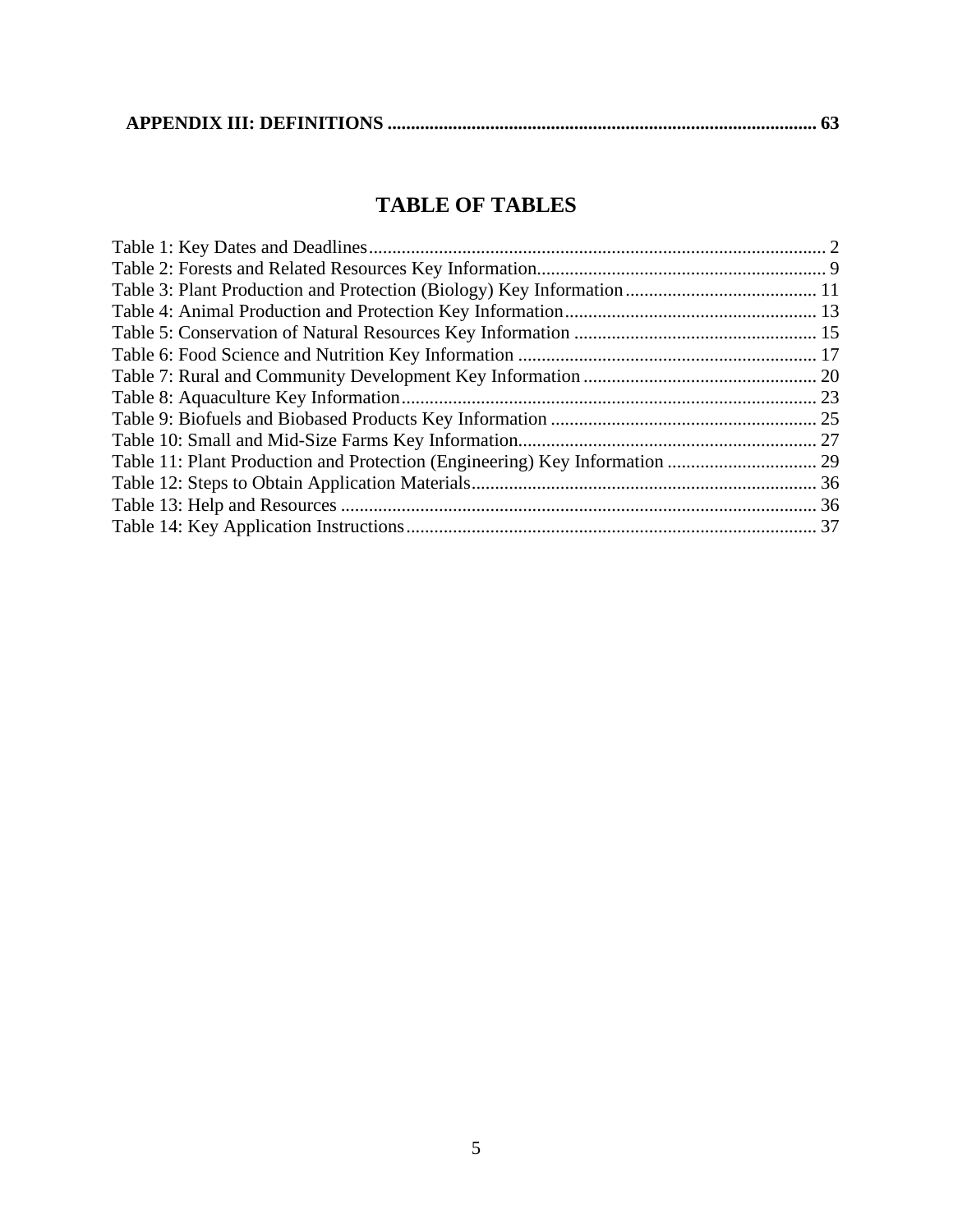# <span id="page-5-0"></span>**PART I. FUNDING OPPORTUNITY DESCRIPTION**

### **A. Legislative Authority**

<span id="page-5-1"></span>**[The National Defense Authorization Act for Fiscal Year 2017](https://www.congress.gov/114/plaws/publ328/PLAW-114publ328.pdf)** (Pub. L. 114–328, § 1834(a) Extension of SBIR and STTR programs) amended the SBIR Small Business Act (**[15 U.S.C. §](https://uscode.house.gov/view.xhtml?req=granuleid:USC-prelim-title15-section638b&num=0&edition=prelim)  [638b](https://uscode.house.gov/view.xhtml?req=granuleid:USC-prelim-title15-section638b&num=0&edition=prelim)**) and extended its implementation through September 30, 2022. Policy is provided by the Small Business Administration (SBA) through the SBIR Policy Directive. A main purpose of the legislation is to stimulate technological innovation and increase private sector commercialization. The USDA SBIR program is therefore in a unique position to meet both the goals of USDA and the purpose of the SBIR legislation by transforming scientific discovery and innovation into both social and economic benefit, and by emphasizing private sector commercialization.

The SBIR program is congressionally mandated and intended to support scientific excellence and technological innovation through the investment of federal research funds to build a strong national economy by stimulating technological innovation in the private sector; strengthening the role of small business in meeting federal research and development needs; increasing the commercial application of federally supported research results; and fostering and encouraging participation by socially and economically disadvantaged and women-owned small businesses.

### **B. Purpose and Priorities**

<span id="page-5-2"></span>Because the USDA program currently has no specific procurement focus, the USDA offers ten (10) solicitation topic areas that are intended to permit a broad spectrum of eligible and innovative science- and technology-based small businesses to compete for funding. The topics are detailed within this solicitation.

This program is administered by the National Institute of Food and Agriculture (NIFA) of the United States Department of Agriculture (USDA).

This program is subject to the provisions found at [7 CFR Part 3403.](https://www.ecfr.gov/cgi-bin/text-idx?c=ecfr&SID=2a6f6bfbef4c918616eebe5353d0793c&rgn=div5&view=text&node=7:15.1.12.2.13&idno=7#7:15.1.12.2.13.1.17.2) These provisions set forth procedures to be followed when submitting grant applications, rules governing the evaluation of applications and the awarding of grants and regulations relating to the post-award administration of grant projects.

The USDA NIFA SBIR program is carried out in three separate phases. This program solicitation is only for the preparation and submission of Phase I applications. The aim of a Phase I project should be to demonstrate technical feasibility of the proposed innovation and thereby bring the innovation closer to commercialization. Proposals should describe the development of an innovation that demonstrates the following characteristics:

- 1. Involves a high degree of technical risk for example, has never been attempted and/or successfully achieved and, is still facing technical hurdles (that the USDA-funded R&D work is intended to overcome).
- 2. Has the potential for significant commercial impact and/or societal benefit, as evidenced by: having the potential to disrupt the targeted market segment; having good productmarket fit (as validated by customers); removing barriers to entry for competition; offering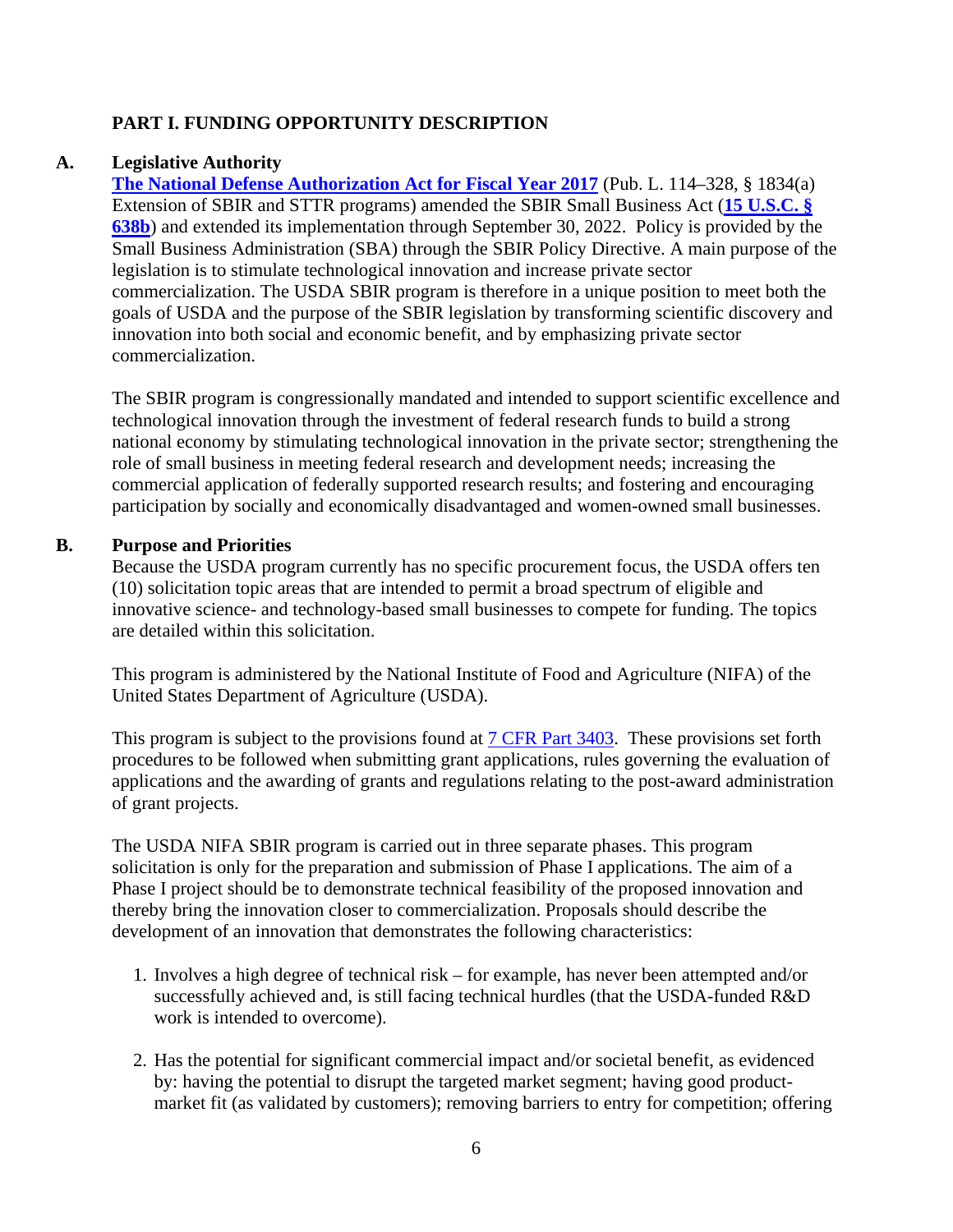potential for societal benefit (through commercialization under a sustainable business model).

- 3. Phase I awards may not exceed the listed maximum award amount for each Program Code for a period normally not to exceed eight (8) months.
- 4. The Phase I application should concentrate on research that will significantly contribute to proving the scientific or technical feasibility of the approach or concept, describe the potential market for the innovation and will be a prerequisite to further USDA SBIR support in Phase II.

Phase II applications continue the R&D developed under Phase I to commercialize the innovation. Phase II will require a more comprehensive application, outlining the proposed effort in detail and the commercialization strategy for the effort. Only prior Phase I grant recipients are eligible to submit a Phase II application at the conclusion of the Phase I grant period. USDA NIFA SBIR typically announces the Phase II RFA in early December with a deadline in early March. USDA NIFA recognizes that Phase I and II awards may not be sufficient in either dollars or time for the firm to complete the total R/R&D and the commercialization activities required to bring the project results to a marketplace. Therefore, completion of the research under these circumstances may have to be carried into Phase III.

Phase III refers to work that derives from, extends, or logically concludes effort(s) performed under prior SBIR funding, but is funded by sources other than the SBIR Program. Phase III work is typically oriented towards commercialization of the SBIR innovation or technology.

**Global Engagement**. NIFA supports global engagement that advances U.S. agricultural goals. NIFA recognizes that collaboration with international partners may be necessary to attain the agency's goals for U.S. agriculture, promote global competence of our nation's future agricultural workforce, and promote safe and nutritious food security in a growing world. Therefore, although application to this RFA is limited to eligible U.S. institutions, applicants may collaborate with international partners, to include subcontracts to international partners or other institutions. Applications must clearly demonstrate benefits to the United States.

The Small Business Innovation Research (SBIR) Phase I Program is aligned with the following [USDA Strategic Goals:](https://www.usda.gov/sites/default/files/documents/usda-strategic-plan-2018-2022.pdf) 

**Strategic Goal 2**: Maximize the Ability of American Agricultural Producers To Prosper by Feeding and Clothing the World and specifically addresses Objectives 2.1, 2.2, and 2.3.

**Strategic Goal 3**: Promote American Agricultural Products and Exports and specifically addresses Objective 3.1.

**Strategic Goal 4**: Facilitate Rural Prosperity and Economic Development and specifically addresses Objective 4.1.

**Strategic Goal 5**: Strengthen the Stewardship of Private Lands Through Technology and Research and specifically addressed Objectives 5.1, 5.2, and 5.3.

**Strategic Goal 6**: Ensure Productive and Sustainable Use of our National Forest System Lands and specifically Objectives 6.1, 6.2, and 6.3.

**Strategic Goal 7**: Provide All Americans Access to a Safe, Nutritious, and Secure Food Supply and specifically Objectives 7.1, 7.2, and 7.3.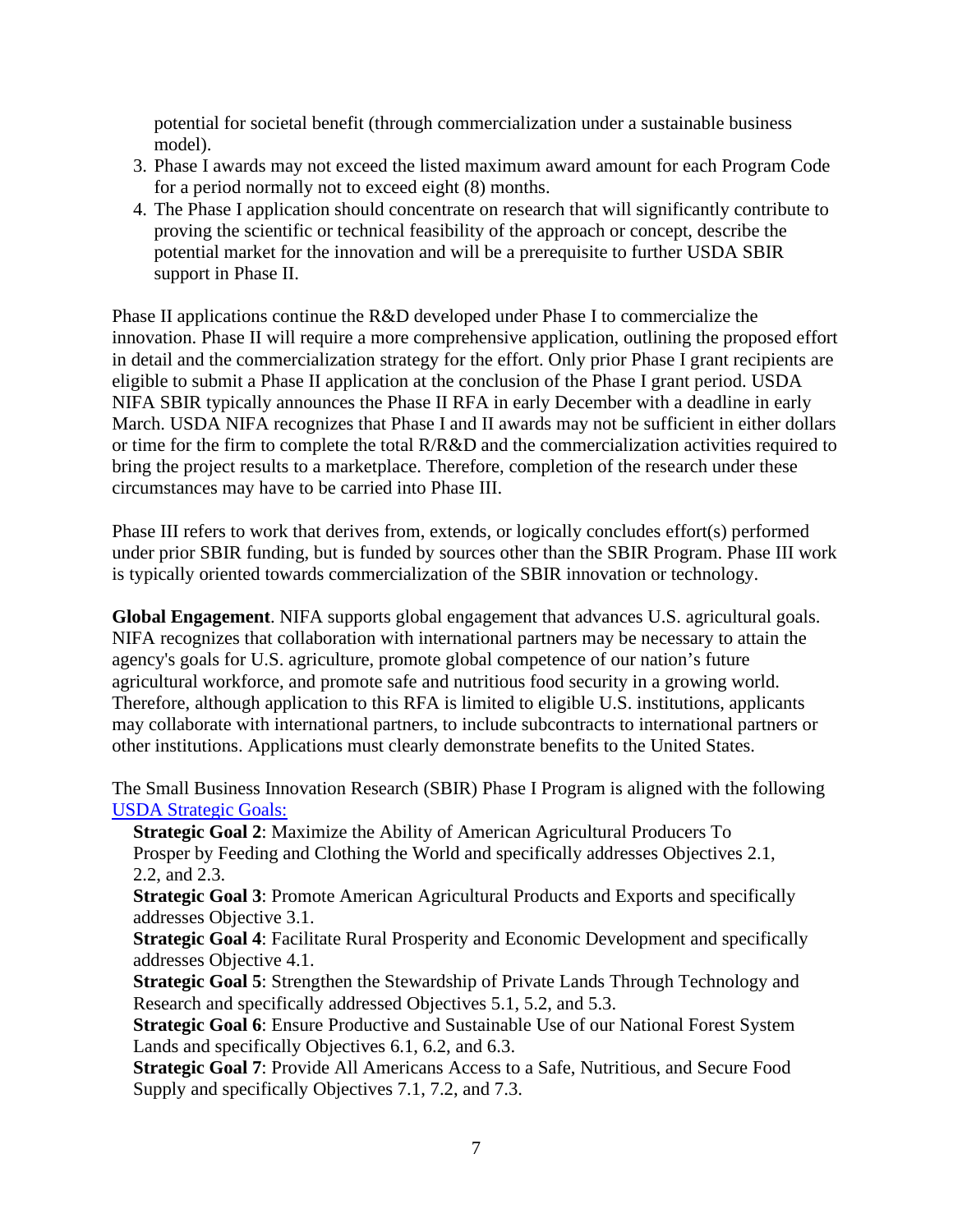### <span id="page-7-0"></span>**C. Program Area Description**

NIFA is soliciting applications under the following program areas:

- 1. Forests and Related Resources
- 2. Plant Production and Protection (Biology)
- 3. Animal Production and Protection
- 4. Conservation of Natural Resources
- 5. Food Science and Nutrition
- 6. Rural and Community Development
- 7. Aquaculture
- 8. Biofuels and Biobased Products
- 9. Small and Mid-size Farms
- 10. Plant Production and Protection (Engineering)

#### **Forests and Related Resources- Topic Area 8.1**

**Contact Dr. Patrick Cassidy, NPL for SBIR Forests and Related Resources at [patrick.cassidy@usda.gov](mailto:patrick.cassidy@usda.gov) or (202) 906-0614** regarding questions about the suitability of research topics or to arrange a telephone consultation.

The Forests and Related Resources topic area aims to address the health, diversity and productivity of the Nation's forests and grasslands to meet the needs of present and future generations through the development of environmentally sound approaches to increase productivity of forest lands, improve sustainability of forest resources, and develop value-added materials derived from woody resources. New technologies are needed to enhance the protection of the Nation's forested lands and forest resources and help to ensure the continued existence of healthy and productive forest ecosystems. Proposals focused on sustainable bioenergy and development of value-added biofuels from woody biomass, and on the influence of climate change on forest health and productivity are strongly encouraged. Proposals that utilize nanotechnology in their approach to developing new wood-based products or that utilize woodbased nano-materials are also encouraged.

To meet the identified needs in forestry and wood utilization, the program's long-term goals (10 years) are to achieve increased utilization of woody resources for value-added products from wood; healthy and sustainable forest ecosystems that are more resistant, resilient, and responsive to wildfires, the impact of pathogens and insects, and other disturbance events associated with climate change; improved environmental and economic methods of sustainable harvesting; and improved growth and yield of forest species that will lead to more efficient use of forested lands.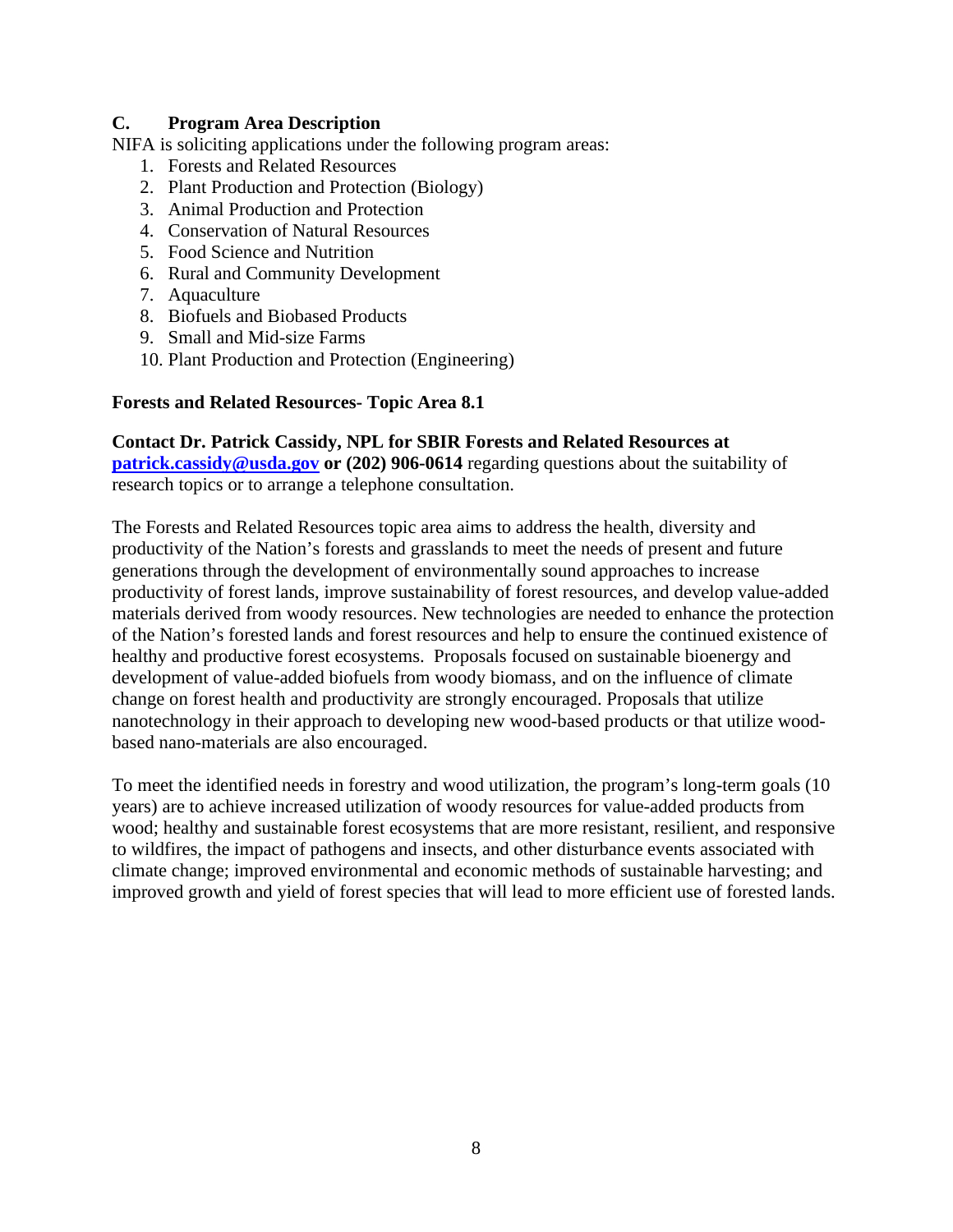| $\mathbf{1}_{\mathbf{1}_{\mathbf{2}_{\mathbf{3}}\mathbf{4}}\mathbf{1}_{\mathbf{3}}\mathbf{1}_{\mathbf{4}}\mathbf{1}_{\mathbf{5}_{\mathbf{4}}\mathbf{1}_{\mathbf{5}}\mathbf{1}_{\mathbf{6}_{\mathbf{5}}\mathbf{1}}\mathbf{1}_{\mathbf{6}_{\mathbf{6}}\mathbf{1}_{\mathbf{6}_{\mathbf{6}}\mathbf{1}}\mathbf{1}_{\mathbf{6}_{\mathbf{6}}\mathbf{1}}\mathbf{1}_{\mathbf{6}_{\mathbf{6}}\mathbf{1}_{\mathbf{6}_{\mathbf{6}}\mathbf{1}}\mathbf{$ |                                                         |
|--------------------------------------------------------------------------------------------------------------------------------------------------------------------------------------------------------------------------------------------------------------------------------------------------------------------------------------------------------------------------------------------------------------------------------------------|---------------------------------------------------------|
| <b>Title</b>                                                                                                                                                                                                                                                                                                                                                                                                                               | <b>Description</b>                                      |
| <b>Program Code:</b>                                                                                                                                                                                                                                                                                                                                                                                                                       | 8.1                                                     |
| <b>Program Code Name:</b>                                                                                                                                                                                                                                                                                                                                                                                                                  | <b>Forests and Related Resources</b>                    |
| <b>CFDA Number</b>                                                                                                                                                                                                                                                                                                                                                                                                                         | 10.212                                                  |
| <b>Project Type:</b>                                                                                                                                                                                                                                                                                                                                                                                                                       | Research                                                |
| <b>Grant Type:</b>                                                                                                                                                                                                                                                                                                                                                                                                                         | Standard                                                |
|                                                                                                                                                                                                                                                                                                                                                                                                                                            | <b>Application Deadline</b>   FY 2022: November 3, 2021 |
|                                                                                                                                                                                                                                                                                                                                                                                                                                            | FY 2023: October 6, 2022                                |
| <b>Grant Duration:</b>                                                                                                                                                                                                                                                                                                                                                                                                                     | 8 Months                                                |
| Anticipated # of Awards:                                                                                                                                                                                                                                                                                                                                                                                                                   | 5                                                       |
| <b>Maximum Award Amount:</b>                                                                                                                                                                                                                                                                                                                                                                                                               | \$175,000 or \$181,500 with Technical and               |
|                                                                                                                                                                                                                                                                                                                                                                                                                                            | <b>Business Assistance (TABA)</b>                       |

### <span id="page-8-0"></span>**Table 2:** Forests and Related Resources Key Information

### **Research Priorities:**

Examples of appropriate subtopics for research applications from small businesses include, but are not limited to the following:

### **1. Growth and Yield**

Improving growing stock, tissue culture, genetic manipulation or vegetative reproduction of forest trees, and other means of increasing the regenerative abilities of forests; developing systems to increase the survival of newly planted trees through mechanical, physical or chemical means that are environmentally safe and through improved nutrient/water utilization; reducing the adverse impact of pathogens and insects by developing better methods to monitor infestations and improved control strategies for combating insects and pathogens that attack important woody species.

### **2. Increasing the Utility of Forest-Grown Material**

Research to improve the yield of lumber, pulp fiber and specialty chemicals from trees; utilizing a greater percentage of the tree through improved techniques of production, for the creation of new or improved reconstituted products; developing better methods for manufacturing woodbased products and testing products for performance and durability; and developing improved methods for the production of paper.

# **3. Reducing Ecological Damage by Forest Operations**

Research to reduce soil erosion, compaction, water degradation or other alterations caused by harvesting and/or other forest operations, provisions for the economic recovery of resources from forests while raising potential productivity and reducing impacts to the ecological structure of the area of operation.

### **4. Urban Forestry**

Research to promote the growth of forested land in urban areas, such as greenways, parks, and strategically planted urban trees, to address problems of forest fragmentation, the introduction of invasive species, and the impact of urban forested land on air and water quality and quality of life improvements.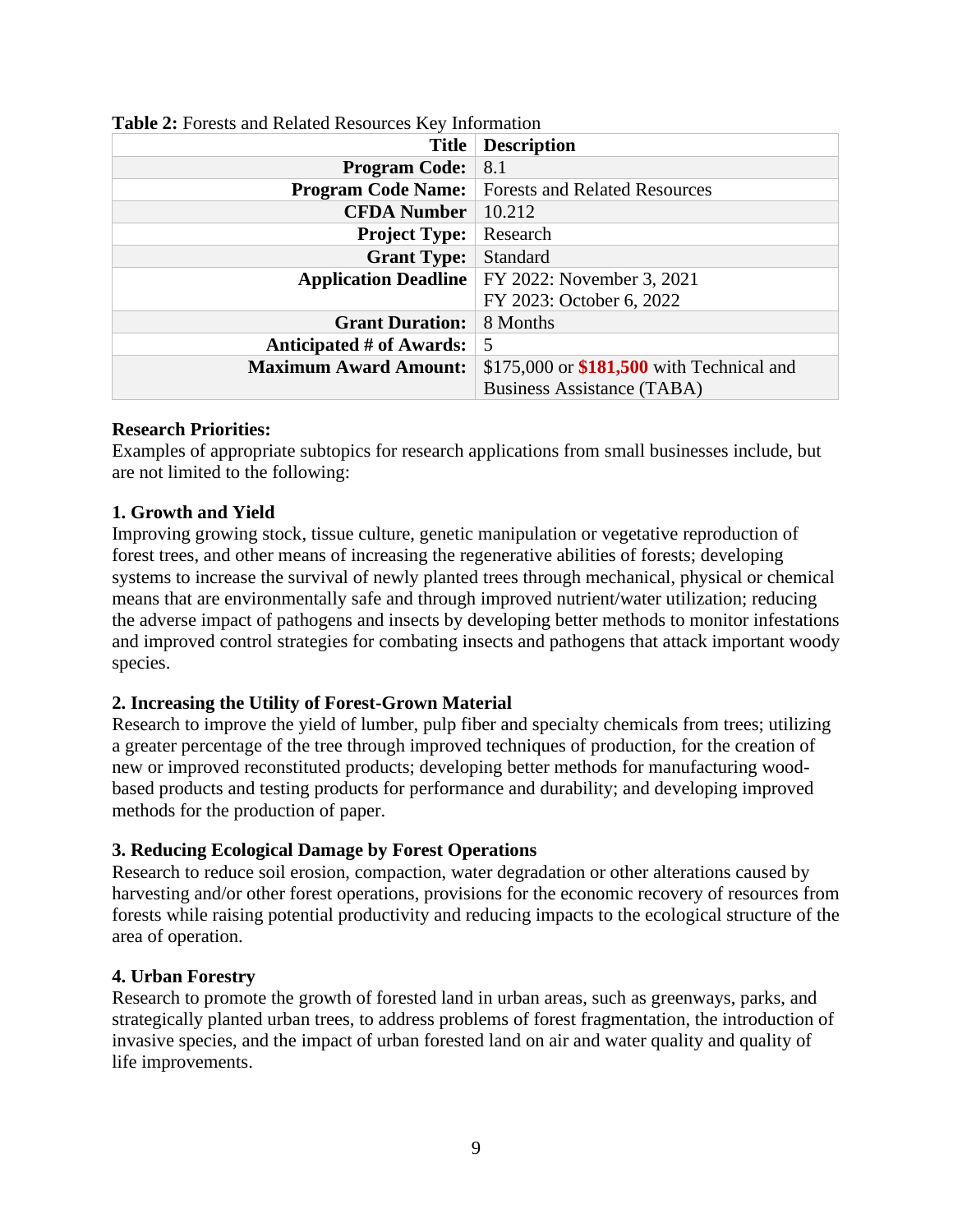# **5. Climate Change**

Research to address the issue of ecosystem adaptation to climate change, ways to enhance carbon sequestration and reduce greenhouse gas emissions, development of decision support tools for forest managers to deal with various types of risks and uncertainties associated to climate change, and markets for forest ecosystem services.

### **6. Developing Technology that Facilitates the Management of Wildfires on Forest Lands**

Research that provides systems for detecting and managing wildfires; systems for reducing fuel loads in forests; tools and equipment for improving the efficacy and safety of fire fighters on the ground and in the air; and communication and navigation systems for improving the coordination of fire management activities.

# **7. Sustainable Bioenergy and Development of Value-Added Products from Forest Resources**

Research for development of improved methods for the conversion of forest biomass into cellulosic biofuels (e.g., ethanol, biobutanol, jet aviation) and biobased products, including intermediate chemicals; development of new wood-based composite materials; development of local scale energy conversion projects that generate electricity and/or useful heat; and development of technologies that will mitigate carbon release from combustion.

# **Other Key Information**

1. Applicants are strongly encouraged to contact the NPL regarding the suitability of research topics.

2. Applications that deal with the development of biofuels derived from non-woody agricultural crops should be submitted under topic area 8.8 Biofuels and Biobased Products.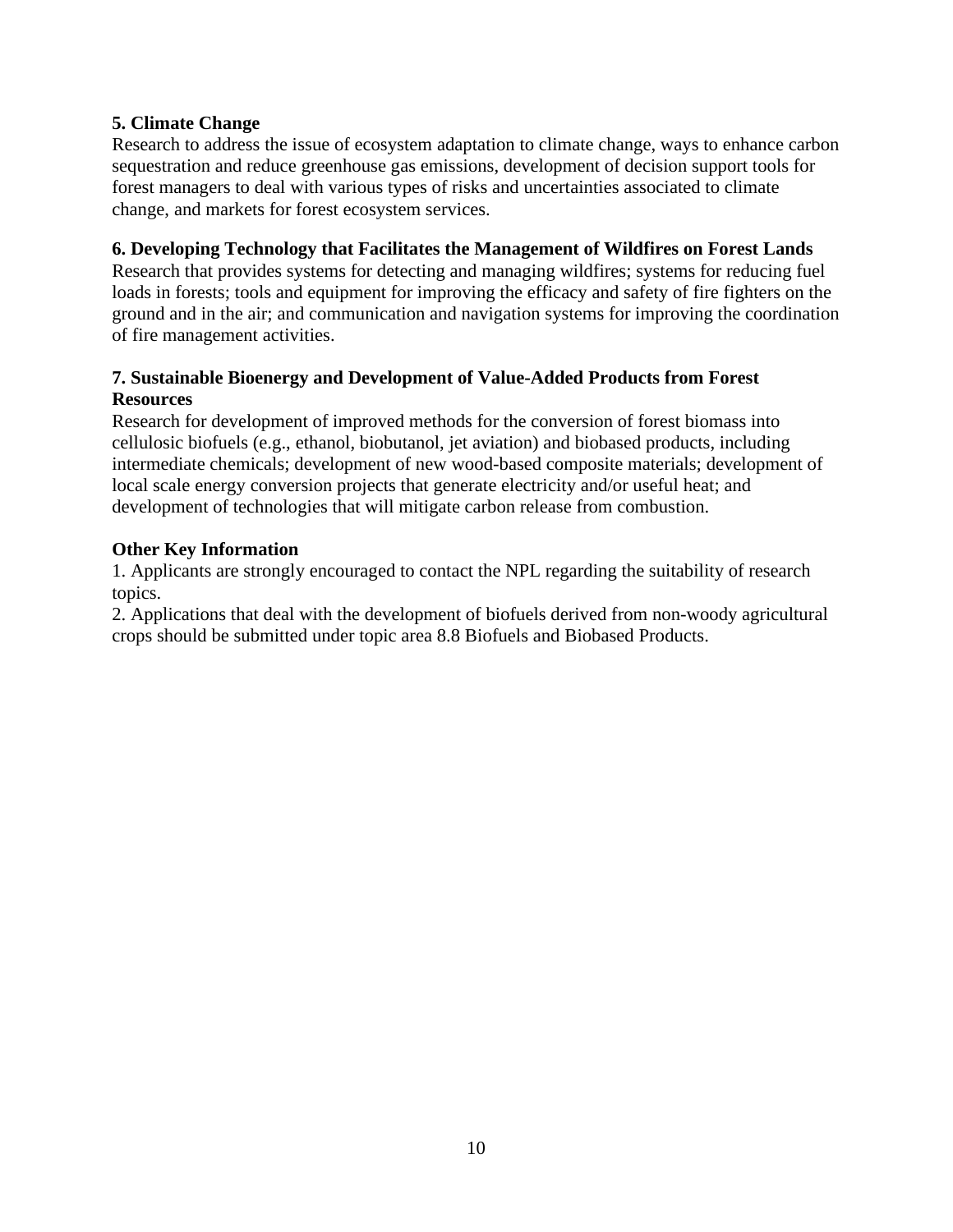# **Plant Production and Protection (Biology)- Topic Area 8.2**

**Contact Dr. Kari Perez, NPL for SBIR Plant Production and Protection (Biology) at [Kari.Perez@usda.gov](mailto:Kari.Perez@usda.gov) or (816) 550-8047** regarding questions about the suitability of research topics or to arrange a telephone consultation.

The objective of this topic area is to examine novel ways of enhancing crop production and protection by applying biological approaches to develop new methods for plant improvement and pest management; apply traditional plant breeding methods and/or new technologies to develop new food and non-food crop plants, develop diagnostic technologies for plant diseases; develop plant characteristics that reduce the harmful impact of plant pests, biotic, and abiotic stresses, as well as new genotypes of existing crop plants with characteristics that allow for their use in new commercial applications.

| <b>Title</b>                                 | <b>Description</b>                                                  |
|----------------------------------------------|---------------------------------------------------------------------|
| <b>Program Code:</b>                         | 8.2                                                                 |
|                                              | <b>Program Code Name:</b> Plant Production and Protection (Biology) |
| <b>CFDA Number</b>                           | 10.212                                                              |
| <b>Project Type:</b>                         | Research                                                            |
| <b>Grant Type:</b>                           | <b>Standard</b>                                                     |
| <b>Application Deadline</b> November 3, 2021 |                                                                     |
| <b>Grant Duration:</b> 8 Months              |                                                                     |
| Anticipated # of Awards:                     | -6                                                                  |
| <b>Maximum Award Amount:</b>                 | \$175,000 or \$181,500 with TABA                                    |

<span id="page-10-0"></span>**Table 3:** Plant Production and Protection (Biology) Key Information

# **Research Priorities:**

Examples of appropriate subtopics for research applications from small businesses include, but are not limited to the following:

# **1. Plant improvement**

Improved crop production using traditional plant breeding and biotechnology, including but not limited to, molecular biology, and mutagenesis, genomics, tissue culture, and/or embryogenesis to produce crops with new or improved quality, yield, agronomic, horticultural, value- added, and/or economic traits. Topics may include, but not limited to:

- a. Improvement of commercial floriculture production-Biological and/or technological approaches to improve the competitiveness of U.S. production of flowering potted plants, bedding plants, seasonal crops, annuals, perennials, and cut flowers.
- b. Development of new crops-Development of new crop plants as sources of food, non-food industrial or ornamental products.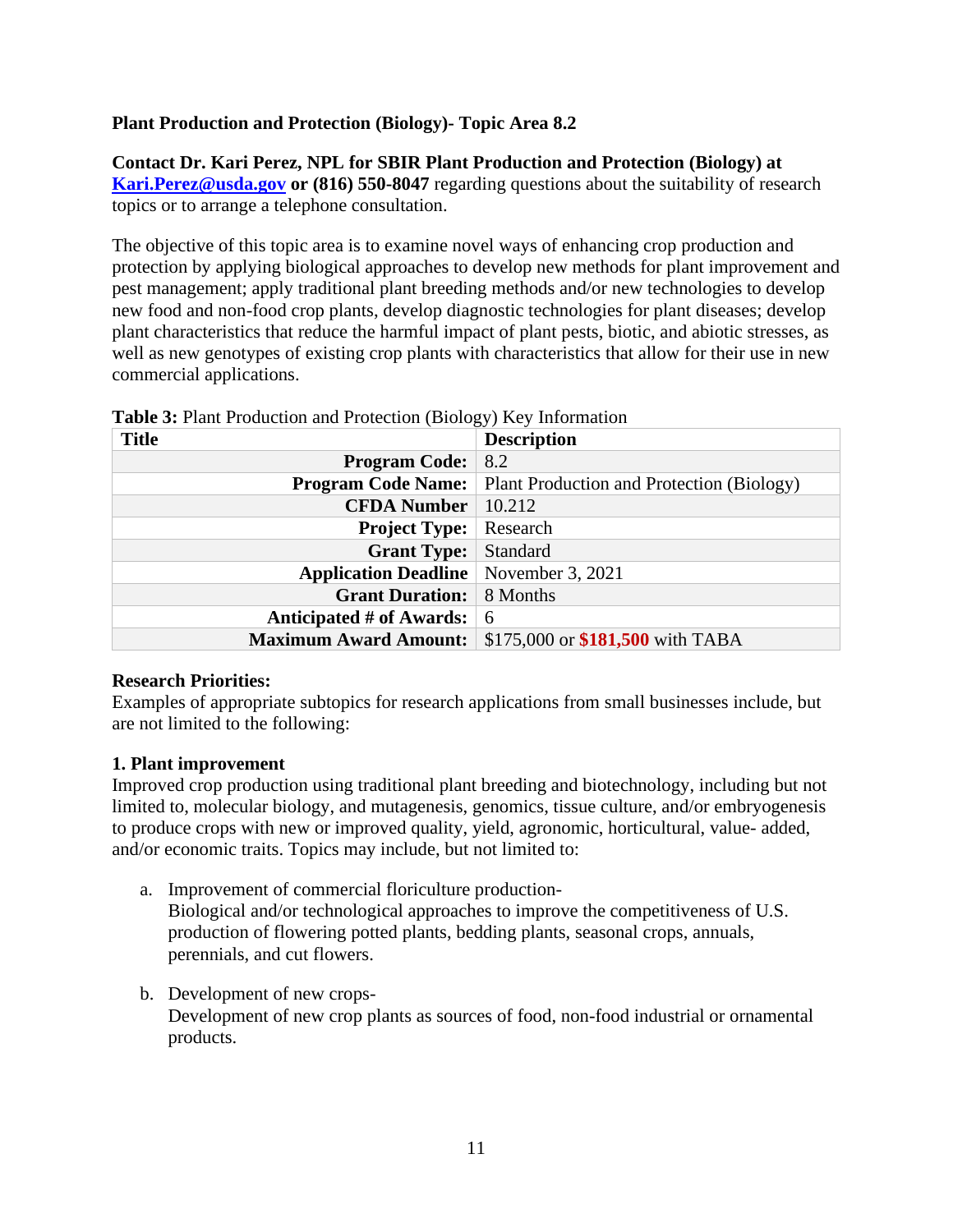# **2. Pollinators and crop production**

Projects that address the health and success of domesticated and natural pollinators of economically important crops.

a. Plant protection against abiotic and/or biotic stresses

Reduce the impact of biotic stresses (including plant pathogens, arthropod pests, and weeds), and abiotic stresses on crop plants including topics focused on various types of risks and uncertainties associated to climate change; increasing plant resistance to plant pathogens, arthropod pests, and abiotic stress including abiotic stress factors related to climate change.

Topics may include, but are not limited to:

- i. Improved plant disease diagnostics- accurate, rapid, and cost-effective identification of causal agents in specialty crop plants at the earliest possible stage relative to manifestation of disease.
- ii. Bio-based approaches-

To protect organically-grown and conventional crops from insect and nematode pests and diseases using bio-based approaches, including the development of decision aid systems that are information extensive and time sensitive.

### **Other Key Information**

1. Applicants are strongly encouraged to contact the NPL regarding the suitability of research topics.

2. Phase I applications involving the development of transgenic crops would benefit by the inclusion of a brief description of the proposed path to commercialization, including an understanding of what will be needed to clear regulatory consideration. Phase II applications involving the development of transgenic crops should have an expanded section on how regulatory considerations will be met and market entry attained.

3. Applications that deal with non-biological engineering technologies should be submitted to topic area 8.13 Plant Production and Protection-Engineering.

4. Applications that deal with the genetic improvement and production of woody biomass feedstock crops should be submitted to the 8.1 Forest and Related Resources topic area.

5. Applications that deal with the genetic improvement and production of algae should be submitted to the 8.7 Aquaculture topic area.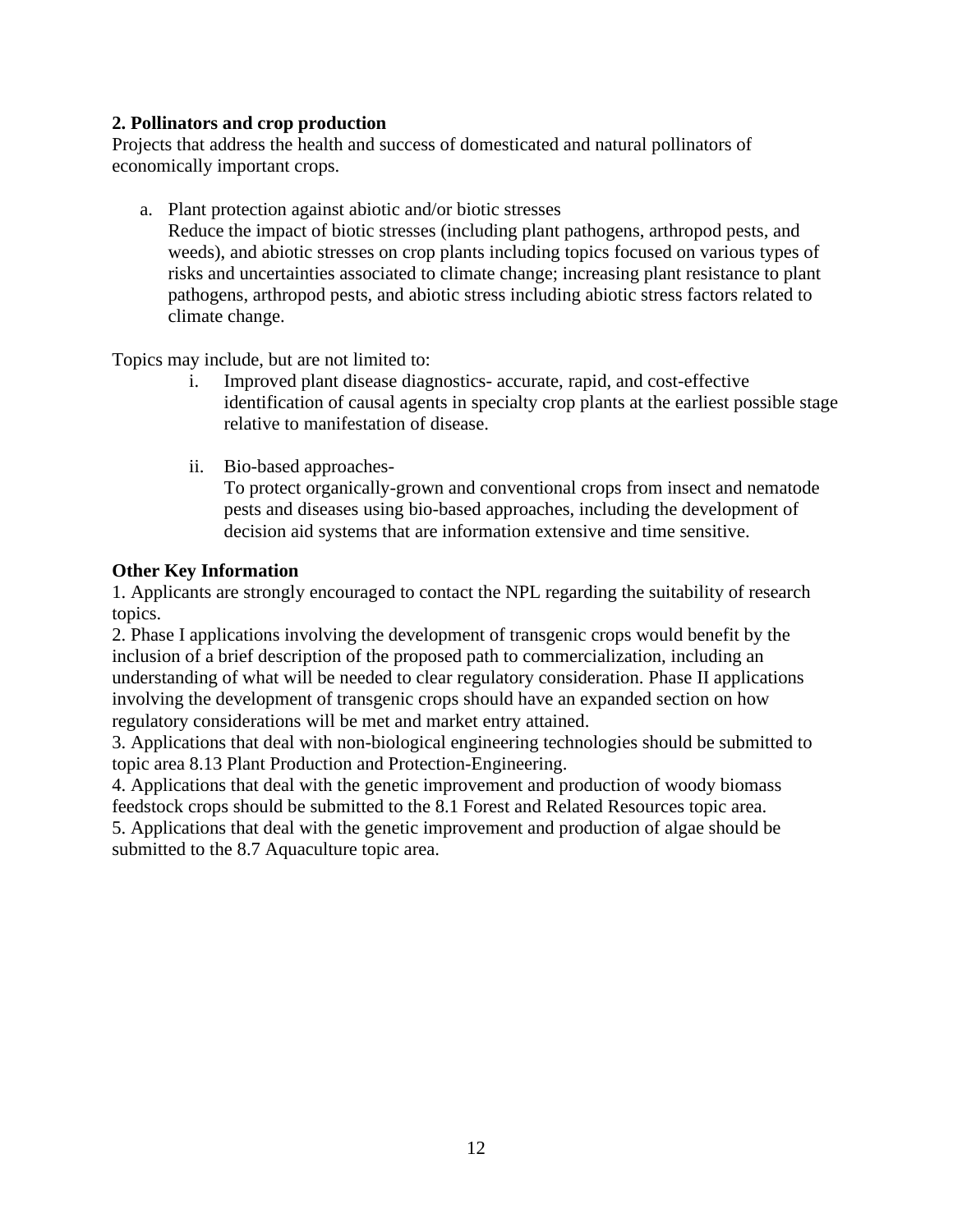### **Animal Production and Protection- Topic Area 8.3**

**Contact Dr. Robert Smith, NPL for SBIR Animal Production and Protection at [Robert.M.Smith@usda.gov](mailto:Robert.M.Smith@usda.gov) or (202) 445-3468 or Dr. Frank Siewerdt, NPL for SBIR Animal Production and Protection at [Frank.Siewerdt@usda.gov](mailto:Frank.Siewerdt@usda.gov) or (816) 329-9746** regarding questions about the suitability of research topics or to arrange a telephone consultation.

Protein and other nutrients from animal sources are an important component of diets worldwide. Agricultural animals also provide skins, fiber, feathers and other products with economic importance. There is a growing need for these products as the global population expands and demand becomes higher also due to more disposable income for hundreds of millions of people. Fulfilling this need will require new technologies to improve both productivity and efficiency of food animals. The Animal Production and Protection topic area aims to support the development of innovative, marketable technologies that will provide significant benefit to the production and protection of agricultural animals. New technologies for rapid detection, point-of-care, treatment and prevention of disease are needed to improve productivity and enhance the biosecurity of our herds and flocks. Better technologies are also needed to develop and enhance alternatives to the use of antibiotics since pathogen resistance and human sensitivity to residue food products derived from animals have become of increasing concern. And there is an urgent need for technologies that decrease the impact of animal agriculture on the environment and optimize use of our natural resources, especially those that address carbon sequestration processes and provide an outlet for manure. Technological advances in animal production and protection will not only enhance the safety of the Nation's food supply and contribute to environmental stewardship, they will also allow American producers to remain competitive in the global marketplace and contribute to global food security.

| <b>Title</b>                                   | <b>Description</b>                                           |
|------------------------------------------------|--------------------------------------------------------------|
| <b>Program Code:</b>                           | 8.3                                                          |
|                                                | <b>Program Code Name:</b>   Animal Production and Protection |
| <b>CFDA Number</b>   $10.212$                  |                                                              |
| <b>Project Type:</b>                           | Research                                                     |
| <b>Grant Type:</b> Standard                    |                                                              |
| <b>Application Deadline</b>   November 3, 2021 |                                                              |
| <b>Grant Duration:</b> 8 Months                |                                                              |
| Anticipated # of Awards: $\vert 6 \rangle$     |                                                              |
| <b>Maximum Award Amount:</b>                   | \$175,000 or \$181,500 with TABA                             |

<span id="page-12-0"></span>**Table 4:** Animal Production and Protection Key Information

### **Research Priorities:**

Development of marketable technologies designed for use in agriculturally important animals that will:

### 1**. Improve production efficiency**

Areas of interest include improved fertility; increased feed efficiency; and translation of genomic information into practical use and benefit.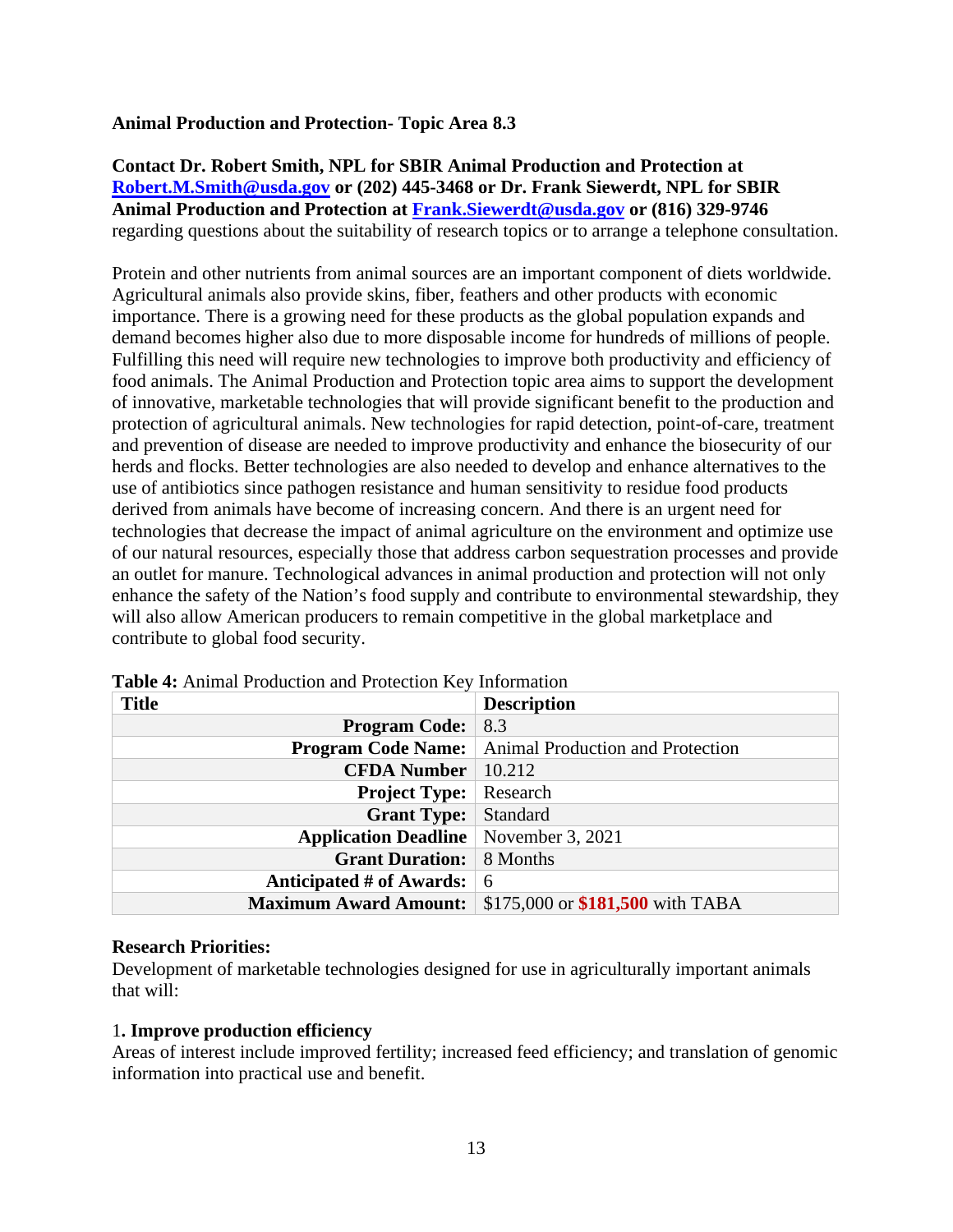# 2. **Improve the safety and/or quality of end products derived from animals**

These technologies must be applicable in the pre-harvest environment.

### 3. **Improve animal health and well-being**

Examples of these technologies include new rapid, more accurate, point-of-care oriented and competitively priced diagnostics, therapeutics, vaccines and other immunization methods, biosecurity management tools, traceability methods, and animal handling methods and developing alternatives to the use of antibiotics.

### 4. **Improve the productivity of animals in modified conventional or alternative animal production systems**

Examples include non-confinement housing, pasture-based feeding systems, and organic systems.

### 5. **Mitigate climate change and the impacts of animal agriculture on the natural environment**

Areas of interest include technologies that decrease greenhouse gas emissions, improve carbon sequestration, or reduce the content of excretion of phosphorus and nitrogen and other nutrients in the manure or excreta, but does not include manure management.

### **Other Key Information**

1. Applicants are strongly encouraged to contact the NPL regarding the suitability of research proposals for this topic area.

2. Applications that deal with post-harvest technologies for foods derived from animals should be submitted under topic area 8.5 Food Science and Nutrition.

3. Applications that deal with mitigation of pollution through manure management should be submitted under topic area 8.4 Conservation of Natural Resources.

4. Applications that deal with transformation of manure into production of biofuels and biobased products should be submitted under topic area 8.8 Biofuels and Biobased Products.

5. Applications that deal with aquaculture species should be submitted under topic area 8.7 Aquaculture.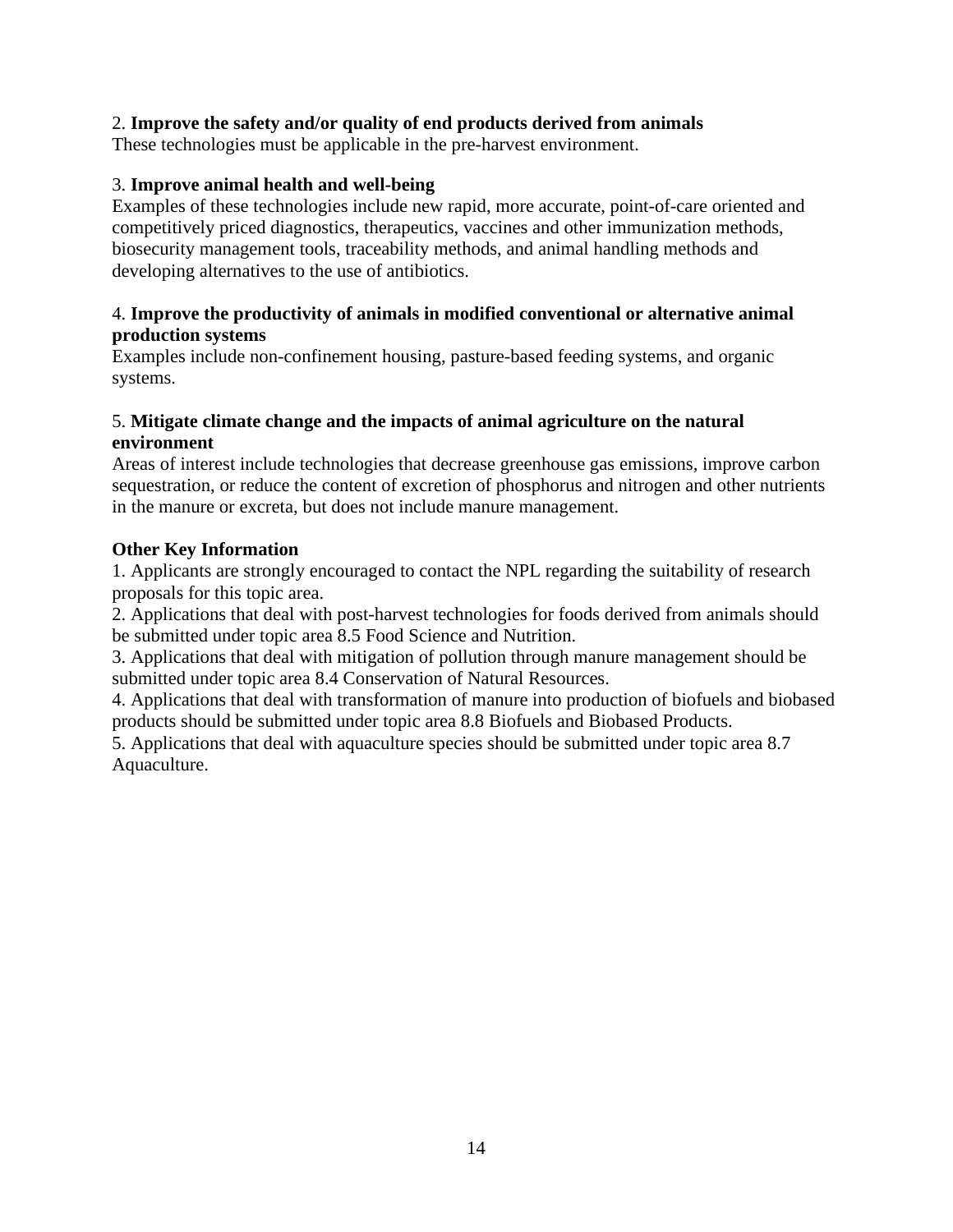# **Conservation of Natural Resources- Topic Area 8.4**

**Contact Dr. James Dobrowolski, NPL for SBIR Conservation of Natural Resources at [James.Dobrowo](mailto:James.Dobrowolski@usda.gov)lski@usda.gov or (202) 420-8918 or Dr. Sandeep Kumar, NPL for SBIR Conservation of Natural Resources at Sandeep. Kumar@usda.gov** regarding questions about the suitability of research topics or to arrange a telephone consultation.

The goal of the program is to commercialize innovative technologies that are developed with the purpose to conserve, monitor, improve and/or protect the quality and/or quantity of natural resources and reduce potential waste streams while sustaining climate-smart, optimal farm and forest productivity and profitability. The objective of this topic area is the conservation of soil, water, air, and other natural resources on landscapes that produce agricultural, natural and forest/rangeland goods and services. We encourage new technologies and innovations applying circular agriculture principles that will make use of waste or byproducts, help improve soil health, reduce soil erosion, improve water and air quality, improve nutrient management and conserve and use water more effectively.

| <b>Title</b>                                   | <b>Description</b>                       |
|------------------------------------------------|------------------------------------------|
| <b>Program Code:</b>                           | 8.4                                      |
| <b>Program Code Name:</b>                      | <b>Conservation of Natural Resources</b> |
| <b>CFDA Number</b>                             | 10.212                                   |
| <b>Project Type:</b>                           | Research                                 |
| <b>Grant Type:</b>                             | Standard                                 |
| <b>Application Deadline</b>   November 3, 2021 |                                          |
| <b>Grant Duration:</b>                         | 8 Months                                 |
| Anticipated # of Awards:                       |                                          |
| <b>Maximum Award Amount:</b>                   | \$175,000 or \$181,500 with TABA         |

<span id="page-14-0"></span>**Table 5:** Conservation of Natural Resources Key Information

# **Research Priorities:**

Examples of appropriate subtopics for research applications from small businesses include, but are not limited to, the following:

# **1. Water Quality and Quantity**

Develop new and innovative technologies to improve water management and conservation at the farm- and watershed-scales and monitor the quality of surface water and groundwater resources for biotic and abiotic pollutants. Create improved technologies focused on the use of nontraditional water sources (treated wastewater, agricultural return flows and produced water from minerals extraction) for agricultural irrigation, and improve irrigation technologies to provide superior timing, distribution and cost-effective delivery of water and chemicals for the optimal growth of agricultural products, natural and forest/rangeland goods and services.

# **2. Soil Health**

Research topic may include soil nutrient content, microbial functional activity related to nutrient cycling, methods to remediate degraded soils, methods to monitor and increase soil carbon storage capacity, and methods for monitoring and preventing soil erosion by wind and water.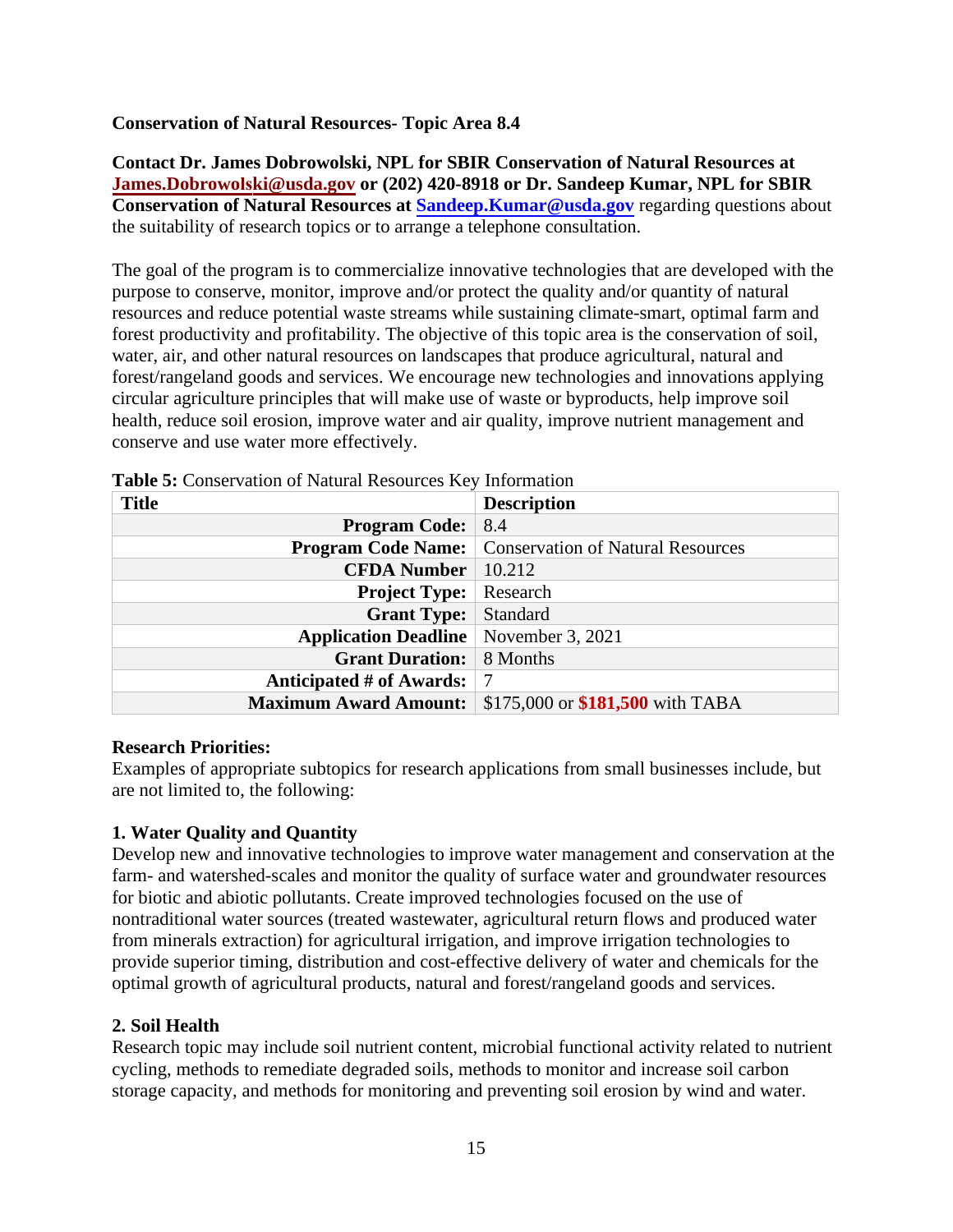# **3. Air Resources**

Develop new and improved technologies to monitor air quality and reduce air pollution stemming from agricultural enterprises, including manures from livestock and poultry production systems, and methane capture for use on- or off-farm.

### **4. Nutrient Management**

Develop new and improved technologies to extract and utilize nutrients, and macro- and micronutrient management practices that help maximize plant productivity while minimizing negative environmental impacts.

### **Other Key Information**

1. Applicants are strongly encouraged to contact the NPL regarding the suitability of research topics.

2. Applications that include software development or other data-intensive technologies are encouraged to apply for topics related to the Priority Research Areas listed above.

3. Applications that address animal manure or carcass waste to produce biofuels and biobased products should be submitted to the SBIR 8.8 Biofuels and Biobased Products topic area.

4. Applicants should demonstrate that the proposed technology is innovative and not redundant with what is currently available. If similar technologies exist, please provide a comparison table contrasting your technology with others.

5. Technologies for the rapid detection of food borne hazards (microorganisms, chemicals, toxins) during pre- and post-harvest processing and distribution should be submitted to the SBIR 8.5 Food Science and Nutrition topic area.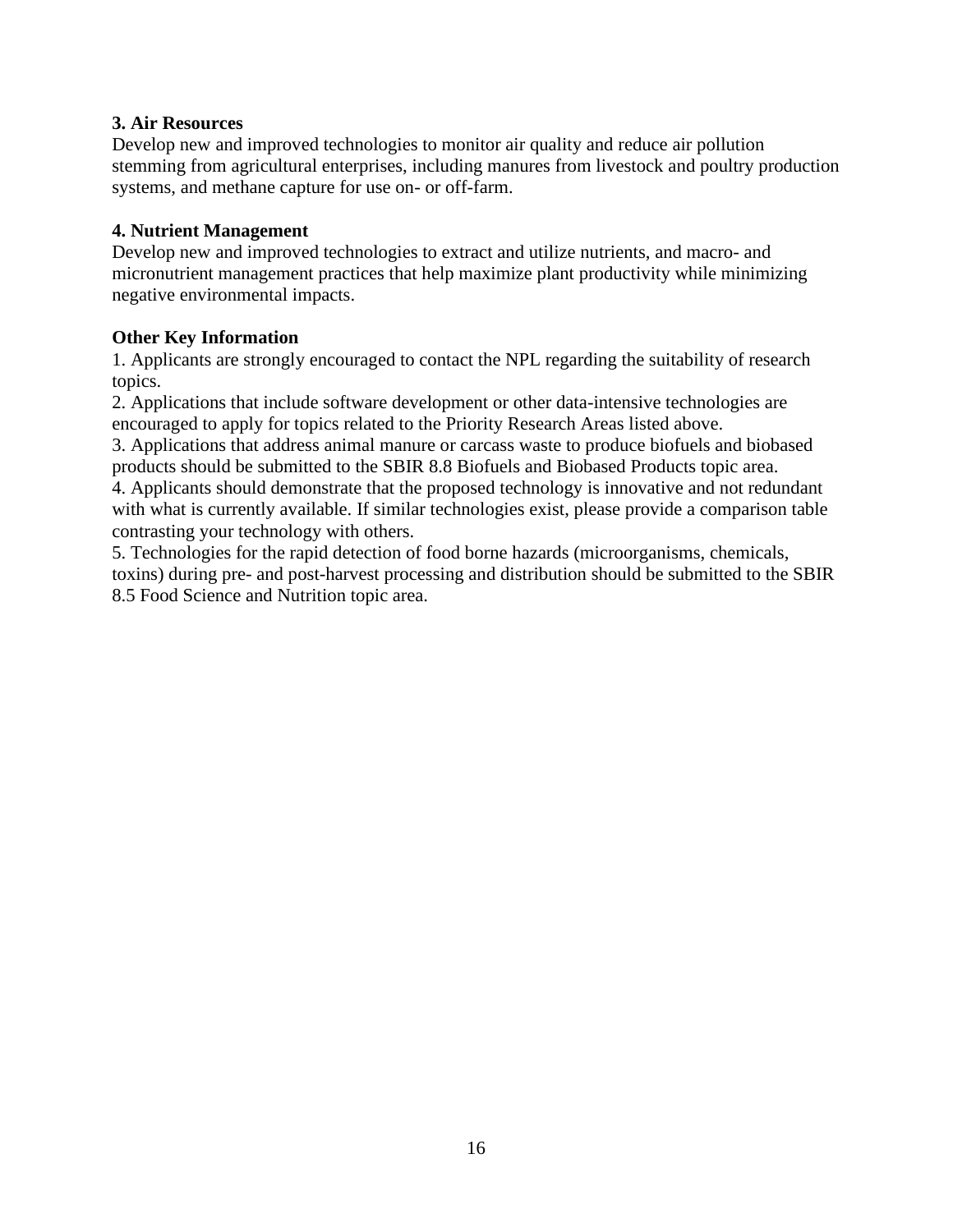### **Food Science and Nutrition- Topic Area 8.5**

### **Contact Dr. Lydia Kaume, NPL for SBIR Food Science and Nutrition at**

**[Lydia.Kaume@usda.gov](mailto:Lydia.Kaume@usda.gov) or (816) 642-4607** regarding questions about the suitability of research topics or to arrange a telephone consultation.

The Food Science and Nutrition topic area aims to fund projects that support research focusing on developing new and improved processes, technologies, products, or services that address emerging food safety, food processing and nutrition issues. The program will fund projects to: 1) increase the understanding of the physical, chemical, and biological properties of food; 2) improve methods for the processing and packaging of food products to improve the quality, safety and nutritional value of foods, and to reduce food waste; 3) develop technologies for rapid, sensitive, reliable and robust detection of pathogens and chemical hazardous materials in foods, 4) develop programs or products that encourage the consumption of healthy foods and reduce diet related chronical diseases, or alleviate urban and rural food deserts; and 5) Develop products to drive climate-smart food systems to ensure safe, accessible and nutritious food supply.

The outcome of a successful project is a proof of concept for a marketable product or patented process.

The long-term goals (10 years) of the program are to commercialize the production of useful new food products, processes, materials, and systems that reduce foodborne illness, carbon footprints, improve nutrition and health, enhance the nutritional quality and value of foods and/or bridge socioeconomic gaps in access to healthy foods/sustainable, resilient food practices.

| <b>Title</b>                                   | <b>Description</b>                      |
|------------------------------------------------|-----------------------------------------|
| <b>Program Code:</b>                           | 8.5                                     |
| <b>Program Code Name:</b>                      | Food Science and Nutrition              |
| <b>CFDA Number</b>                             | 10.212                                  |
| <b>Project Type:</b>                           | Research                                |
| <b>Grant Type:</b>                             | Standard                                |
| <b>Application Deadline</b>   November 3, 2021 |                                         |
| <b>Grant Duration:</b>                         | 8 Months                                |
| Anticipated # of Awards:                       | -10                                     |
| <b>Maximum Award Amount:</b>                   | \$175,000 or <b>\$181,500</b> with TABA |

<span id="page-16-0"></span>**Table 6:** Food Science and Nutrition Key Information

#### **Research Priorities:**

Examples of appropriate subtopics for research applications from small businesses include, but are not limited to, the following:

### **1. Food Safety**

Developing sustainable technologies for the detection or mitigation of foodborne hazards (microorganisms, chemicals, toxins) during pre- and post-harvest processing and distribution.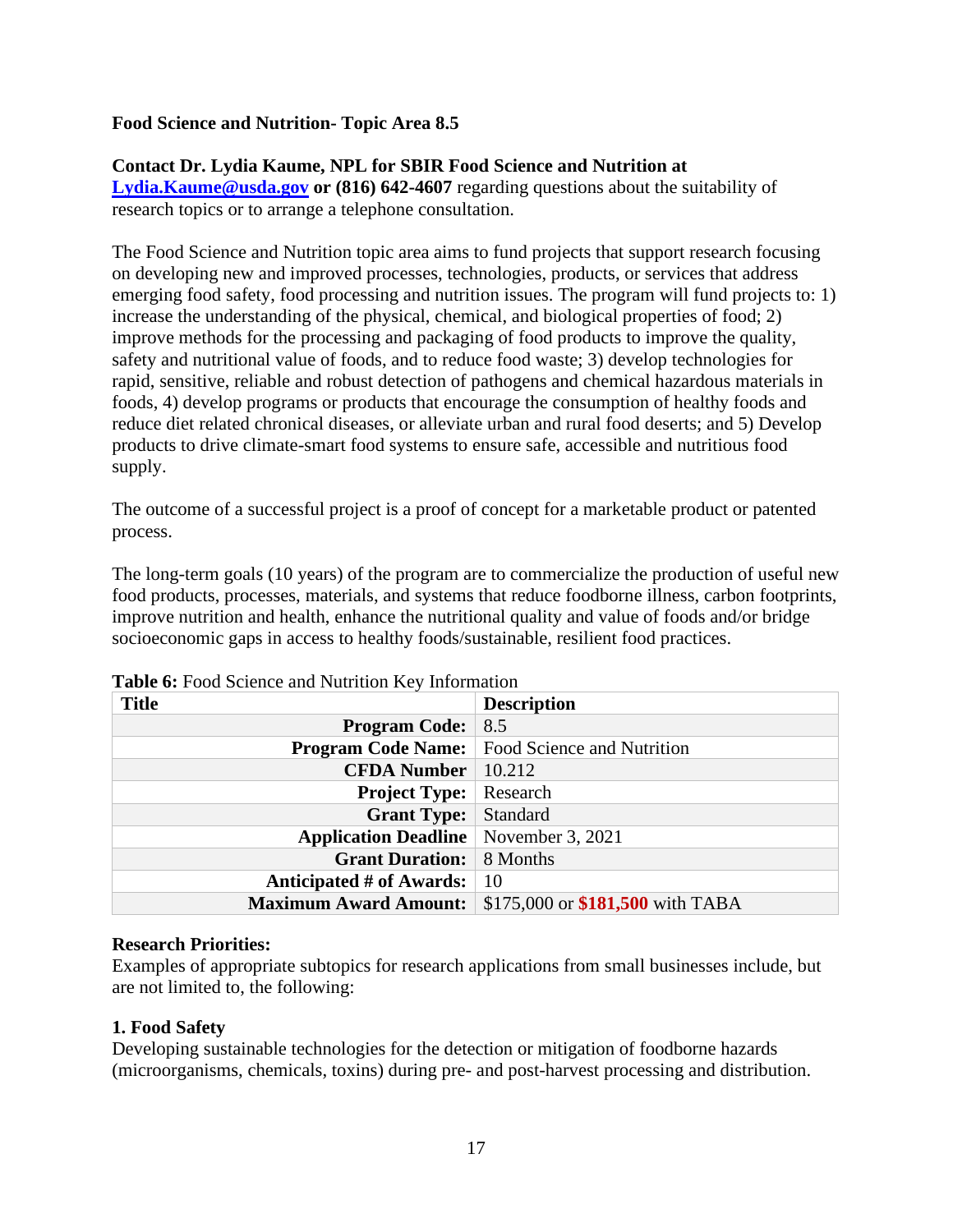# **2. Food Quality- Engineering**

Developing innovative processing, packaging and sanitation technologies or materials that reduce post- harvest losses in foods and food waste while maintaining safety, quality, and nutrition, and/or extending shelf life of the product.

# **3. Food Quality- Science**

Understanding the physical, biological, and chemical interactions and functionality of food in order to develop affordable food ingredients and/or food formulations that contribute to the development of high-quality foods.

# **4. Nutrition- Education**

Developing and implementing effective programs with an equity lens. Program audiences may include educators, parents, or community health workers to foster healthy nutritional choices to combat diet-related chronic disease.

### **5. Nutrition- Science**

Improve functionality and efficacy of foods, nutrients and/or dietary bioactive components in promoting and sustaining health. Strategies to promote and sustain health may include synthesizing available data in a responsible and ethical manner to develop personalized recommendations.

# **6. Nutrition Security, Food Safety and Quality Data Tools**

Development of portable tools and technologies that collect and analyze food intake, nutrient data, food safety and food quality data to enable producers, consumers and retailers make healthy choices and/or alleviate food deserts to support a resilient food system.

# **Other Key Information**

1. Applicants are strongly encouraged to contact the NPL regarding the suitability of research topics.

2. Improvements of current commercial methods should address high false positive and high false negative rates associated with nucleic acid-based methods for detection of food-borne pathogens in produce and high false negative rates associated with immunoassays for detection of Salmonella.

3. New rapid detection tests should be designed to detect at least 1 cfu/25g of food using approaches that reduce or eliminate enrichment and should be designed to allow for sampling of large volumes of food.

4. Projects on novel screening methods for threat agents need strong letters of support from the appropriate Federal agency that will be the end user of the technology.

5. Projects that promote value-added products and processes are encouraged.

6. Projects that address functional foods to promote health are encouraged.

7. Projects that exclusively focus on nutritional supplements rather than food ingredients will not be considered.

8. Projects that focus on technologies for improving cost benefit and model-based analyses, including distribution, warehousing, and retailing systems as they relate to the economy are acceptable.

9. Consumer focused projects to reduce post-harvest food losses and food waste are encouraged.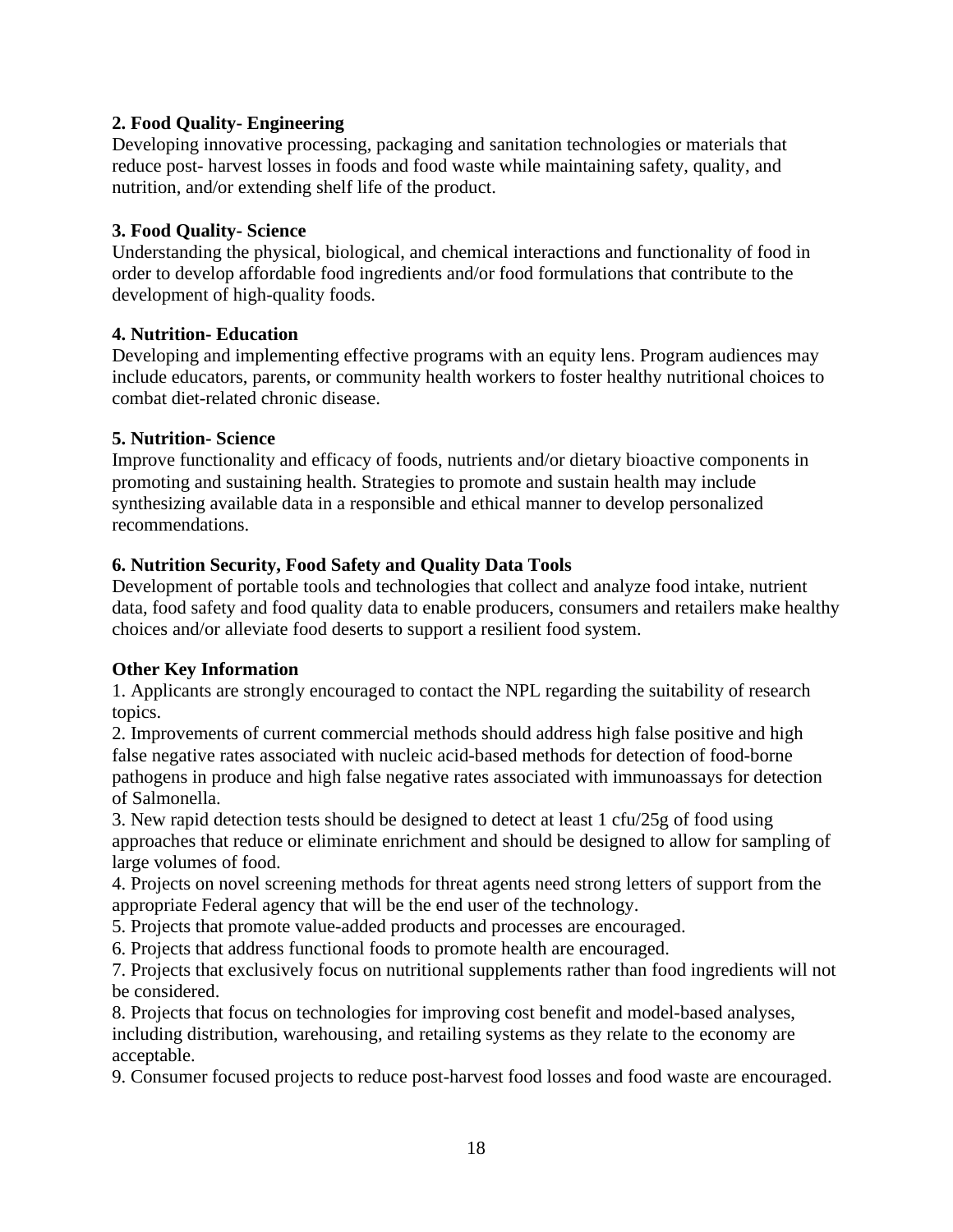10. Projects focused on the pre-harvest systems (including soil nutrient and water content and/or air quality) rather than human health outcomes should go to 8.4 Conservation of Natural Resources.

11. Applicants who have received previous SBIR funding should address outcomes for those projects.

12. Projects should include appropriate collaborations with experts in the field of investigation (i.e., a food scientist or nutritionist as a part of the development team for the project).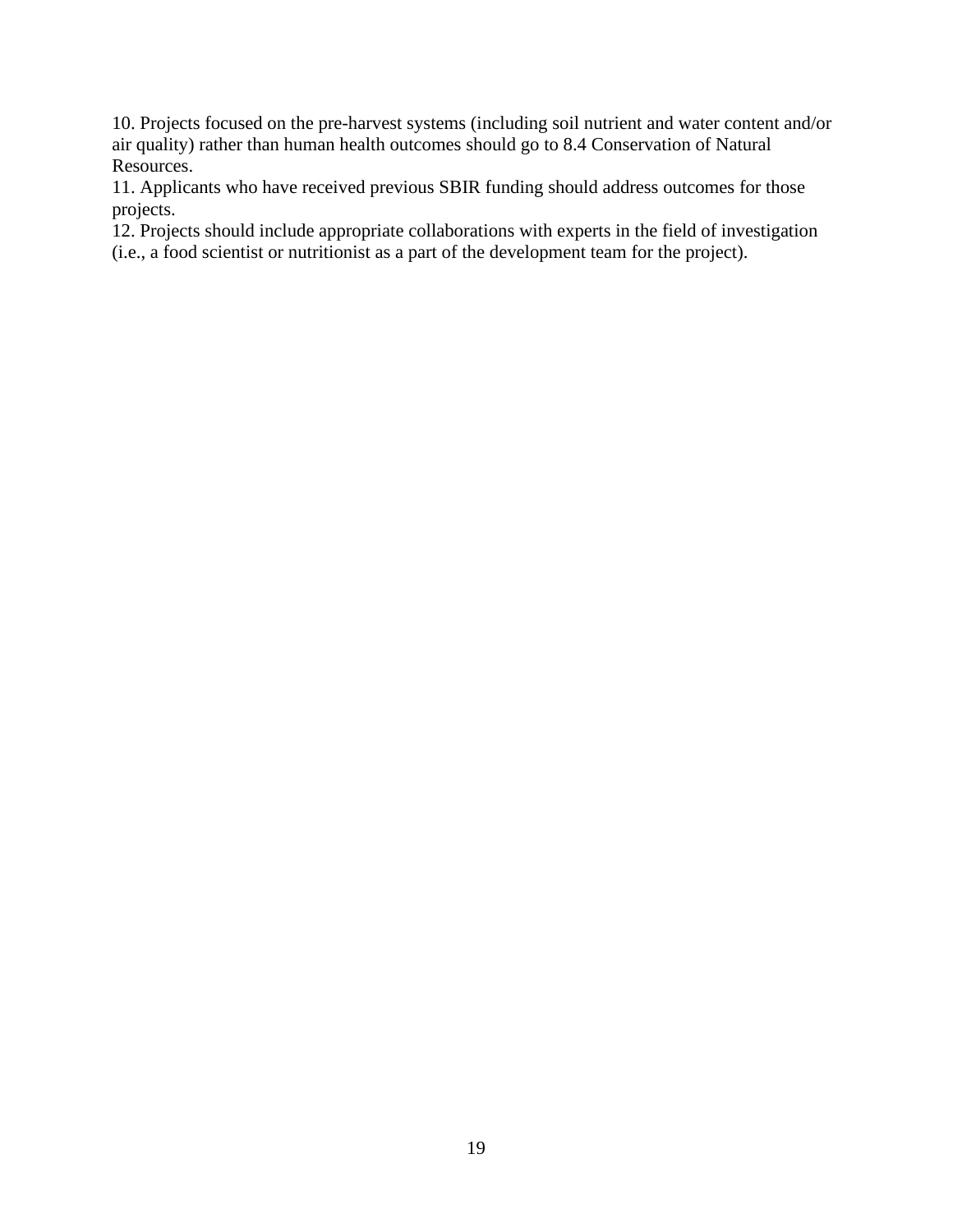### **Rural and Community Development- Topic Area 8.6**

### **Contact Dr. Keith Harris, NPL for SBIR Rural and Community Development at**

**[Keith.Harris@usda.gov](mailto:Keith.Harris@usda.gov)** regarding questions about the suitability of research topics or to arrange a telephone consultation.

The objective of this topic area is to improve the quality of life in rural America by creating and commercializing technologies that address important economic and social development issues or challenges in rural America. Projects must explicitly discuss the specific rural problem or opportunity that will be examined and how the proposed science-based technology will successfully address the problem or opportunity. Applications must also include an objective to assess the impacts of the proposed project on protecting or enhancing the environment, on climate mitigation or adaptation, or the socio-economic development of rural areas. The applications need not be centered on agriculture but may be focused on any area that has the potential to provide significant benefit to rural Americans. USDA seeks a balanced portfolio that appropriately mixes high risk, high reward innovations with new applications of existing technologies.

| <b>Title</b>                 | <b>Description</b>                     |
|------------------------------|----------------------------------------|
| <b>Program Code:</b>         | 8.6                                    |
| <b>Program Code Name:</b>    | <b>Rural and Community Development</b> |
| <b>CFDA Number</b>           | 10.212                                 |
| <b>Project Type:</b>         | Research                               |
| <b>Grant Type:</b>           | Standard                               |
| <b>Application Deadline</b>  | November 3, 2021                       |
| <b>Grant Duration:</b>       | 8 Months                               |
| Anticipated # of Awards:     | -8                                     |
| <b>Maximum Award Amount:</b> | \$125,000 or \$131,500 with TABA       |

<span id="page-19-0"></span>**Table 7:** Rural and Community Development Key Information

### **Research Priorities:**

Examples of appropriate subtopics for research applications from small businesses include, but are not limited to, the following:

# 1. **Development of services, information, and managerial systems that improve the efficiency and effectiveness of Local Governments and Public and Private Institutions.**

Topics may include educational programs, including virtual platforms, apps and gaming, which address the specific needs of people in rural areas (e.g., development of entrepreneurship and workforce skills); use of big data in community development planning; new housing designs or ways to improve function and outcomes of existing designs; improved health care delivery, including mobile or virtual health applications; innovative transportation and communication technologies and services that increase access to services for rural people; and marketing of new information and technologies to rural audiences, including strategies that promote diversity, equity, and inclusion.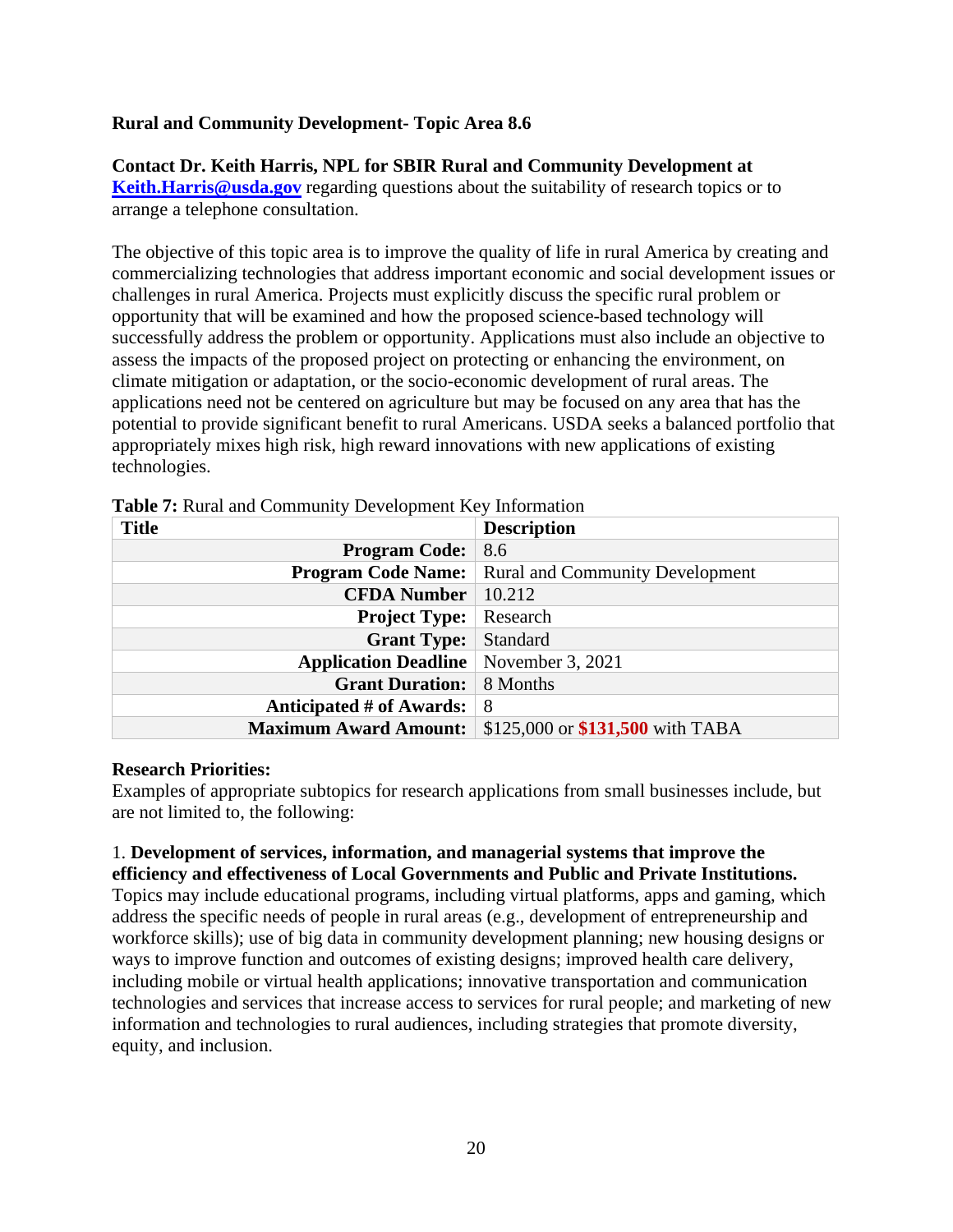# 2. **Development of technologies and services that protect or enhance the environment and address climate change while promoting economic development.**

Topics may include science-based innovations that explore the vast natural resources and amenities in rural communities with a focus on renewable energy. Examples may include technologies and services for harnessing big data to synthesize and communicate new knowledge for rural people, to help them make predictive decisions, and to foster data-driven innovation in agriculture, ecosystem protection, sustainable practices, food loss and waste reduction, energy conservation, and alternative energy source development – such as wind and solar energy (excluding biofuels).

# 3. **Reducing the vulnerabilities of rural communities from hazards (excluding intentional acts such as terrorism).**

Procedures and data-enabled solutions are needed to make rural communities more resilient to natural or unintentional hazards such as food-borne illnesses, food contamination, droughts, wildfires, hurricanes, climate variability change, and pandemics through better preparation, forecast and warning, response and rebuilding phases of hazard mitigation, including communication.

# 4. **Development of technologies and services that specifically address the needs of youth, older adults, individuals with a disability, military veterans, and the low-income sector of the rural population**.

Efforts are needed that will enhance human capital development, build earnings capacity, increase labor force participation and/or promote job creation to the most vulnerable populations in rural communities. Topics that promote workforce development in rural communities, including working from home and promoting food security, including issues of access to adequate amounts and quality of foods, are encouraged.

# 5. **Increasing opportunities for employment and income generation in rural communities.**

Topics may include, but are not limited to, innovations for a post-pandemic economy, creative place making, recreational economies, rural tourism, agritourism, e-commerce innovations that connect producers with markets, and off-farm value-added agricultural development.

# 6. **Expanding broadband access in rural communities.**

Rural broadband access and utilization is a major expansion opportunity. Topics may include, but are not limited to, exploration of white space and other spectrums in rural communities; technologies that increase rural bandwidth, connection speed, quality, and reach; initiatives that increase awareness, adoption, and diffusion of broadband among rural people; and opportunities to increase investment in rural broadband infrastructure.

# **Other Key Information**

1. Applicants are strongly encouraged to contact the NPL regarding the suitability of research topics.

2. Because this topic area addresses impact on rural communities, community letters of support are highly encouraged.

3. If funded, projects are expected to be science-based and enhance the environmental and economic vitality of rural communities. Therefore, applications must contain an objective to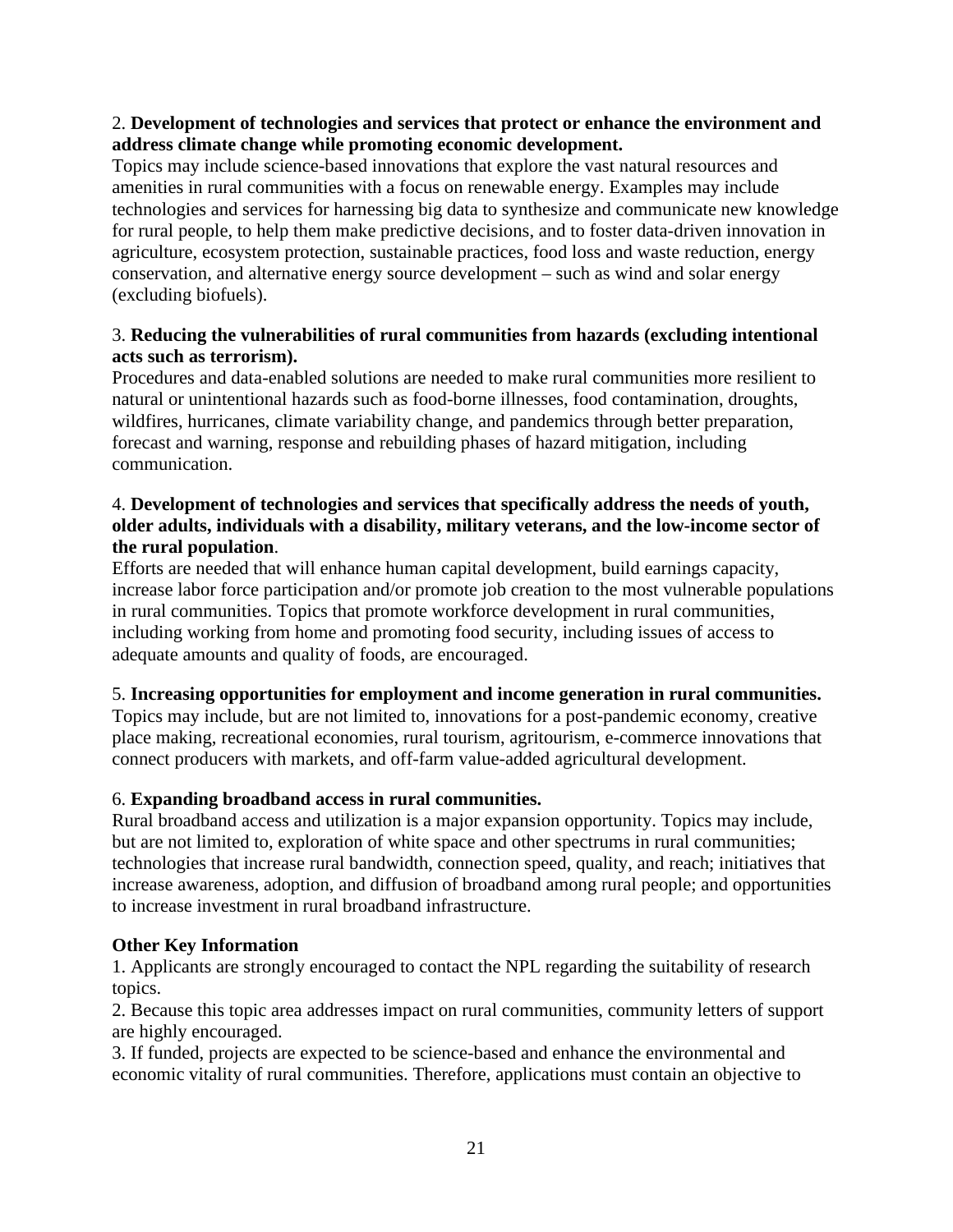assess the impacts of the proposed project on the environment or the socio-economic development of rural areas.

4. Projects are expected to provide evidence of the rural market to be served. Moreover, PDs should identify any barriers to commercialization and discuss how they propose to address them during this and all future phases.

5. Applications dealing with on-farm production agriculture research should be submitted to topic area 8.12 Small and Mid-Size Farms.

6. Applications dealing with the development of biofuels and biobased products should be submitted to topic area 8.8 Biofuels and Biobased Products.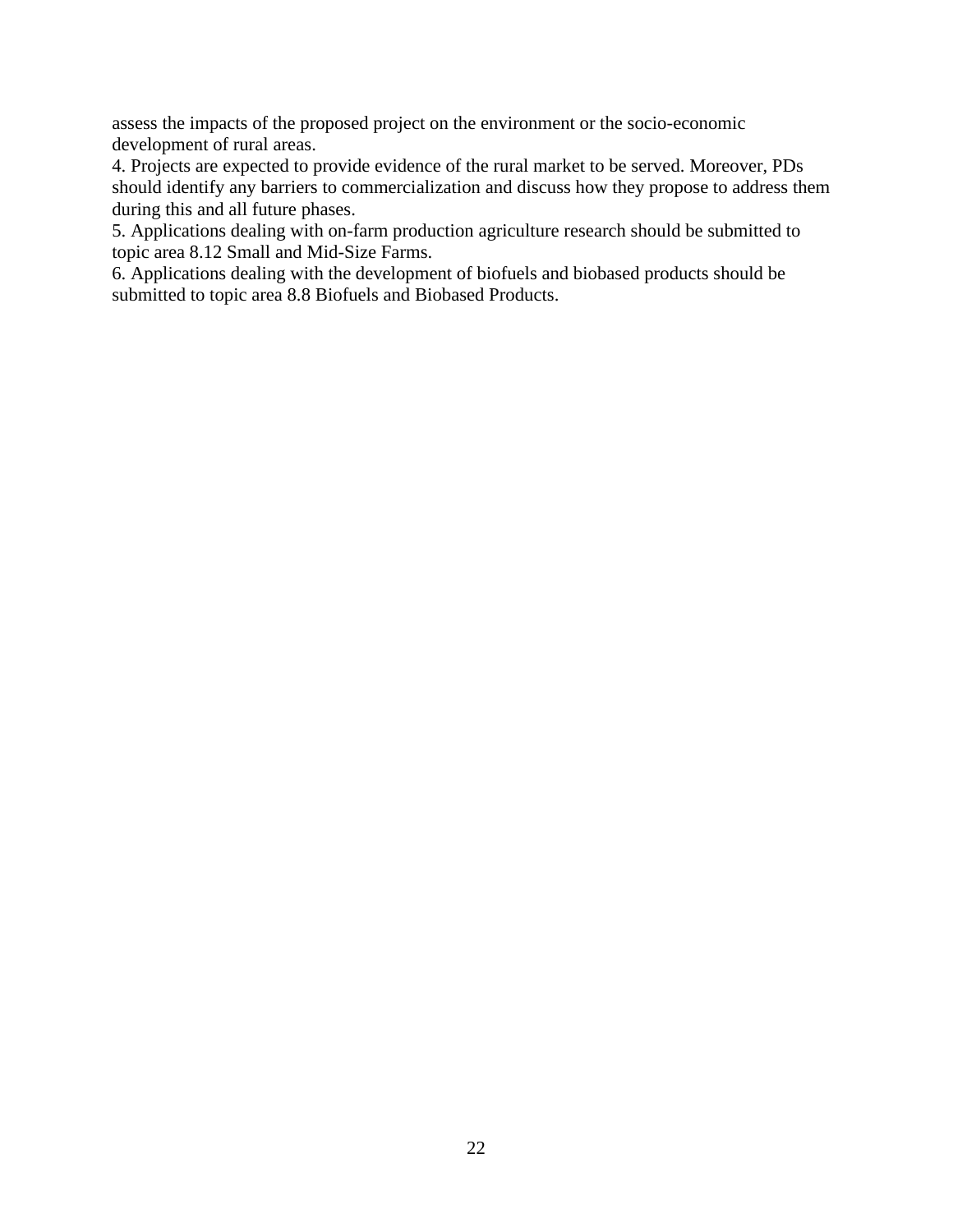# **Aquaculture- Topic Area 8.7**

**Contact Dr. Timothy Sullivan, NPL for SBIR Aquaculture at [Timothy.Sullivan@usda.gov](mailto:Timothy.Sullivan@usda.gov)** or **(816) 527-5434** regarding questions about the suitability of research topics or to arrange a telephone consultation.

The Aquaculture topic area funds research projects with the overall goal of leading to improved production efficiency and increased competitiveness of private sector, commercial aquaculture in the United States. This topic area aims to develop new technologies that will enhance the knowledge and technology base necessary for the expansion of the domestic aquaculture industry. Seafood production from the wild is under increased pressure due to overfishing, and therefore aquaculture is increasingly an important source of farmed seafood and an important contributor to food security. Studies on commercially important species of fish, shellfish and aquatic plants from both freshwater and marine environments are included. In this context, new technologies are needed to improve production efficiency, protect aquaculture species against disease, and ensure the quality of farmed seafood.

| <b>Title</b>                 | <b>Description</b>               |
|------------------------------|----------------------------------|
| <b>Program Code:</b>         | 8.7                              |
| <b>Program Code Name:</b>    | Aquaculture                      |
| <b>CFDA Number</b>           | 10.212                           |
| <b>Project Type:</b>         | Research                         |
| <b>Grant Type:</b>           | Standard                         |
| <b>Application Deadline</b>  | November 3, 2021                 |
| <b>Grant Duration:</b>       | 8 Months                         |
| Anticipated # of Awards:     | -5                               |
| <b>Maximum Award Amount:</b> | \$175,000 or \$181,500 with TABA |

<span id="page-22-0"></span>**Table 8:** Aquaculture Key Information

# **Research Priorities:**

To address identified needs or constraints that limit U.S. aquaculture, the following are provided as examples of appropriate subtopics for research applications from small businesses, including, but not limited to, the following:

# 1. **Reproductive Efficiency**

Novel or innovative approaches to improve reproductive efficiency in aquaculture species including: greater control of maturation, ovulation and fertilization; improved gamete and embryo storage; improved larval rearing techniques; enhanced reproductive performance of broodstock; improved methods for cryopreservation of sperm and embryos; and methods to control sex determination.

# 2. **Genetic Improvement**

Novel or innovative approaches to improve production efficiency through genetic improvement of aquaculture species including: genetic mechanisms of sex determination; genetic basis for inheritance of commercially important traits, such as growth, temperature tolerance, and disease susceptibility; identification of major genes affecting performance; application of molecular biology and genomics and the integration of this technology into breeding programs; and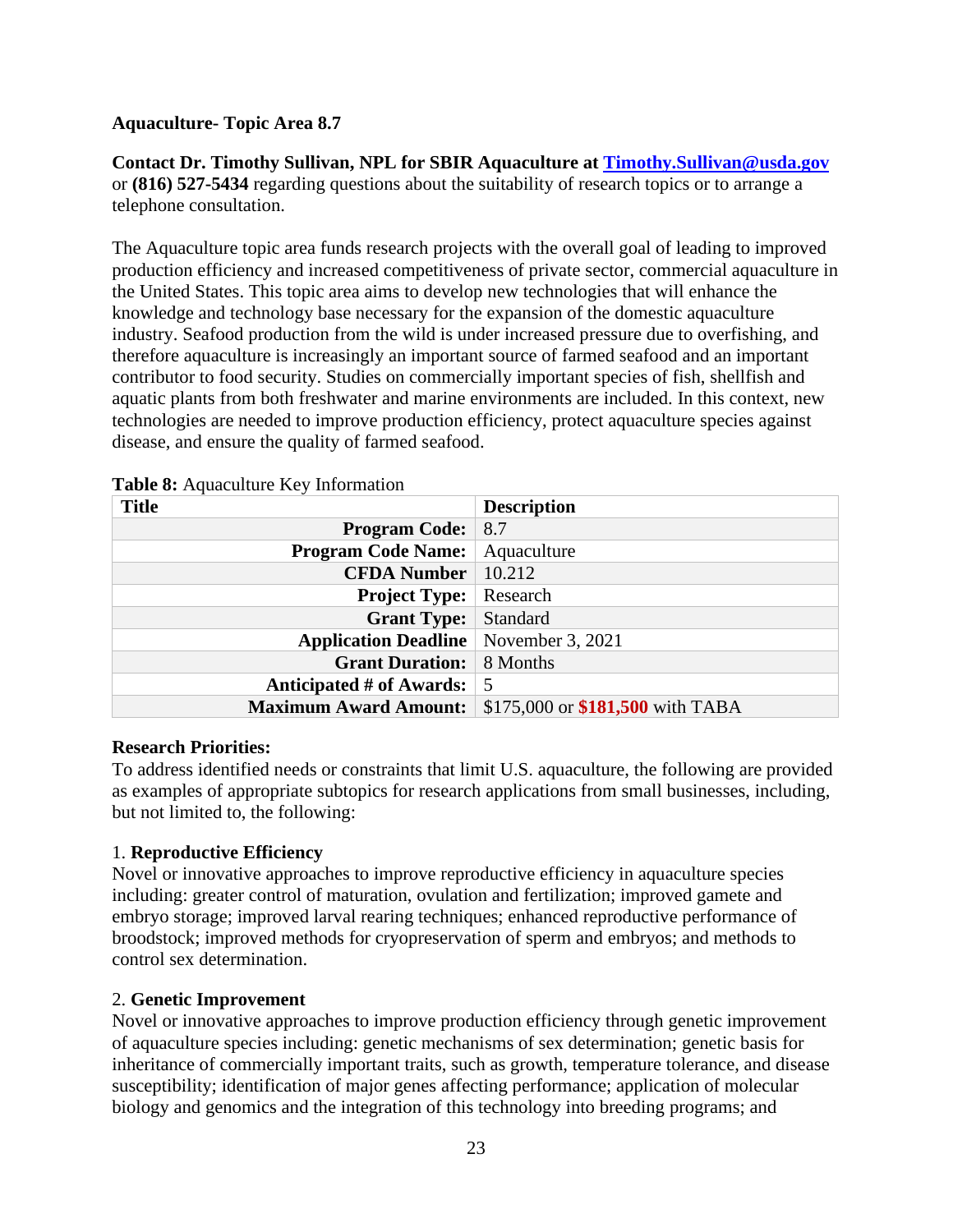performance evaluation of aquaculture species and utilization of crossbreeding and hybridization.

# 3. **Integrated Aquatic Animal Health Management**

Novel or innovative approaches to reducing losses due to aquatic animal health in aquaculture production systems, including: physiological stress related to the aquatic production system environment; genetic, environmental, and nutritional components of aquatic health management; control of predation in aquaculture production systems; development of new vaccines or immunization procedures to enhance resistance to infectious diseases and parasites; development of diagnostic tests for specific diseases that pose a health hazard; and development of improved treatment methods for acute or chronic health problems caused by specific infectious or noninfectious agents, parasites, injuries and chemical and toxic agents.

# 4. **Improved Production Systems and Management Strategies for efficiency and Reduced Environmental Impacts**

Novel or innovative approaches to improve existing or alternative production system design and management strategies including: development of biological, engineering and systems through aeration, flow patterns, etc.; characterization, handling and treatment of effluent from aquaculture production systems; improved harvesting methods and strategies; and improved operating efficiencies for recirculation systems.

# 5. **Algal Production Systems**

Novel or innovative approaches to improve the efficiency of algal production and feedstock logistics including: identification of new (or improved) species with improved nutritional profile for use in aquaculture feed, human food, or food supplements; development of improved bioreactor technology; and development of new methods for harvesting algal biomass.

# **Other Key Information**

1. Applicants are strongly encouraged to contact the NPL regarding the suitability of research topics.

2. For aquaponics, unless the focus is on developing significant technological improvements, proposals that deal with applying current aquaponics technology should be submitted to 8.12 Small and Mid-Size Farms

3. Applications that deal with the development of new food products derived from aquaculture species should be submitted under topic area 8.5 Food Science and Nutrition.

4. Applications that deal with biomass conversion or development of new products from algae should be submitted to the 8.8 Biofuels and Biobased Products topic area.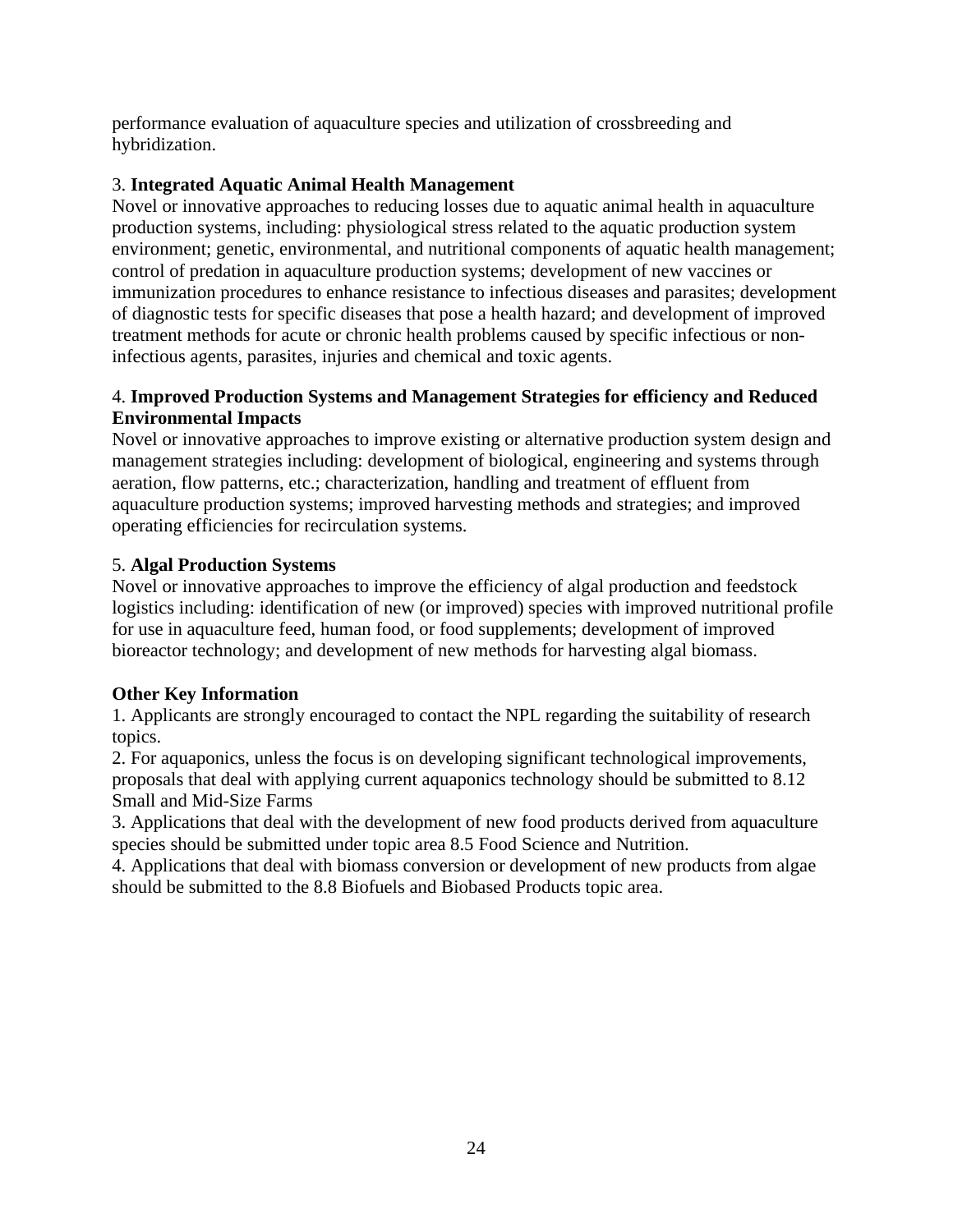### **Biofuels and Biobased Products- Topic Area 8.8**

### **Contact Dr. David Songstad, NPL for SBIR Biofuels and Biobased Products at**

**[David.Songstad@usda.gov](mailto:David.Songstad@usda.gov)** regarding questions about the suitability of research topics or to arrange a telephone consultation.

The objective of this topic area is to promote the use of non-food biobased products and biofuels by developing new or improved technologies that will lead to increased competitiveness of value-added products from agricultural materials. This research will lead to new opportunities to diversify agriculture and enhance agriculture's role as a reliable supplier of raw materials to industry. Historically, appropriate research areas have included: development of improved technology for converting agriculturally derived raw materials into useful industrial products; development of new products from new industrial crops; and improving the effectiveness or cost-competitiveness of industrial products derived from agricultural materials in comparison to non-agriculturally derived products.

| $\sim$ which is the contraction of $\sim$ . The contract of $\sim$ introduced in $\sim$ |                                       |
|-----------------------------------------------------------------------------------------|---------------------------------------|
| <b>Title</b>                                                                            | <b>Description</b>                    |
| <b>Program Code:</b>                                                                    | 8.8                                   |
| <b>Program Code Name:</b>                                                               | <b>Biofuels and Biobased Products</b> |
| <b>CFDA Number</b>                                                                      | 10.212                                |
| <b>Project Type:</b>                                                                    | Research                              |
| <b>Grant Type:</b>                                                                      | Standard                              |
| <b>Application Deadline</b>   November 3, 2021                                          |                                       |
| <b>Grant Duration:</b>                                                                  | 8 Months                              |
| Anticipated # of Awards:                                                                | -6                                    |
| <b>Maximum Award Amount:</b>                                                            | \$175,000 or \$181,500 with TABA      |

### <span id="page-24-0"></span>**Table 9:** Biofuels and Biobased Products Key Information

### **Research Priorities:**

Examples of appropriate subtopics for research applications from small businesses include, but are not limited to, the following:

### 1. **New Non-food Biobased Products from New Industrial Crops**

Identification of markets and development of new biobased products and processes from new industrial crops or microbes. These products should be economically competitive and have environmental sustainability benefits compared to similar products on the market. Benefits also include optimizing carbon sequestration potential through carbon markets and other ecosystem services that may aid in climate change mitigation.

# 2. **New Processes for the Manufacture of Industrial Products, Chemicals, or Biofuels**

New processes for the production of biobased industrial products, chemicals, or biofuels that will be competitive with the cost and performance of equivalent petroleum-based products. Support for biofuel projects includes the sustainable conversion of crops and agricultural residues into biofuels (conventional, cellulosic, or advanced biofuels) or coproducts that will improve the economic feasibility of production of those biofuels. Technologies must seek to minimize adverse environmental impacts such as energy use, water use, harmful byproducts, and life cycle carbon emissions in comparison to incumbent products.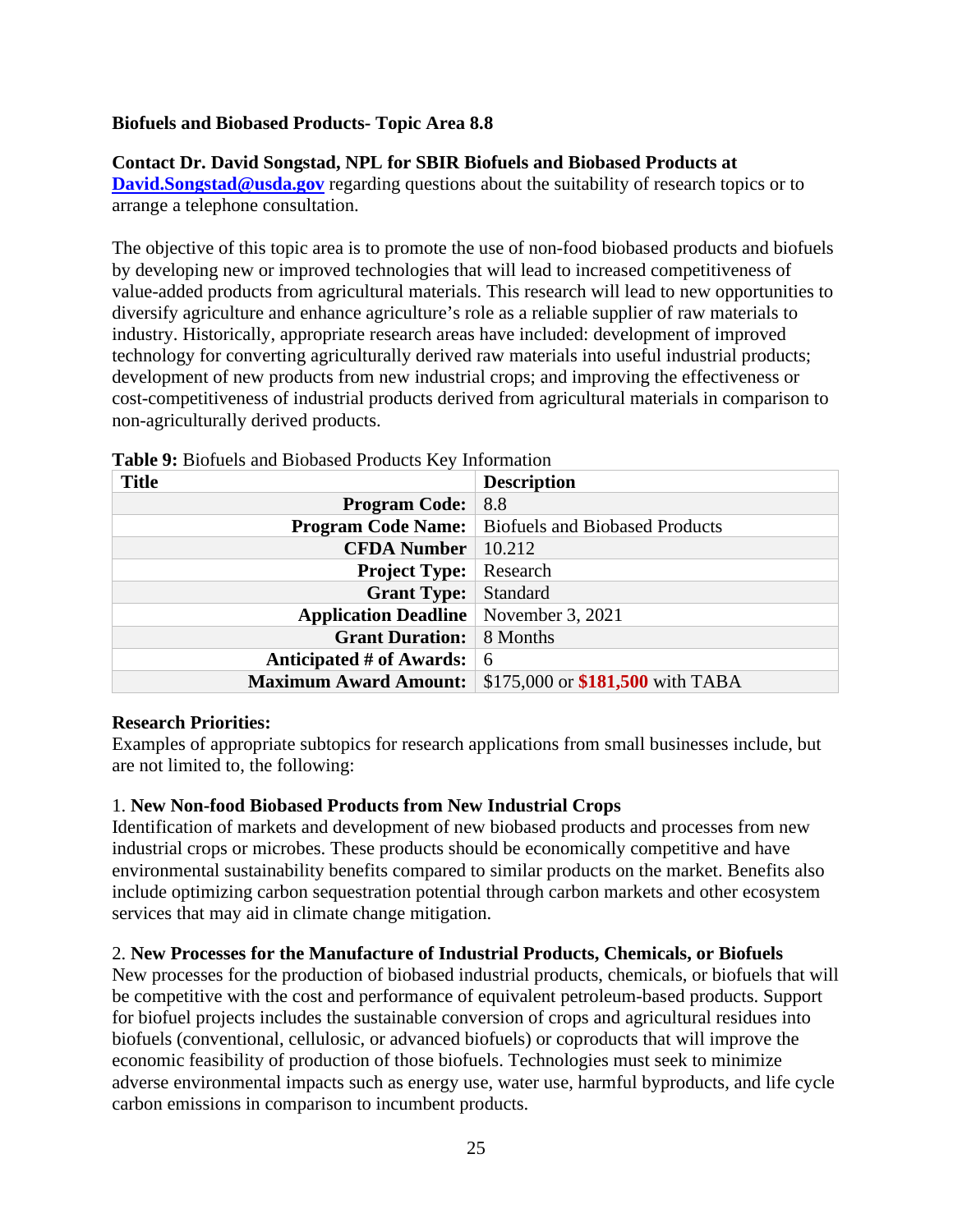# **Other Key Information**

1. Applicants are strongly encouraged to contact the NPL regarding the suitability of research topics.

2. Applications that include software development or other data-intensive technologies are encouraged to apply for topics related to the Priority Research Areas listed above.

3. Applications that deal with developing value-added biofuels (including ethanol) and biobased products from forest biomass should be submitted to the 8.1 Forest and Related Resources topic area.

4. Applications that deal with developing biofuels and bioenergy that will improve the sustainability of small and mid-size farms should be submitted to the 8.12 Small and Mid-Size Farms topic area.

5. Applications that deal with the genetic improvement or production of biomass feedstock crops except for woody biomass and algae should be submitted to the 8.2 Plant Production and Protection (Biology) topic area.

6. Applications that deal with the genetic improvement, production, or feedstock logistics of woody biomass feedstock crops should be submitted to the 8.1 Forest and Related Resources topic area.

7. Applications that deal with the genetic improvement, production, or feedstock logistics of photosynthetic algae should be submitted to the 8.7 Aquaculture topic area.

8. Applications that deal with the engineering aspects of the planting, production or post-harvest handling of biomass feedstock crops should be submitted to the 8.13 Plant Production and Protection – Engineering topic area.

9. Animal manure and carcass waste are considered acceptable feedstocks for applications to the 8.8 Biofuels and Biobased Products topic area.

10. Microbial approaches must demonstrate a credible path to industrially relevant conversion rates, yields, and titers.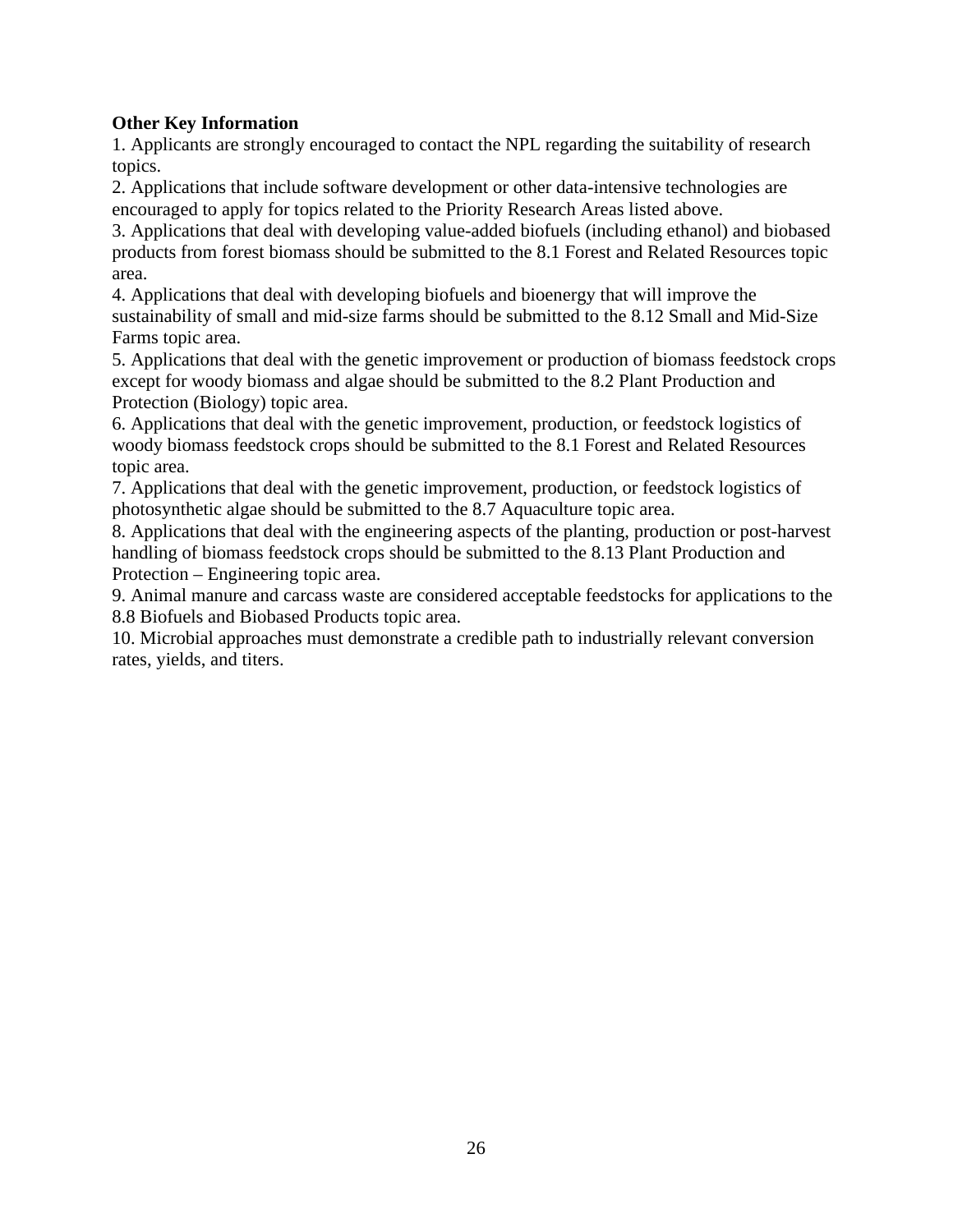### **Small and Mid-Size Farms Topic Area 8.12**

### **Contact Dr. Denis Ebodaghe, NPL for SBIR Small and Mid-size Farms at**

**[Denis.Ebodaghe@usda.gov](mailto:Denis.Ebodaghe@usda.gov) or** (202) 445-5460 regarding questions about the suitability of research topics or to arrange a telephone consultation.

The Small and Mid-Size Farms topic area aims to promote and improve the sustainability and profitability of small and mid-size farms and ranches (where annual sales of agricultural products are less than \$350,000 for small farms and between \$350,000 and \$999,999 for mid-size farms – hereafter referred to as small farms). Small farms account for 90 percent of all U.S. farms and they play an important role in the agricultural sector. The viability and sustainability of small farms is important to the Nation's economy and to the stewardship of our biological and natural resources. While some small farms are located in urban areas, most small farms are located in rural areas, and these farms are critical to sustaining and strengthening the leadership and social fabric of rural communities. Applicants are strongly encouraged to emphasize how their project would contribute to the well-being of rural communities and institutions. In particular, applicants should emphasize how the results of their project would be disseminated to other small farmers and provide benefit to the small farm community.

| <b>Title</b>                                   | <b>Description</b>               |
|------------------------------------------------|----------------------------------|
| <b>Program Code:</b>                           | 8.12                             |
| <b>Program Code Name:</b>                      | Small and Mid-Size Farms         |
| <b>CFDA Number</b>                             | 10.212                           |
| <b>Project Type:</b>                           | Research                         |
| <b>Grant Type:</b>                             | Standard                         |
| <b>Application Deadline</b>   November 3, 2021 |                                  |
| <b>Grant Duration:</b>                         | 8 Months                         |
| Anticipated # of Awards:                       | 9                                |
| <b>Maximum Award Amount:</b>                   | \$125,000 or \$131,500 with TABA |

### <span id="page-26-0"></span>**Table 10:** Small and Mid-Size Farms Key Information

#### **Research Priorities:**

Examples of appropriate subtopics for research applications from small businesses include, but are not limited to, the following:

### 1. **New Agricultural Enterprises**

Develop new small scale agricultural enterprises focused on specialty farm products, both plant and animal, and enable innovative markets for these farm products through direct marketing (farmers markets or cooperatives with optimal financial return) or through specialty market outlets that offer a higher financial return.

### 2. **Development of New Marketing Strategies**

Efforts are needed to develop appropriate new strategies for marketing agricultural, forestry and aquacultural commodities and value-added products produced by small farms in local, regional, national and international markets. This includes the assessment of consumer demand; identification of desired product characteristics, including packaging and processing methods; development of new and innovative utilization of existing production and processing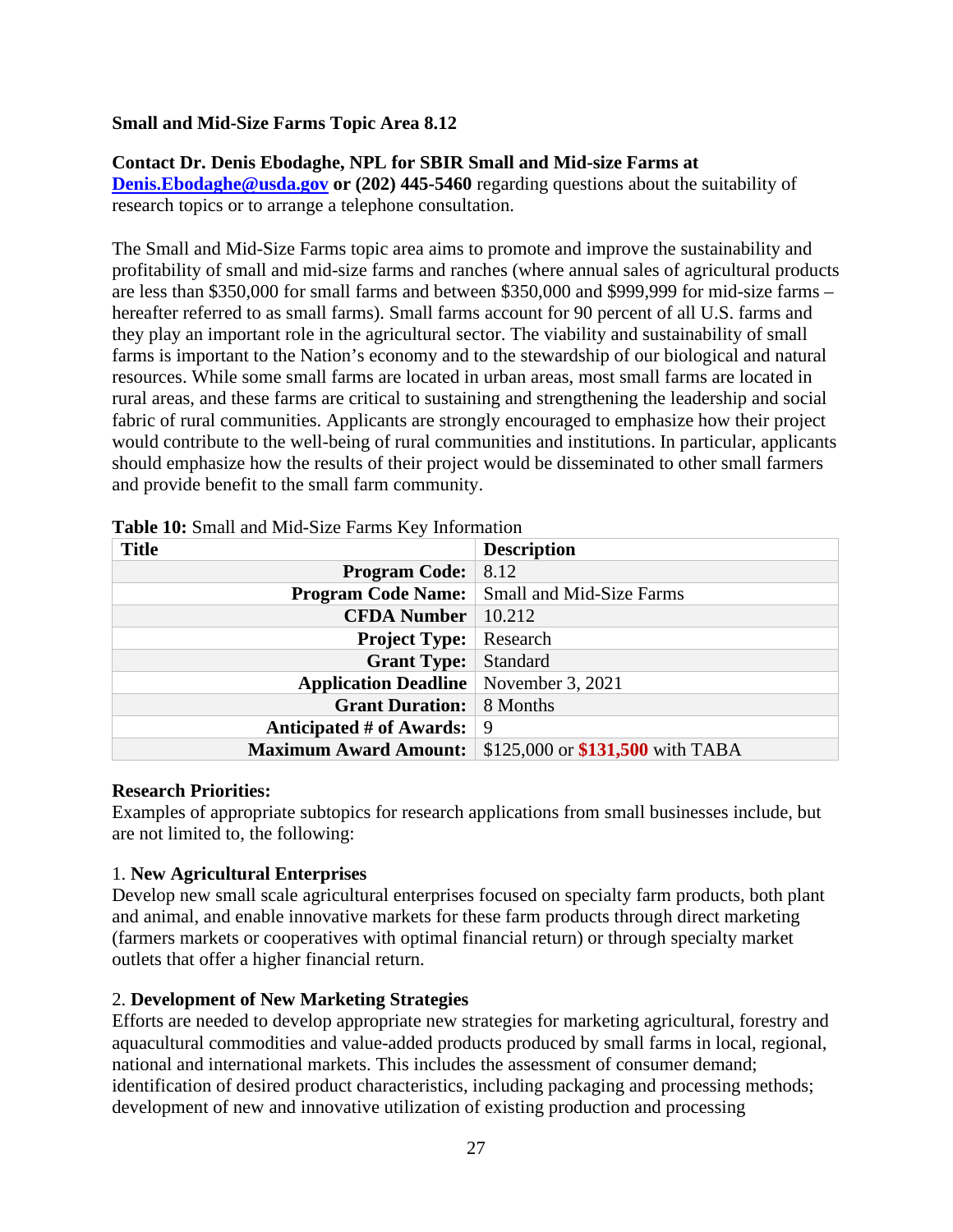technologies; and the promotion of efficient assembling, packing, processing, advertising and shipping methods.

# 3. **Farm Management**

Develop tools and skills that are appropriate for small farms that enhance the efficiency and profitability of small farms. New tools are also needed that enhance farm safety. Development of new risk management tools to facilitate better planning is needed. Development of improved farm level life-cycle assessment tools that help small to mid-sized farms 1) improve operations through resource efficiency and 2) quantify ecosystem services provided is needed. Innovative ways to promote agri-tourism as a way to enhance farm profitability is encouraged.

# 4. **On Farm Natural Resources, Renewable Energy, and Climate-Smart Agriculture**

Promote improved energy efficiency and conservation in farming operations through technologies and innovations that reduce operation costs, increase efficiency and increase profits while conserving natural resources and adapting to climate change. Particular emphasis is needed to develop better ways to utilize on farm renewable energy sources, such as wind, solar, and geothermal energy. Innovations should be scalable to multiple farm markets and not only focused on an individual farm.

# 5. **Urban Farming**

In recent years there has been increasing interest in the establishment of small farms in urban areas: on roof tops, in abandoned buildings and in vacant lots. Efforts are needed to explore ways to make urban farming, through methods such as vertical farming and controlled environment agriculture, more energy efficient, environmentally sustainable, and profitable. The most appropriate crops for urban farms need to be determined. Procedures that would increase the establishment of new urban farms need to be developed.

# 6. **Post-Harvest Technology**

Preventing crop losses after harvest and minimizing food waste throughout the crop value-chain is important to the profitability of small and mid-size farms. A range of post-harvest technologies are needed in the areas of post-harvest pest management, stored product monitoring, crop drying, crop preservation, and grain conditioning are needed for both conventional and organic crop production practices used by small and mid-size growers. This also includes developing technologies and information systems that enable the integration of technologies for the tracking, documentation and marketing of farm products.

# **Other Key Information**

1. Applicants are strongly encouraged to contact the NPL regarding the suitability of research topics.

2. New Technologies and Innovations that address conservation of natural resources and renewable energy should be submitted to Topic Area 8.4 Conservation of National Resources.

3. For aquaponics, unless the focus is applying current aquaponics technology, proposals that deal with developing significant technological improvements should be submitted to 8.7 Aquaculture.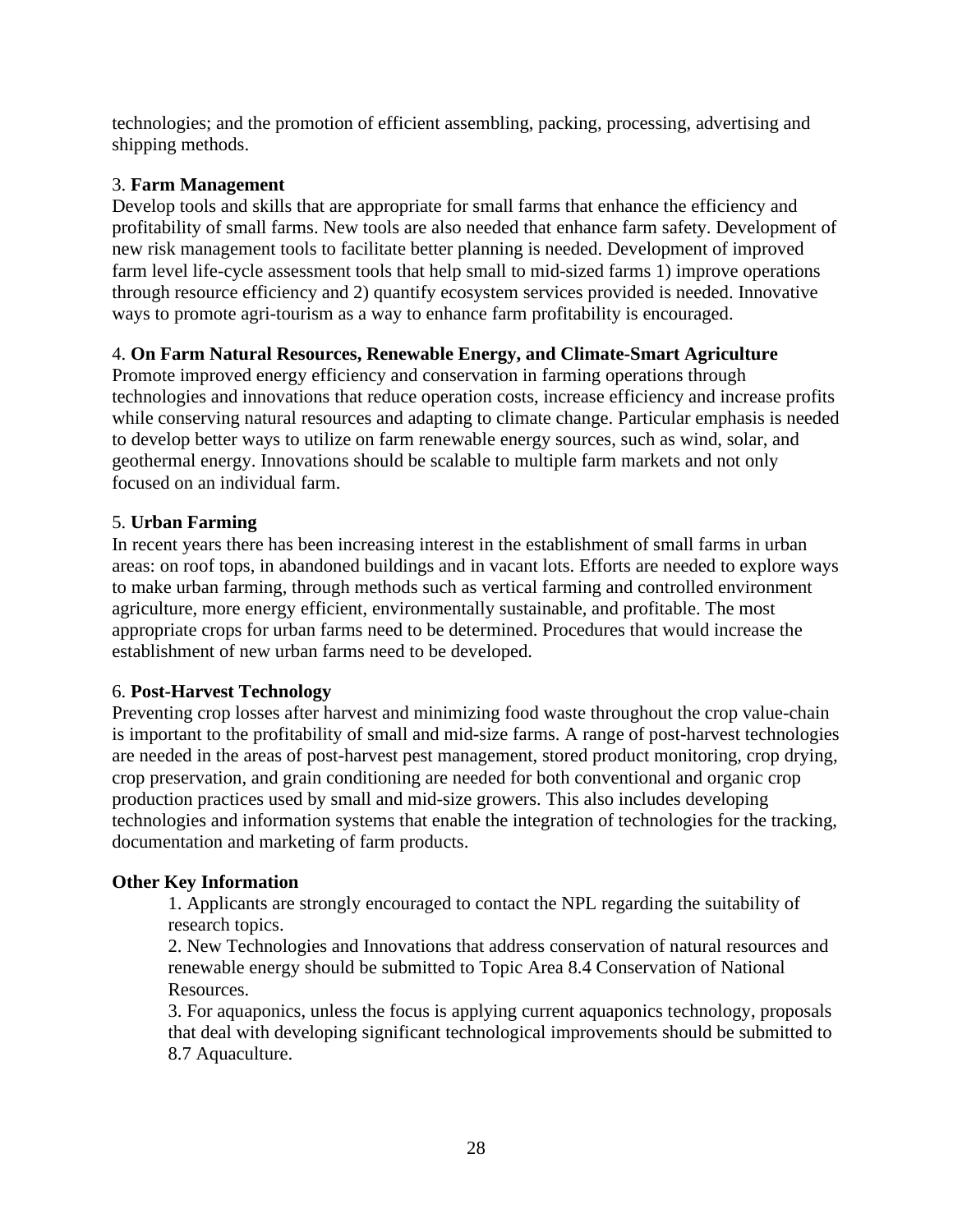### **Plant Production and Protection (Engineering)- Topic Area 8.13**

**Contact Dr. Victoria Finkenstadt, NPL for SBIR Plant Production and Protection (Engineering) at [Victoria.Finkenstadt@usda.gov](mailto:Victoria.Finkenstadt@usda.gov) or (816) 520-8456 or Dr. Steven Thomson NPL for SBIR Plant Production and Protection (Engineering) at [Steven.J.Thomson@usda.gov](mailto:Steven.J.Thomson@usda.gov) or 816-908-3310** regarding questions about the suitability of research topics or to arrange a telephone consultation.

The objective of this topic area is to enhance crop production in both conventional and organic systems by creating and commercializing engineering technologies that enhance system efficiency and profitability and that protect crops from pests and pathogens in economically and environmentally sound ways. Engineering projects must describe the system need; design specifications, functionality and reliability; and cost benefit analysis. Where feasible, projects should describe the testing metrics, experimental design, and materials and methods to collect and analyze data on the metrics. Projects must create solutions that are scalable to address problems in commercial agriculture. Applications to the 8.13 topic area should focus on engineering solutions that directly improve crop production and protection. Applications proposing topics outside of crop production and protection should contact the NPL to ensure that that project is a fit in the program area. Applications for the Phase I program must address early stage, proof of concept research as is specified in this RFA. Adaptation of existing technologies to new crops, regions, pest, etc. must require significant innovation as to fit the proof-of-concept nature of the Phase I program.

| <b>Title</b>                                   | <b>Description</b>                                                      |
|------------------------------------------------|-------------------------------------------------------------------------|
| <b>Program Code:</b>                           | 8.13                                                                    |
|                                                | <b>Program Code Name:</b> Plant Production and Protection (Engineering) |
| <b>CFDA Number</b>                             | 10.212                                                                  |
| <b>Project Type:</b>                           | Research                                                                |
| <b>Grant Type:</b>                             | Standard                                                                |
| <b>Application Deadline</b>   November 3, 2021 |                                                                         |
| <b>Grant Duration:</b> 8 Months                |                                                                         |
| <b>Anticipated # of Awards:</b>                | 9                                                                       |
| <b>Maximum Award Amount:</b>                   | \$175,000 or \$181,500 with TABA                                        |

<span id="page-28-0"></span>

| Table 11: Plant Production and Protection (Engineering) Key Information |  |  |  |
|-------------------------------------------------------------------------|--|--|--|
|-------------------------------------------------------------------------|--|--|--|

### **Research Priorities**

Examples of appropriate subtopics for research applications from small businesses include, but are not limited to, the following:

### 1. **Improved crop production methods or strategies**

Enhance the efficiency of crop production by utilizing innovative methods and equipment for planting, growing and harvesting crop plants that optimize inputs and reduce operational costs. Topics may include but are not limited to:

a. Technologies that enhance commercial horticulture production.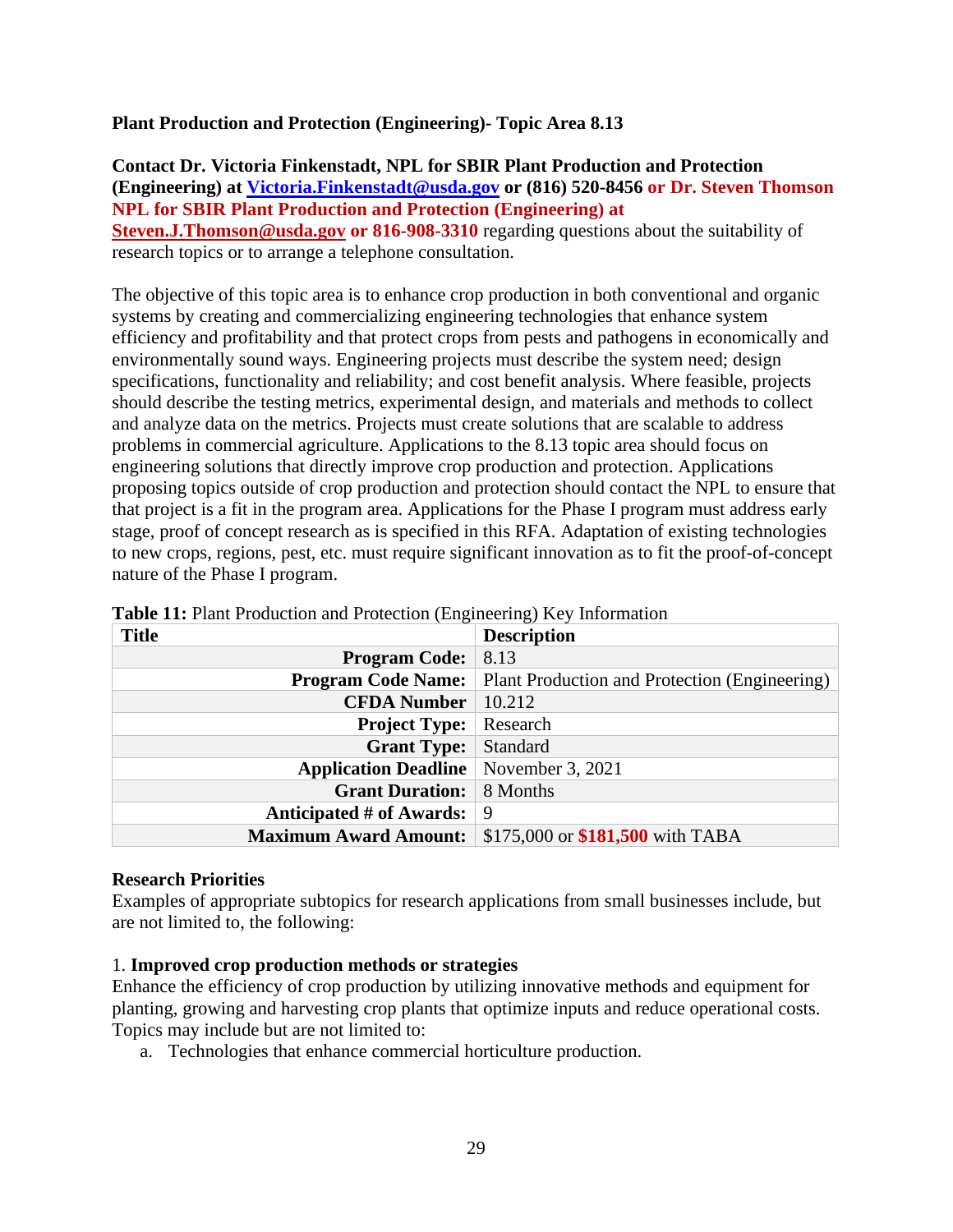Projects to improve the competitiveness of U.S. commercial horticulture production including flowering potted plant, bedding plant, cut flower production, seasonal crops, annuals, and perennials.

- b. Production, harvesting, and postharvest handling of specialty crops. Projects to reduce manual labor needs, maintain or improve quality, improve handling, and reduce postharvest loss.
- c. Cyber-physical systems to support precision agriculture. Projects that accelerate the integration of cyber-physical systems into precision agriculture including methods, tools, hardware, and software components. Projects should focus on developing novel improvements compared to existing technologies.
- d. Controlled environment agriculture. Projects that develop crop management systems, greenhouse structures, and controlled environmental agriculture systems that promote energy conservation and efficiency, including the development of technology for the economic use of renewable energy resources. Projects should consider the optimal conditions required for plant production, not only the reduction of energy.
- e. Climate smart agriculture.

Projects that provide technical solutions for monitoring, and management of greenhouse gases in agricultural production systems. Projects should focus on engineering methods, monitoring and decision support analysis to reduce greenhouse gas emissions.

# 2. **Plant protection against abiotic and/or biotics stresses**

Reduce the impact of plant pathogens, insect pests, weeds, and abiotic stresses on crop plants. Topics may include but are not limited to:

- a. Improved chemical application technology Projects that increase product efficacy, worker safety, and reduce off-target drift of applied chemicals.
- b. Monitoring, detection, and management.

Projects that provide technical solutions for monitoring, detection, and management of pests and abiotic stresses, such as those caused by climate change, at the earliest stage of their manifestation. Projects on diagnostics, decision support systems, and machineassisted detection of plant pathogens and pests submitted to this area should focus on engineering methods, decision support analysis, and diagnostic output leading to mitigation of abiotic and biotic stresses. Projects should address known or emerging abiotic or biotic stresses that are reducing yields in commercial systems.

# 3. **Pollinators and crop production**

Engineering technologies that address the health and success of domesticated and natural pollinators of economically important crops. Topics may include but are not limited to:

- a. Incorporation of native pollinator habitat, forage and nesting infrastructure in agroecosystems
- b. Decision support tools that map pollination needs and pollinator deficits for land use decisions
- c. Artificial systems (robotics) for improving pollination outcomes including AUVs
- d. New technologies for reducing commercial honeybee mortality during transportation and overwintering periods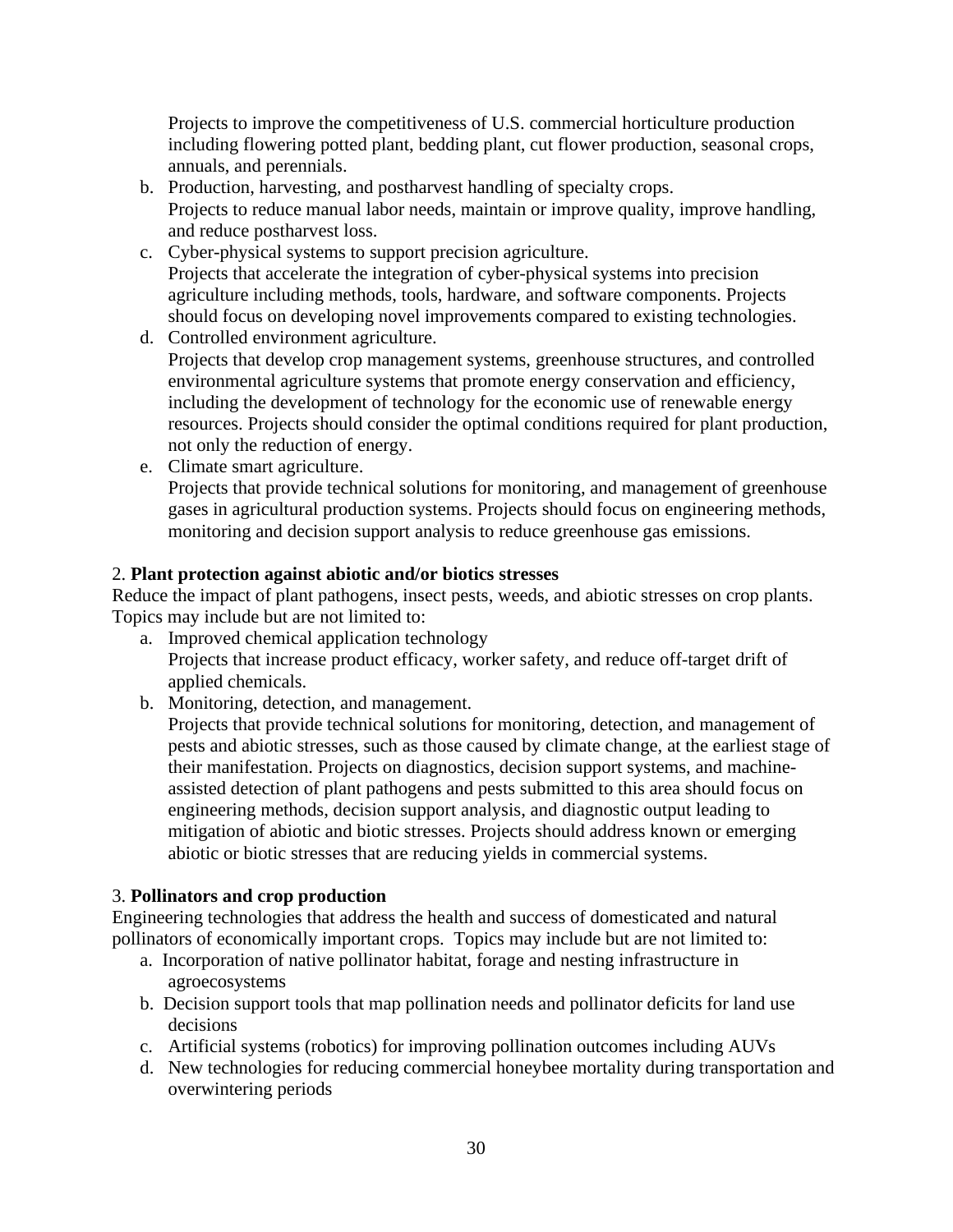# **Other Key Information**

1. Applicants are strongly encouraged to contact the NPL regarding the suitability of research topics.

2. Applications that deal with the feedstock logistics of woody biomass (including short rotation crops like willow and poplar) or rangeland and grassland management should be submitted to the 8.1 Forest and Related Resources topic area.

3. Applications that deal with genetic engineering for improved crop production and protection should be submitted to 8.2 Plant Production and Protection – Biology.

4. Applications that deal with irrigation technology and decision support for irrigation should be submitted to 8.4 Conservation of Natural Resources topic area.

5. Applications that deal with the production of algae for biofuel production should be submitted to the 8.7 Aquaculture topic area.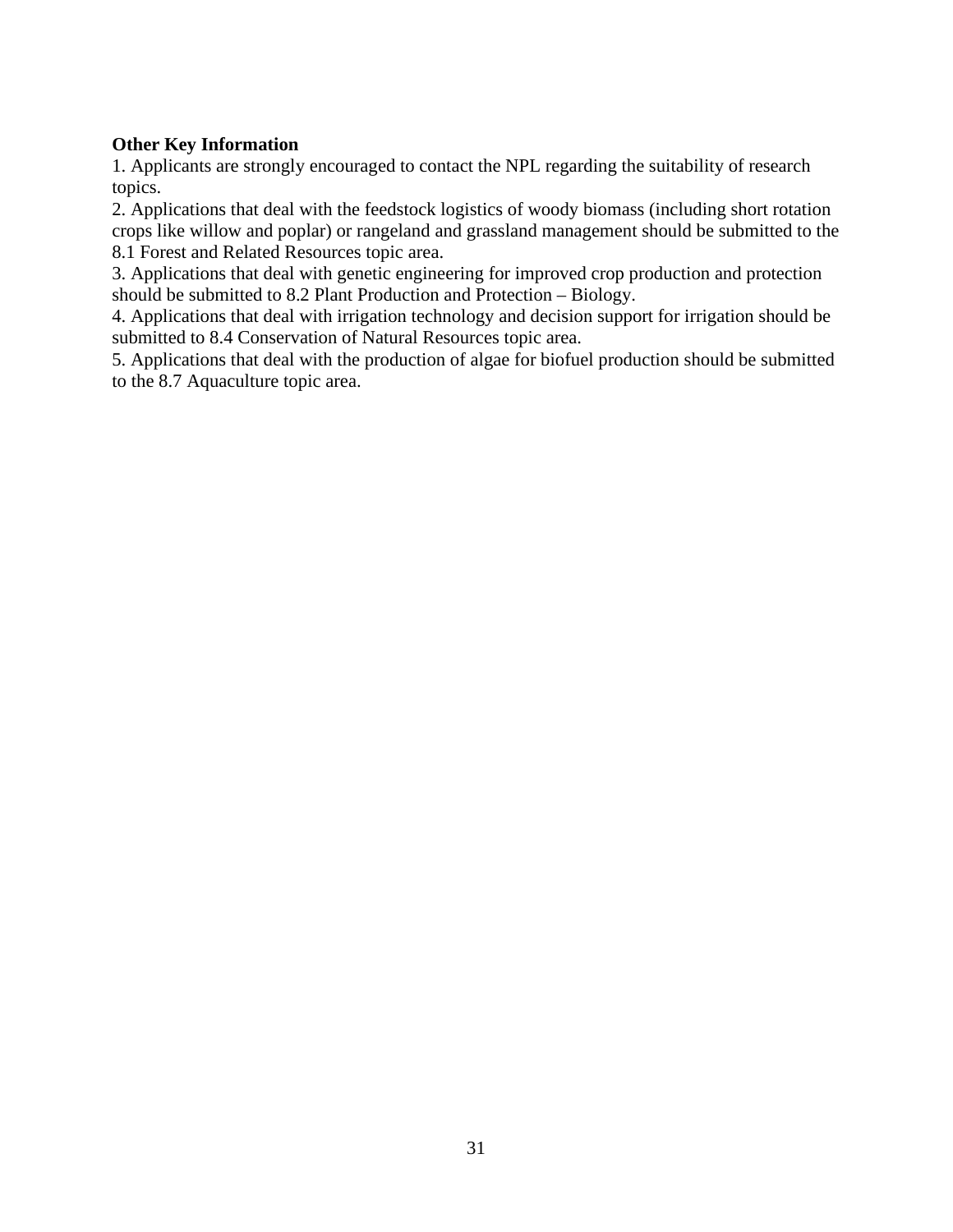# <span id="page-31-0"></span>**PART II. AWARD INFORMATION**

# <span id="page-31-1"></span>**A. Available Funding**

The anticipated amount available for Small Business Innovation Research Program Phase I in FY 2022 is approximately \$12,000,000 and approximately \$12,000,300 for FY2023 grants only. USDA is not committed to fund any particular application or to make a specific number of awards. The [Automated Standard Application for Payments,](https://www.fiscal.treasury.gov/fsservices/gov/pmt/asap/asap_home.htm) operated by the Department of Treasury, Bureau of Fiscal Service, is the designated payment system for awards resulting from this RFA.

This RFA is released prior to the passage of an appropriations act for FY 2022 and FY 2023. Enactment of additional continuing resolutions or an appropriations act may affect the availability or level of funding for this program.

# <span id="page-31-2"></span>**B. Application Restrictions**

NIFA will evaluate applications using the criteria described in [Part V](#page-47-0) of this RFA. Applications for FY 2022 and FY 2023 are limited to the following applications types: (Include all that apply)

- 1. *New application*: New applications will be evaluated using the criteria described in [Part](#page-47-0)  [V](#page-47-0) of this RFA and are subject to the due dates herein (see [Appendix III](#page-62-0) for definition).
- 2. *Resubmitted application*: Resubmitted applications must include the **response** to the previous review panel summary and are subject to the same criteria and due dates herein. Resubmitted applicants must enter the NIFA-assigned proposal number of the previously submitted application in the *Federal Field (Field 4)* on the application form (see [Appendix III](#page-62-0) for definition).
- 3. *Renewal application*. Renewal applications must contain the same information as required for new applications and must contain a p*rogress report*. The progress report must include the implementation of the data management plan (DMP) of the previously funded project. Renewal applications are subject to the same criteria and due dates herein. Applicants submitting a renewal application must enter the NIFA-assigned proposal number of the previously approved application in the *Federal Field (Field 4)* on the application form (see  $\Delta$ ppendix III for definition).
- 4. *Resubmitted renewal application*. Resubmitted renewal applicants must provide a p*rogress report*, respond to the previous review's panel summary, and are subject to the same criteria and due dates herein. The progress report must include the implementation of the data management plan (DMP) of the previously funded project. Applicants submitting a renewal application must enter the NIFA-assigned proposal number of the previously approved application in the *Federal Field (Field 4)* on the application form (see **Appendix III** for definition).

# <span id="page-31-3"></span>**C. Project and Grant Types**

Phase I applications may not request more than maximum award amount listed for the topic area being applied to, for a period not to exceed 8 months. The planned period of performance dates are listed below, however these dates may change due to enactment of continuing resolutions or an appropriations act:

FY 2022: July 1, 2022 through February 28, 2023 FY 2023: July 1, 2023 through February 28, 2023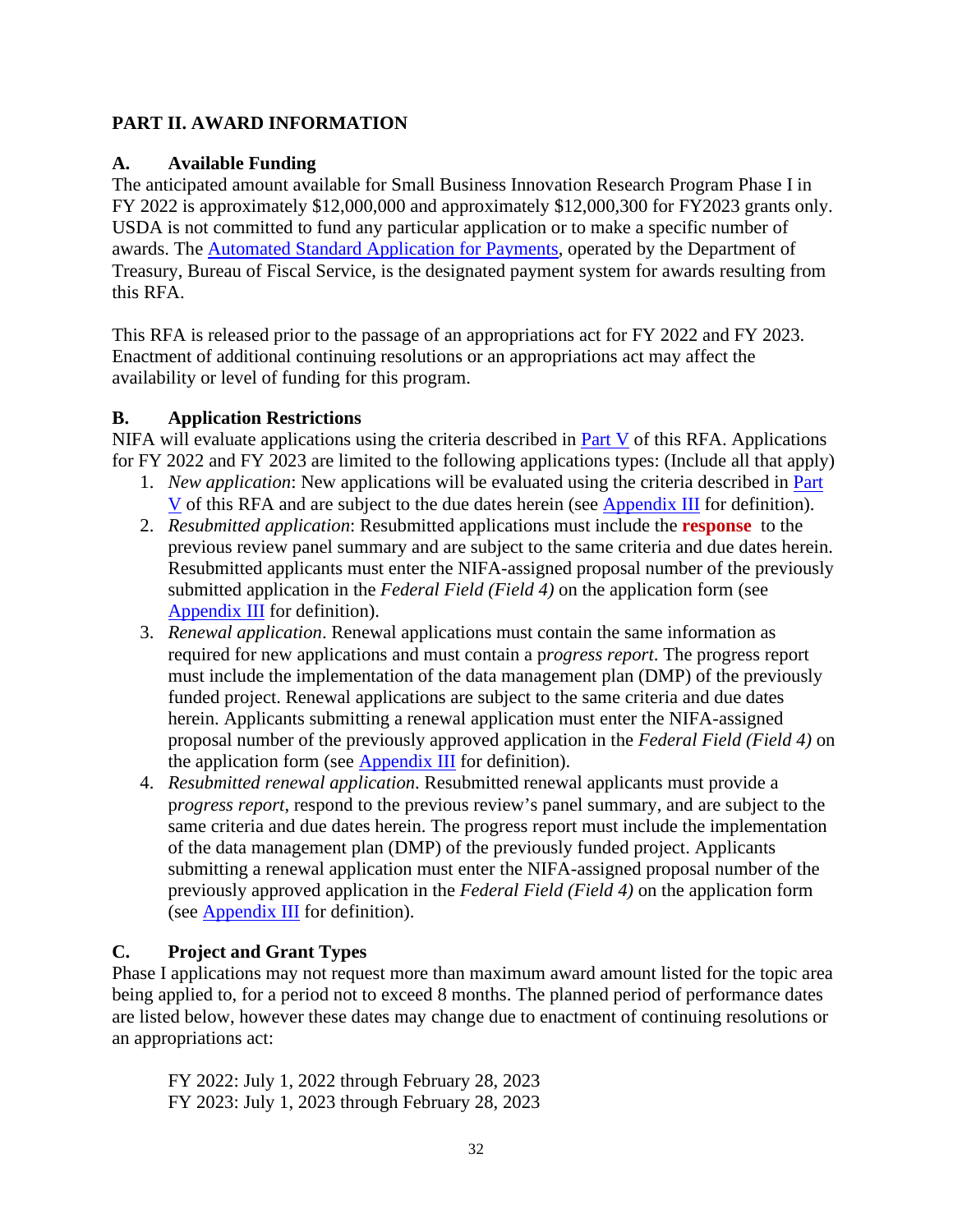# <span id="page-32-0"></span>**D. Ethical Conduct of Funded Projects**

In accordance with  $\S 2$ , 3, and 8 of 2 CFR Part 422, institutions that conduct USDA-funded extramural research must foster an atmosphere conducive to research integrity, bear primary responsibility for prevention and detection of research misconduct, and maintain and effectively communicate and train their staff regarding policies and procedures. In the event an application to NIFA results in an award, the Authorized Representative (AR) assures, through acceptance of the award that the institution will comply with the above requirements. Award recipients must, upon request, make available to NIFA the policies, procedures, and documentation to support the conduct of the training. See [Responsible and Ethical Conduct of Research](https://nifa.usda.gov/responsible-and-ethical-conduct-research) for further information.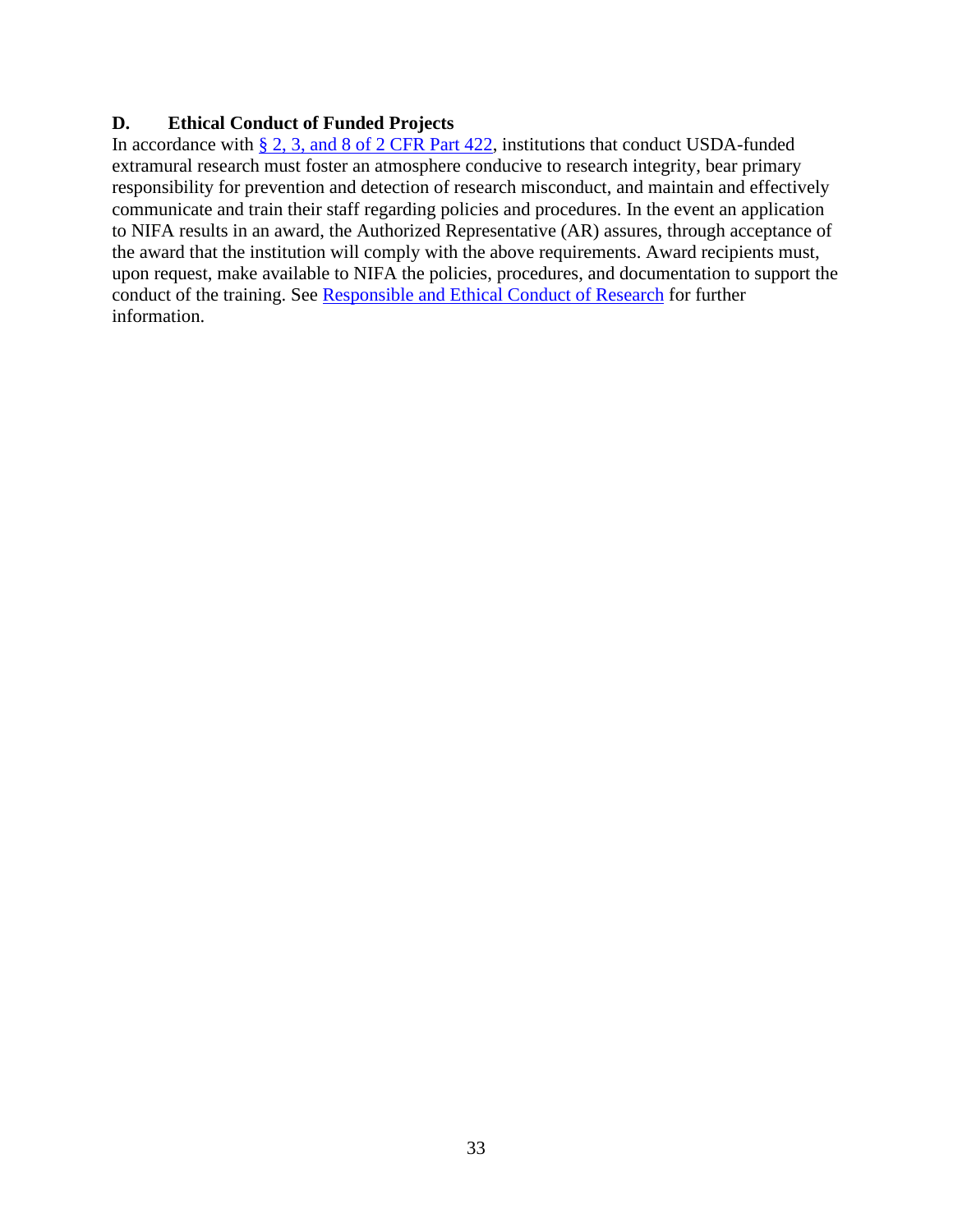# <span id="page-33-0"></span>**PART III. ELIGIBILITY INFORMATION**

# <span id="page-33-1"></span>**A. Eligibility Requirements**

Applicants for the SBIR Phase I must meet all the requirements discussed in this RFA. Failure to meet the eligibility criteria by the application deadline may result in exclusion from consideration or, preclude NIFA from making an award. For those new to Federal financial assistance, [NIFA's Grants Overview](https://nifa.usda.gov/resource/grants-overview) provides highly recommended information about grants and other resources to help understand the Federal awards process.

Each applicant submitting an application must qualify as a Small Business Concern (SBC) through registration with the SBA for R/R&D purposes at the time of selection (see definitions in section Part VIII). Failure to meet an eligibility criterion by the application deadline may result in the application being excluded from consideration or, even though an application may be reviewed, will preclude NIFA from making an award.

A potential grantee that is a subsidiary must show that the parent company or parent companies are also a small business entity and the parent company or parent companies must provide documentation supporting their small business status (the documentation should be included in, Other Attachments, of the Research and Related (R&R) Other Project Information form as directed by Part IV of this RFA). If the parent company or one of the parent companies is a nonprofit organization, then the subsidiary is not eligible to submit an SBIR application.

In addition, the primary employment of the Project Director/Principal Investigator (PD/PI) must be with the small business concern at the time of award and during the conduct of the proposed research. Eligible primary employment means that more than one-half (51%) of the PD's/PI's time is spent in the employ of the small business during the award period of performance. Primary employment with the small business precludes the applicant as a full-time employee with another organization or academic institution. While the PD/PI must work more than onehalf (51%) of his/her time for the small business during the entire grant period, there is no time requirement for the PD's/PI's work on the proposed research. Prior Federal Employees must provide documentation that post termination requirements from Federal Service has been completed at time of submission.

# 1. **Size**

An SBIR awardee, combined with its affiliates, must not have more than 500 employees. The small business concern must be the primary performer of the proposed research effort. In Phase I, a minimum of two-thirds (2/3) of the research or analytical work, as determined by budget expenditures, must be performed by the proposing organization.

# 2. **Work in the United States**

For Phase I, the R/R&D work must be performed in the United States. On rare and unique circumstances, for example, a supply, material or project requirement may not be available in the United States, agencies may allow that particular portion of the R/R&D work to be performed or obtained outside of the United States. Upon award, the Phase I awardee may request an exception as described in the award terms and conditions and submit to USDA NIFA for approval.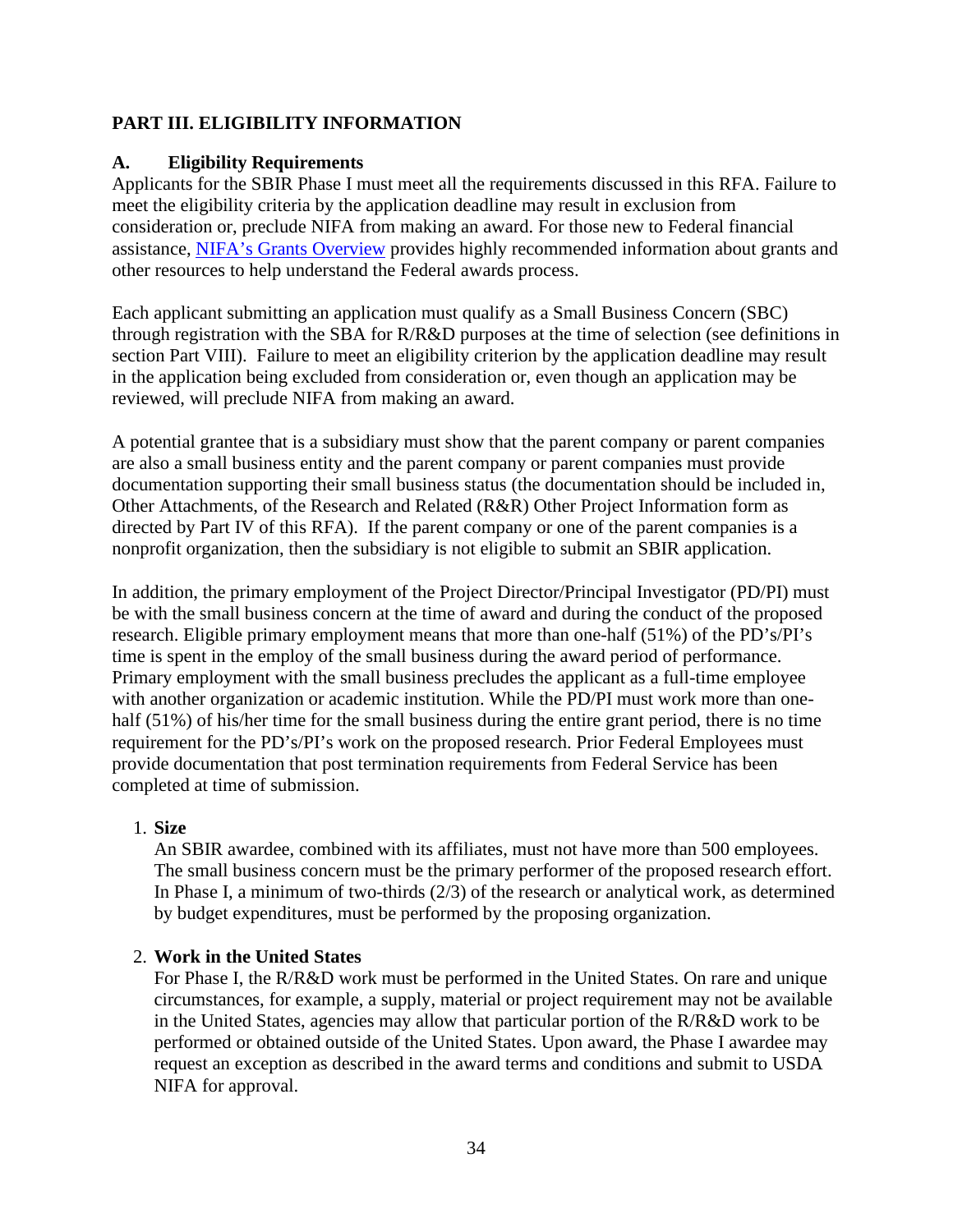# 3. **Benchmark**

Any company that has received at least 20 Phase I awards, regardless of the awarding agency, during the five-year period (Fiscal Year 2016 through 2021) must have received a minimum of five Phase II awards (25% conversion rate), regardless of the awarding agency, over the same five-year period to be eligible to submit a Phase I application in response to this solicitation. If a company has not received a SBIR award or has received less than 20 SBIR awards, this benchmark requirement does not apply.

**Duplicate or Multiple Submissions** – Duplicate submissions of the same application to more than one topic area are not allowed. "Multiple, distinctive proposals may be submitted in the same grant year. For those new to Federal financial assistance, NIFA's [Grants Overview](https://nifa.usda.gov/resource/grants-overview) provides highly recommended information about grants and other resources to help understand the Federal awards process.

# <span id="page-34-0"></span>**B. Cost Sharing or Matching**

**No Match Required** - The SBIR Phase I has **NO** matching requirement. NIFA will not factor matching resources into the review process as an evaluation criterion.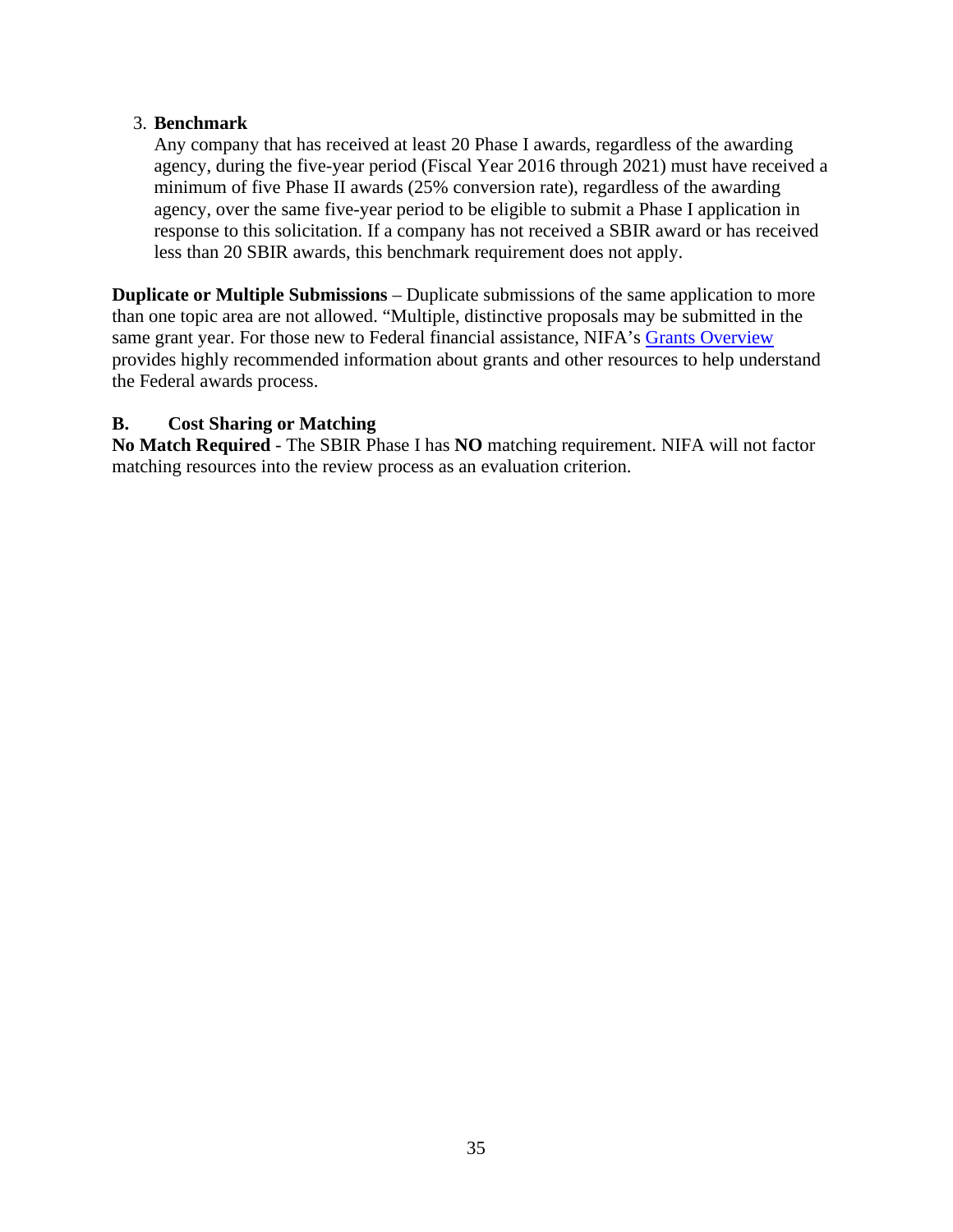# <span id="page-35-0"></span>**PART IV. APPLICATION AND SUBMISSION**

# <span id="page-35-1"></span>**A. Method of Application**

Applicants must apply to this RFA electronically; no other method or response is accepted. The electronic application for this RFA and additional resources are available on [Grants.gov](https://www.grants.gov/) and [Grants 101.](https://www.grants.gov/web/grants/learn-grants/grants-101/pre-award-phase.html/) **Table 12** provides instructions on how to obtain an electronic application. **Part II § 1** of the [NIFA Grants.gov Application Guide](https://apply07.grants.gov/apply/opportunities/instructions/PKG00249520-instructions.pdf) (Application Guide) contains detailed information regarding the [Grants.gov](https://www.grants.gov/) registration process.

| <b>Steps</b>             | <b>Action</b>                                                               |
|--------------------------|-----------------------------------------------------------------------------|
| <b>Step One:</b>         | <i>New Users</i> to Grants gov must register early with Grants gov prior to |
| <b>Register</b>          | submitting an application (Register Here).                                  |
| <b>Step Two:</b>         | Download and Install Adobe Reader (see Adobe Software Compatibility         |
| <b>Download Adobe</b>    | for basic system requirements).                                             |
| <b>Step Three: Find</b>  | Using this funding opportunity number <b>USDA-NIFA-SBIR-008541</b> ,        |
| <b>Application</b>       | search for application here: Opportunity Package.                           |
| <b>Step Four: Assess</b> | Contact an AR prior to starting an application to assess the organization's |
| <b>Readiness</b>         | readiness to submit an electronic application.                              |

<span id="page-35-3"></span>

|  |  |  |  | Table 12: Steps to Obtain Application Materials |  |
|--|--|--|--|-------------------------------------------------|--|
|--|--|--|--|-------------------------------------------------|--|

# <span id="page-35-4"></span>**Table 13:** Help and Resources

| <b>NIFA Support</b>                                     |
|---------------------------------------------------------|
| Email: grantapplication questions @usda.gov             |
|                                                         |
| Key Information: Business hours: Monday                 |
| thru Friday, $7a.m. - 5p.m. ET$ , except <u>federal</u> |
| holidays                                                |
|                                                         |
|                                                         |
|                                                         |
|                                                         |

# <span id="page-35-2"></span>**B. Content and Form of the Application**

The **Application Guide** is part of the corresponding application package for this RFA. The RFA overrides the [Application Guide](https://apply07.grants.gov/apply/opportunities/instructions/PKG00249520-instructions.pdf) if there is a discrepancy between the two documents. NIFA will accept subsequent submissions to an application until the application deadline. However, applicants that do not meet the application requirements, to include partial applications, risk being excluded from NIFA's review. NIFA will assign a proposal number to all applications that meet the requirements of this RFA. Applicants must refer to the proposal number when corresponding with NIFA. **Table 14** outlines other key instructions for applicants.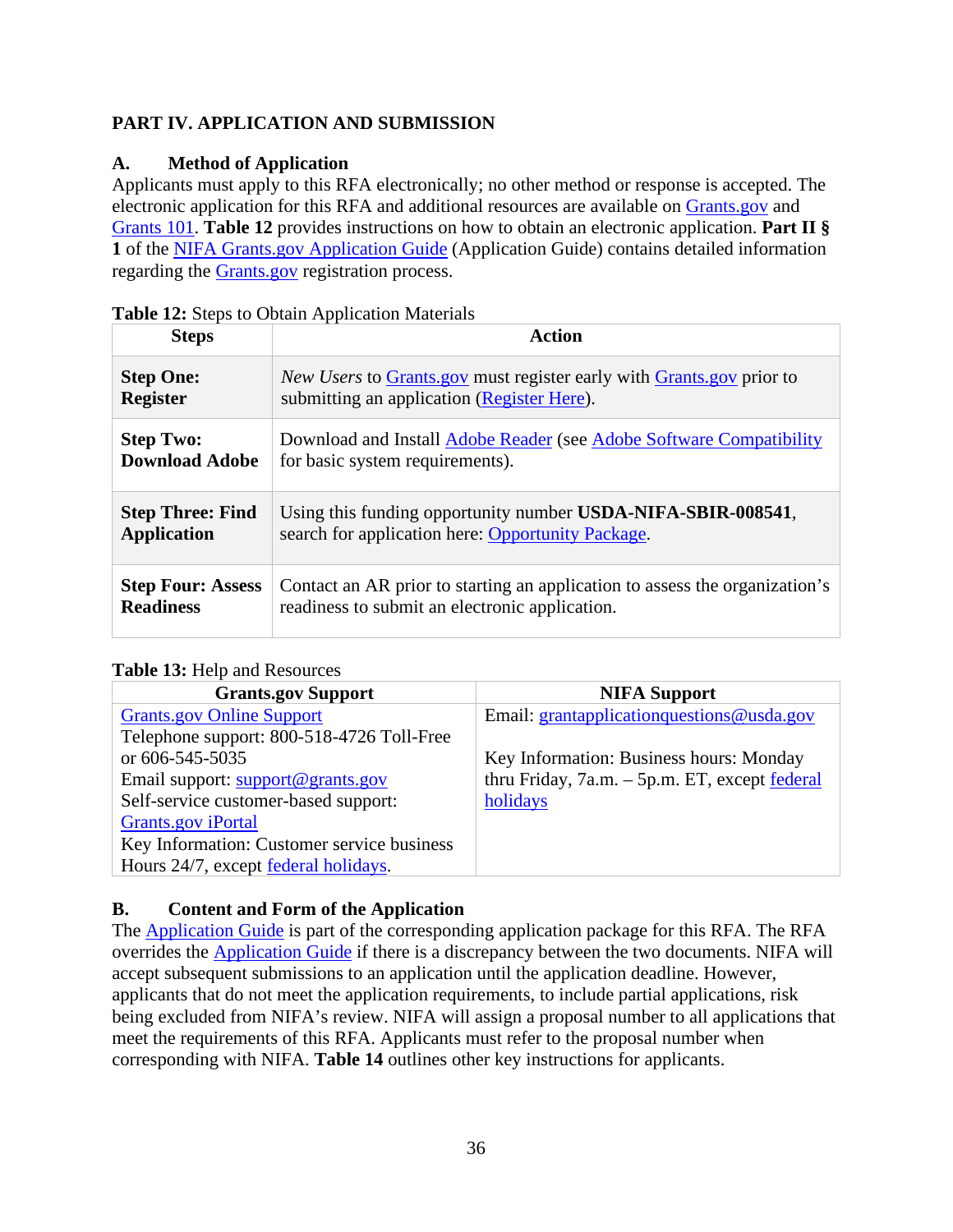### <span id="page-36-0"></span>**Table 14:** Key Application Instructions

| <b>Instruction</b>                                                                                                                               | <b>References</b><br>(All references are to the<br><b>Application Guide)</b> |
|--------------------------------------------------------------------------------------------------------------------------------------------------|------------------------------------------------------------------------------|
| Attachments must be in a portable document format<br>(PDF) format.                                                                               | Part III § 3                                                                 |
| Check the manifest of submitted files to verify<br>attachments are in the correct format.                                                        | Part III $\S$ 6.1                                                            |
| Conduct an administrative review of the application<br>before submission.                                                                        | Part VII                                                                     |
| Follow the submission instructions.                                                                                                              | Part IV § 1.5                                                                |
| Provide an accurate email address, where designated, on<br>the $SF-424$ R&R.                                                                     | Part IV § 1.5                                                                |
| Contact the <b>Grants</b> gov helpdesk for technical support<br>and keep a record of the correspondence.                                         |                                                                              |
| Contact NIFA if applicant does not receive<br>correspondence from NIFA regarding an application<br>within $30$ days of the application deadline. |                                                                              |

Note the attachment requirements (e.g., PDF) in Part III, § 3 of the guide. ANY PROPOSALS THAT ARE NON-COMPLIANT WITH THE REQUIREMENTS (e.g., content format, PDF file format, file name restrictions, and no password protected files) WILL BE AT RISK OF BEING EXCLUDED FROM NIFA REVIEW. Grants.gov does not check for NIFA required attachments or whether attachments are in PDF format; see Part III, § 6.1 of the guide for how to check the manifest of submitted files. Partial applications will be excluded from NIFA review.

For any questions related to the preparation of an application, review the NIFA Grants.gov Application Guide and the applicable RFA. If assistance is still needed for preparing application forms content, contact:

- 1. Email: [SBIR@usda.gov](mailto:SBIR@usda.gov)
- 2. Business hours: Monday through Friday, 7 a.m. 5 p.m. CST, excluding federal holidays.

Phase I applications must address only scientific research activities that leads to a commercialized innovation. A small business must not propose technical assistance for the following:

- 1. Demonstration projects
- 2. Classified research
- 3. Large equipment purchases including vehicles and farm equipment
- 4. Construction or purchase of infrastructure, buildings or real property
- 5. Financial assistance to start or create a company
- 6. Patent applications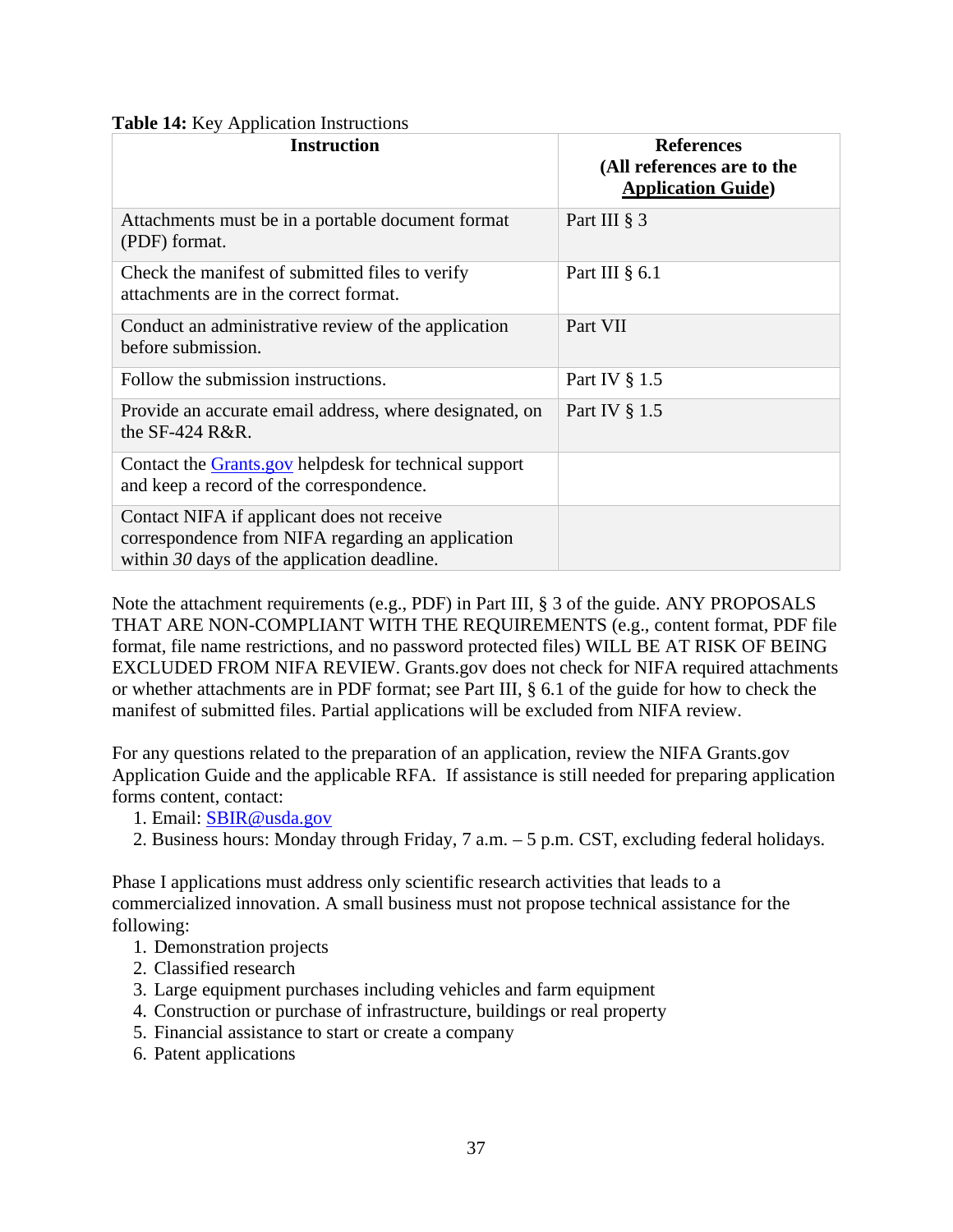Many of the research projects supported by the SBIR program lead to the development of new marketable innovations based upon the research results obtained during the project. However, projects that seek funding solely for product development where no research is involved (i.e., the funds are needed to permit the development of a product based on previously completed research) will not be accepted. Research may be carried out through the construction and evaluation of a laboratory prototype, where necessary.

Phase I applications must also describe the market opportunity of the innovation being researched under Phase I (Part IV, Field 8. Project Narrative). Applications that deal principally with developing proven concepts for commercial markets or scaling up previously developed prototypes for commercial production should not be submitted unless the concepts align with topic areas 8.6: Rural and Community Development and/or 8.12: Small and Mid-Sized Farms. Efforts that are aligned with developing proven concepts for commercial markets or scaling up previously developed prototypes are considered the responsibility of the private sector and therefore are not supported by USDA NIFA unless these are submitted to topic areas 8.6 and 8.12. An application must be limited to only one research problem.

Literature surveys should be completed prior to the Phase I application and should not be proposed as part of the R&D effort.

Applicants may respond to any of the topic areas listed under Part I, § C. SBIR Phase I topic areas. The same application, however, may not be submitted under more than one topic area. Organizations may submit separate applications under different topic areas or different applications under the same topic area outlined in this solicitation. Where similar research is discussed under more than one topic area, the applicant should choose the topic area description that is most relevant to the applicant's research concept. Duplicate applications will not be reviewed.

The purpose of a research application is to provide a written statement that contains sufficient information to persuade members of the research community who review the application and then advise the USDA NIFA SBIR professional staff that the proposed research is a sound approach to an important scientific question and is worthy of support under the stated USDA NIFA evaluation criteria. The application should be self-contained and written with the care and thoroughness accorded papers for publication. Each application should be reviewed carefully by the applicant prior to submission and by others knowledgeable on the subject to ensure inclusion of data essential for comprehensive evaluation.

Modifications to the application will not be accepted after the closing date of this program solicitation. Under some circumstances, changes, additions, or corrections may be necessary to an application submitted to the USDA NIFA SBIR program via Grants.gov before the specified program solicitation closing date. Modifications to applications will require a resubmission of the entire application package and the applicant must notify the program at [sbir@usda.gov](mailto:sbir@usda.gov) of the resubmission. Submitting changes to Grants.gov without contacting the program contact could significantly delay your application submission and may result in the application not being reviewed.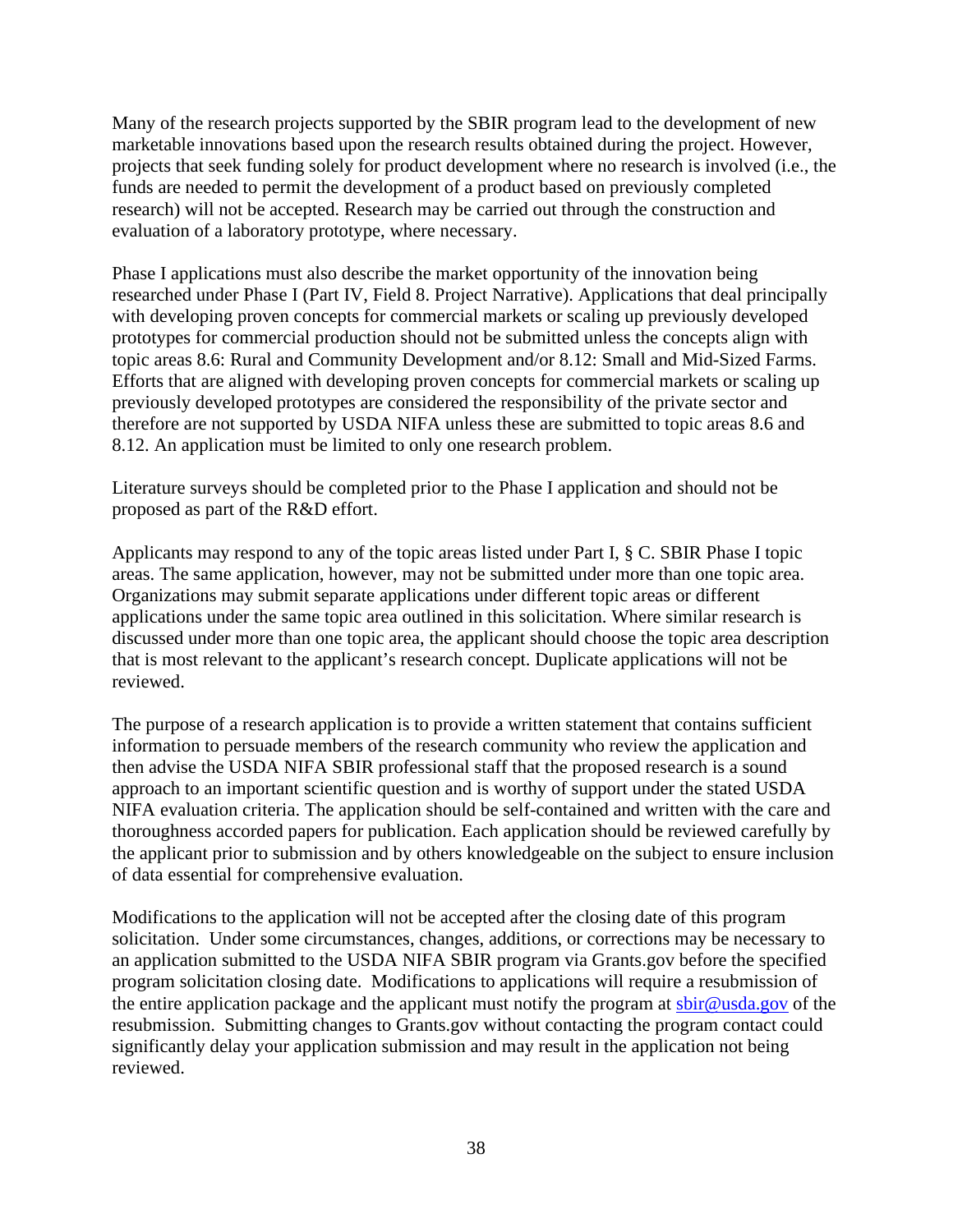**SF 424 R&R Cover Sheet**. See **Part V § 2** and **Part V § 2.17**of the [Application Guide](https://apply07.grants.gov/apply/opportunities/instructions/PKG00249520-instructions.pdf) for the required certifications and assurances.

### **SF 424 R&R Project/Performance Site Location(s***)*. See **Part V § 3** of the [Application Guide.](https://apply07.grants.gov/apply/opportunities/instructions/PKG00249520-instructions.pdf)

### **R&R Other Project Information Form**. See **Part V § 4** of the [Application Guide.](https://apply07.grants.gov/apply/opportunities/instructions/PKG00249520-instructions.pdf)

1. Field 7. Project Summary (PS)/Abstract. The PS must show how the project goals align with the project goals of the SBIR Phase I Program. See **Part V § 4.7** of the [Application](https://apply07.grants.gov/apply/opportunities/instructions/PKG00249520-instructions.pdf)  [Guide](https://apply07.grants.gov/apply/opportunities/instructions/PKG00249520-instructions.pdf) for instructions and suggested templates. The PS is limited to one page with line spacing not exceeding six lines of text per vertical inch, including all figures and tables

The PS must include a description of the problem or opportunity, project objectives, and a description of the effort. The PS must also include a paragraph discussing the anticipated results and potential commercial applications of the proposed research. NIFA may publish the PS of successful applications; therefore, the PS should not contain proprietary information.

It is the responsibility of the applicant to review the attachment for page limit and PDF compliance before submission. Applicants must ensure that the abstract attachment meets the required page limit. NIFA will not review applications that exceed the required page limits.

- 2. Field 8. Project Narrative (PN). The PN must not exceed 17 *1.5 spaced* pages of written text including all figures and tables (the font size for tables should be no smaller than 11 points, Times New Roman). The only exception to the page limit requirement will be found in the directions as noted below under (a) Response to Previous Review. The page limits outlined here ensure fair and equitable competition. Appendices to the PN are allowed if they are directly germane to the proposed project. Do not add appendices to circumvent the page limit. Applicants must not include additional information such as cover sheets, table of contents, reference listings, budgets, and appendices unless the applicant intends for NIFA to consider them in the page limit. The PN must include all of the following:
	- a. Response to Previous Review. The response to previous review must not exceed 1 *1.5 spaced* pages. This does not count towards the page limit for the PN.
	- b. Responsiveness to USDA NIFA SBIR Program Priorities- Please indicate if the application has a connection to agriculturally-related manufacturing technology, energy efficiency and alternative and renewable energy. Provide a brief explanation of how the application is related to the area indicated.
	- c. Identification and Significance of the Problem or Opportunity- Clearly state the specific technical problem or opportunity addressed and its importance.
	- d. Background and Rationale- Indicate the overall background, technical approach and market needs to the problem or opportunity being pursued. This must include a statement of end-user needs. Describe how the proposed research plays a part in providing needed results. As a part of this section, it is critical that applications adequately cite relevant scientific literature to demonstrate support for your proposed research. Moreover, all citations provided must be properly referenced in the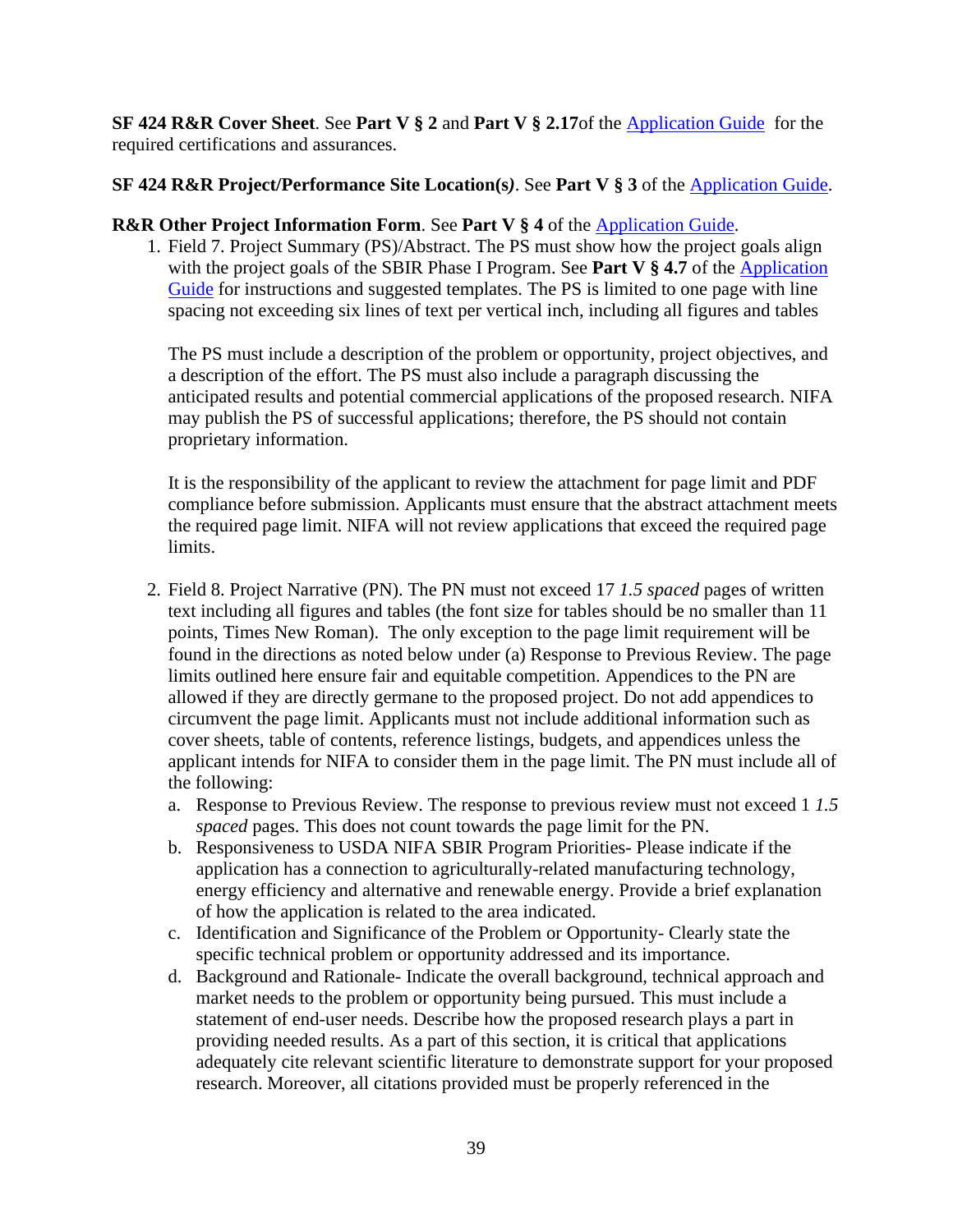Bibliography & References Cited as a separate attachment (see Field 9). USDA NIFA has the right to decline any application where there is evidence of plagiarism.

- e. Relationship with Research or Research and Development- Discuss the significance of the Phase I effort in providing a foundation for the follow-on Phase II effort. State the anticipated results of the approach if the project is successful. This should address: (a) the technical, economic, social, and other benefits to the Nation and to users of the results, such as the commercial sector, the Federal Government or other researchers; (b) the estimated total cost of the approach relative to benefits; and (c) any specific policy issues or decisions that might be affected by the results.
- f. Technical Objectives- State the specific objectives of the research or research and development effort. Include the technical questions needed to establish the technical feasibility of the proposed approach.
- g. Work Plan- The work plan must provide an explicit, detailed description of the research or research and development approach. The plan should list the tasks to be performed, provide details of the methodology that would be used to research each task, including statistical analysis, if applicable, and indicate how and where the work will be carried out. The effort should attempt to determine the technical feasibility of the proposed concept. The work plan should be linked with the technical objectives of the research and the questions the effort is designed to answer. This section should constitute a substantial portion of the project narrative and can include graphics, tables, charts, etc...
- h. Related Research or Research and Development- Describe significant research or Research and Development (R&D) activities that are directly related to the proposed effort, including any conducted by the Project Director or by the proposing small business concern, how the proposed effort expands on the related work, and any planned coordination with outside sources. Describe any commercial products, services or innovations that are already in the market and if the project relates back to that R&D. Discussion of existing innovations in the application should convince reviewers that the applicant is aware of related research and commercial innovations in the selected subject. It is critical that the applicant make a convincing case that the proposed research builds upon previous research and, if successful, will lead to the development of a new innovations or to substantial improvement of an existing product, process, service, or technology.
- i. The Market Opportunity- Describe the market and addressable market for the innovation. Discuss the business economics and market drivers in the target industry. How has the market opportunity been validated? Describe your customers and your basic go to market strategy to achieve the market opportunity. Describe the competition. How do you expect the competitive landscape may change by the time your product/service enters the market? What are the key risks in bringing your innovation to market? Describe your commercialization approach. Discuss the potential economic benefits associated with your innovation, and provide estimates of the revenue potential, detailing your underlying assumptions. Describe the resources you expect will be needed to implement your commercialization approach.
- 3. Field 9, Bibliography & Cited References. Provide a complete list of all references cited in the application. For each reference, provide the complete name for each author, the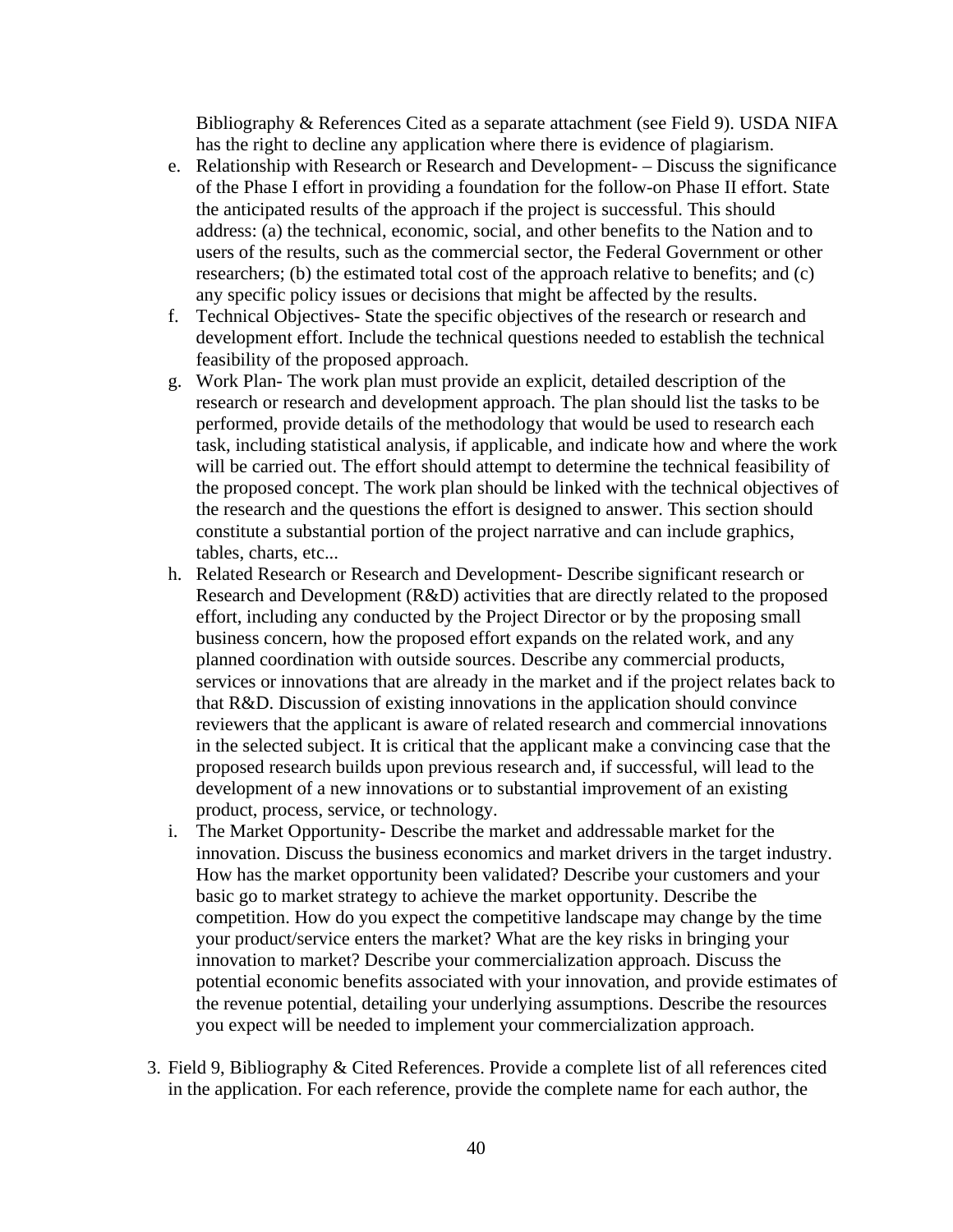year of the publication, full title of the article, name of the journal or book published, volume, and the page numbers. The references should be listed in alphabetical order using the last name of the first author.

- 4. Field 10, Facilities & Other Resources. Describe the types, location, and availability of instrumentation and physical facilities necessary to carry out the work proposed. If the work will be conducted at a facility not owned and operated by the applicant, see Field 12 for additional information.
- 5. Field 11, Equipment Documentation. Describe the types, location, and availability of equipment necessary to carry out the work proposed. Items of equipment to be purchased must be fully justified under this section. When purchasing equipment or a product under the SBIR funding agreement, the small business should purchase only American-made items whenever possible.
- 6. Field 12, Add Other Attachments. See **Part V § 4.12** of the [Application Guide](https://apply07.grants.gov/apply/opportunities/instructions/PKG00249520-instructions.pdf) ) for instructions regarding mandatory Felony Convictions or Tax Delinquent Status. The following are additional instructions for documentation that may be required for your application.
	- a. Use of Facilities or Equipment If university facilities, private facilities, or government laboratories are being used, there must be a letter in the application from the authorized organizational representative of the university, private facility, or government laboratory describing the arrangement and testifying that the facilities will be subject to the exclusive use and control of the applicant.
	- b. Outside Services Involvement of university, government, or other outside personnel in the planning and research stages of the project as consultants or through subcontracting arrangements is permitted and may be particularly helpful to small businesses that have not previously received Federal research awards. Establishment of a Cooperative Research and Development Agreement (CRADA) with a USDA laboratory or other Federal laboratory may also be beneficial to proposing firms. If the application involves outside consultants, subcontracts, or involvement with a CRADA partner, these arrangements should be described in detail. Only one third (1/3) of the grant based on expenditures can be used for outside services. Applications must include letters from proposed consultants, subcontractors or CRADA cooperators indicating their willingness to serve in order for such participation to be considered during the application review and evaluation process.
	- c. Letters of Support Letters of Support are strongly encouraged and should be included. Letters of support act as an indication of market validation and technical support for the proposed innovation and add significant credibility to the proposed effort. Letters of support should demonstrate that the company has initiated dialogue with relevant stakeholders (potential customers or end users, strategic partners or investors) for the proposed innovation and that a legitimate business opportunity may exist should the technology prove feasible. The letter(s) must contain affiliation and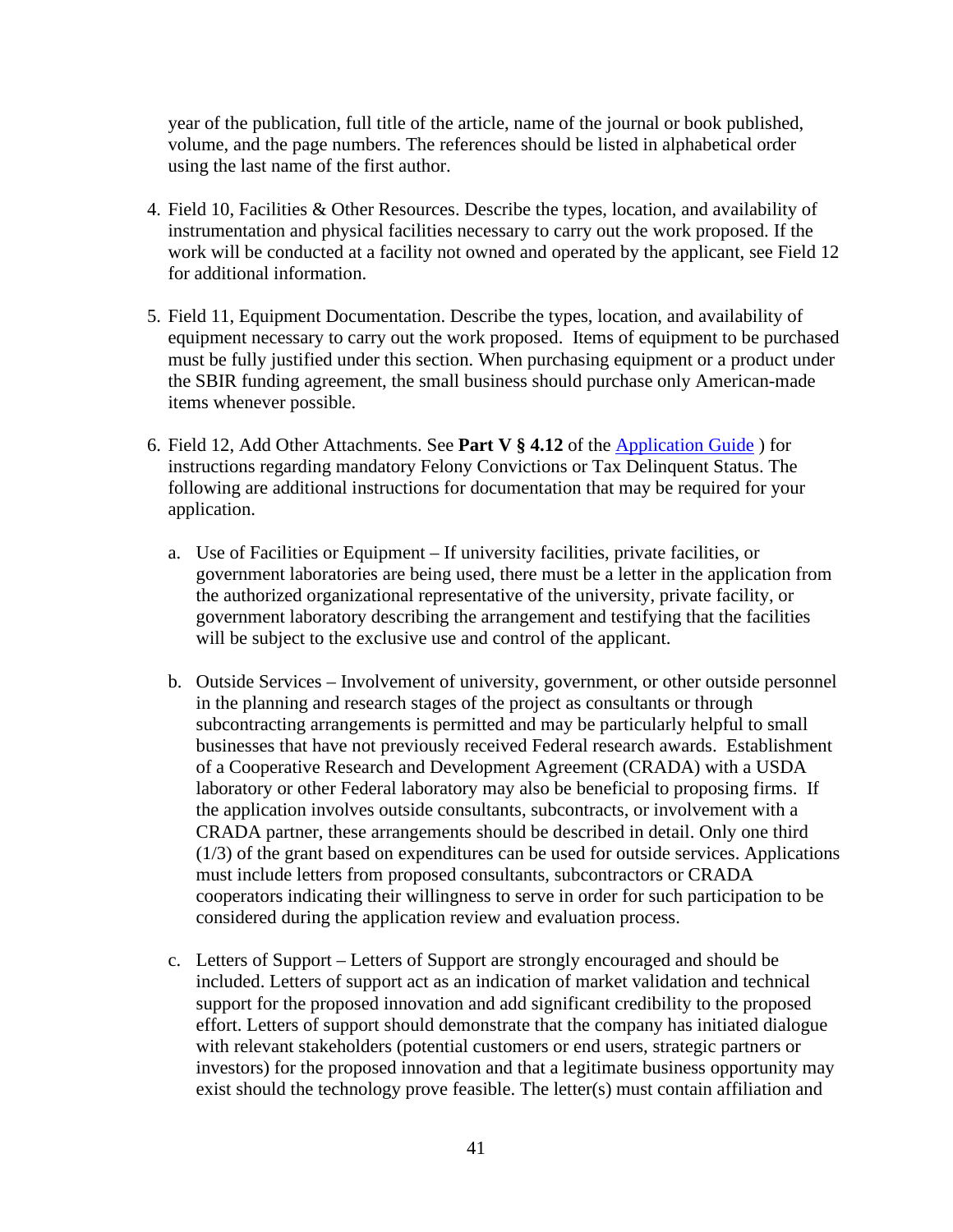contact information for the signatory stakeholder. Letter of support from consultants or subcontractors may be provided if they are providing a critical role in the project, such as access to facilities, equipment or expertise. The recommended page limit for each individual letter is two pages. Letters and supporting documents from State, Local and Congressional representatives, are NOT considered letters of support and should not be submitted as part of the application. Applicants must include these letters of support in a PDF format and upload to Field 12 of the R&R Other Project Information form (Add Other Attachments).

If letters of support are not appropriate for this stage of an innovation, due to business considerations, then the applicant must clearly justify why letters of support are not being included in a two-page document and include this in a PDF format and upload to Field 12 of the R&R Other Project Information form (Add Other Attachments). The justification should relate to the technical and commercial considerations of the innovation proposed in the application.

- d. Duration Exceeds Normal Project Period The proposed duration of Phase I projects should normally not exceed eight (8) months, except in special, justified circumstances. Where a proposed research project requires more than eight months to complete Phase I, a longer project period, not to exceed twenty (20) months, may be requested. An applicant of a Phase I project with an anticipated duration beyond eight months should specify and justify the length of duration in the application at the time of its submission to USDA NIFA.
- e. Applicant is a Subsidiary A potential grantee that is a subsidiary must show that the parent company or parent companies are also a small business entity and the parent company or parent companies must provide documentation supporting their small business status. The parent company or companies must reside in the U.S. and cannot be a nonprofit. The subsidiary must provide documentation to support its independent viable financial status.
- f. Statement as to Delinquency on Federal Debts by Applicants for Federal Assistance An applicant that is delinquent on Federal debts must attach, in PDF format, explanatory information detailing all relevant particulars concerning the Federal debt.
- g. Non-Domestic Performance Explanation In the budget justification, provide the purpose, the destination, method of travel, number of persons traveling, number of days, and estimated cost for each trip. If details of each trip are not known at the time of application submission, provide the basis for determining the amount requested. All Applicants MUST note that per the terms and conditions of the award "All foreign travel performed under this project must be approved in writing by USDA NIFA prior to departure. If foreign travel is authorized under this project, the approved budget will identify funds for this purpose. Where foreign travel is contemplated subsequent to the effective date of the project, a written request must be submitted to the USDA NIFA outlining the purpose of the proposed trip, the inclusive dates of travel, the destination, and estimated costs involved."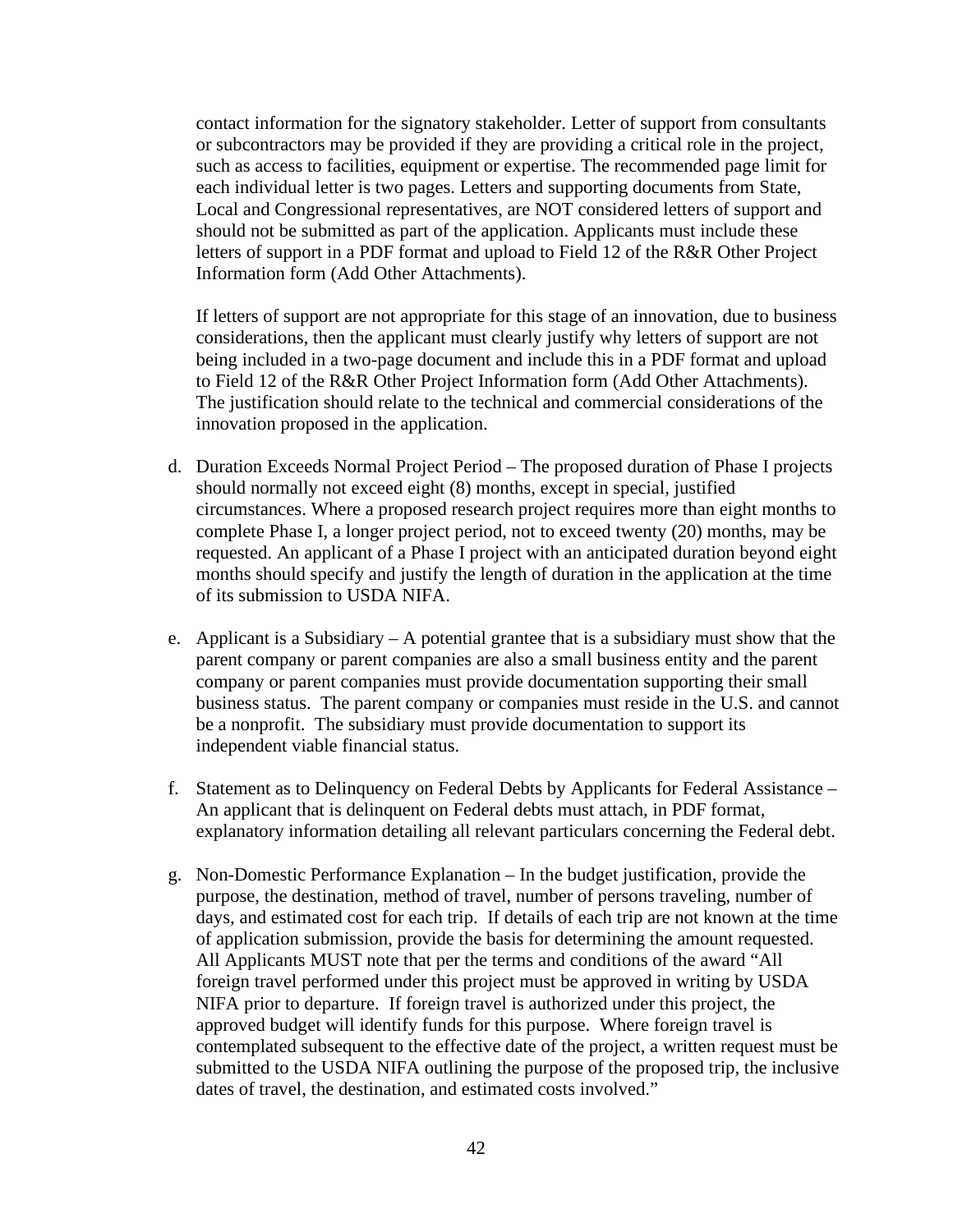**R&R Senior/Key Person Profile (Expanded)**. See **Part V § 5** of the [Application Guide](https://apply07.grants.gov/apply/opportunities/instructions/PKG00249520-instructions.pdf) for profile requirements, details about the biographical sketch, and suggested support templates.

**R&R Personal Data**. This information is voluntary and is not a precondition of award (see **Part V § 6** of the [Application Guide\)](https://apply07.grants.gov/apply/opportunities/instructions/PKG00249520-instructions.pdf).

### **R&R Budget**. See **Part V § 7** of the [Application Guide.](https://apply07.grants.gov/apply/opportunities/instructions/PKG00249520-instructions.pdf)

A Research and Related Budget form must be completed for each year (or partial year) for which work is proposed under this program solicitation. Applicants must ensure that the budget provided in the R&R Budget forms matches the requested budget amount found in Field 15(a) on the SF–424 form and that this number does not exceed the budget ceiling.

1. Request for use of Technical and Business Assistance (TABA): [15 U.S.C. § 638\(b\)](https://uscode.house.gov/view.xhtml?req=granuleid:USC-prelim-title15-section638b&num=0&edition=prelim) permits SBIR Phase I awardees to enter into agreements with one or more vendors to provide Technical and Business Assistance (TABA). USDA is able to fund TABA assistance to all USDA SBIR Phase I grantees. Grant recipients have two options for receiving TABA assistance: (1) utilize services provided by a USDA vendor or (2) identify their own TABA assistance provider.

If you wish to receive TABA assistance from USDA's vendor, Larta Institute, you do not need to include this expense in your budget. If you are awarded a Phase I grant, you will receive notification from USDA and follow-up contact from Larta on what services are available to you and how to obtain these services at no cost to your small business. If you wish to utilize your own TABA assistance provider, you are required to include this as "Other Direct Costs" in your budget, provide a detailed budget justification, and a signed letter of commitment from the provider. You may include up to \$6,500 for assistance. Please note that this commercialization assistance does not count toward the maximum grant size of \$125,000 or \$175,000. For example, seeking commercialization assistance from your own provider could result in an increase of \$6,500 over the maximum grant limit. That is under this RFA with a maximum grant limit of \$125,000, the actual grant may increase to \$131,500 respectively. Reimbursement is limited to services received that comply with 15 U.S.C.  $\S$  638(b). In the event some or the entire amount listed is not expended on a commercialization assistance services as proposed, the remaining funds cannot be budgeted to other project costs and will be provided back to USDA. Re-budgeting of these funds is not allowable.

Applicants must request a federal budget that is reasonable and must not exceed a ceiling of **\$125,000** or **\$131,500** if requestion TABA assistance from your own vendor**, for areas 8.6 and 8.12. For all other topic areas (8.1, 8.2, 8.3, 8.4, 8.5, 8.7, 8.8, and 8.13) the budget must not exceed** \$175,000 or \$181,500 if requesting TABA assistance from your own vendor. If an applicant requests a fee, the combined total of "Section I - Total Direct and Indirect Costs" and "Section J – Fee" on the Research & Related (R&R) Budget form must not exceed the ceiling of this full announcement. Proposals with budgets exceeding \$125,000 (\$131,500 with TABA) or \$175,000 (\$181,500 with TABA) will be returned without review.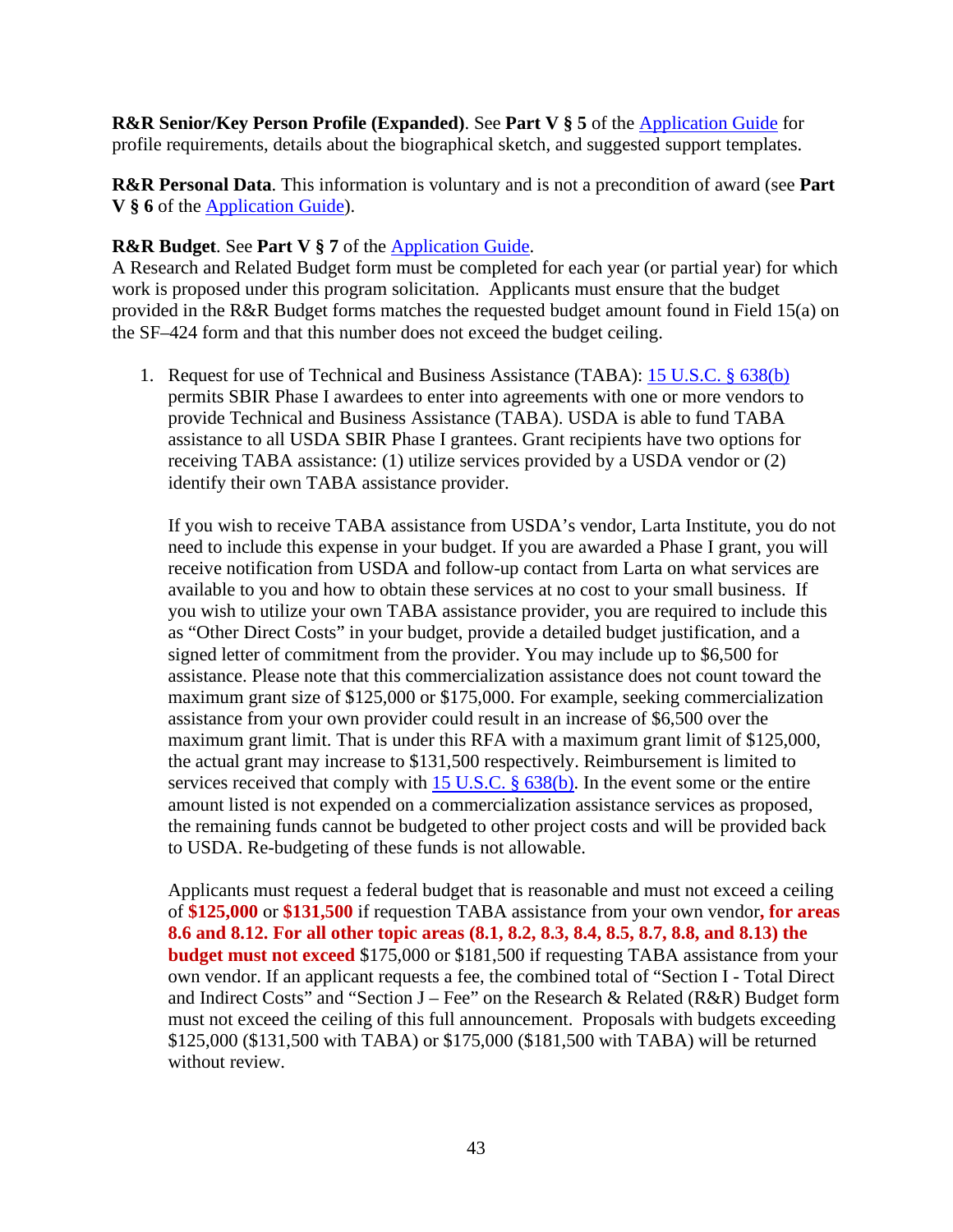2. Indirect costs (IDC) – See <u>Part IV  $\S \mathbb{C}$ </u> of this RFA for funding restrictions regarding indirect cost, and **Part V 7.9** of the [Application Guide](https://apply07.grants.gov/apply/opportunities/instructions/PKG00249520-instructions.pdf) for additional information.

**Data Management Plan**. A DMP is NOT required for this program.

### **Supplemental Information Form**. See **Part VI § 1** of the [Application Guide.](https://apply07.grants.gov/apply/opportunities/instructions/PKG00249520-instructions.pdf)

1. Field 2. Program to which the applicant is applying. Enter the program name SBIR Phase I and the program code, for example "8.3". Accurate entry is critical.

If you have a question about which topic area is appropriate for your application, please contact the National Program Leader (NPL) in the area(s) in question. An application can only be submitted to one topic area. It is extremely important the Program Code Name and Program Code are spelled correctly and match exactly one of the topic areas indicated in Part I, § C of this program solicitation. Failure to complete these fields correctly could significantly delay the acceptance of your application into the program and the application may not be reviewed.

2. Field 8. Conflict of Interest List. See **Part VI § 1.8** of the [Application Guide.](https://apply07.grants.gov/apply/opportunities/instructions/PKG00249520-instructions.pdf)

**Representations Regarding Felony Conviction and Tax Delinquent Status for Corporate Applicants**. This is required for corporate applicants. See **Part VI § 2** of the [Application Guide](https://apply07.grants.gov/apply/opportunities/instructions/PKG00249520-instructions.pdf) for a description of the term, "corporation."

### **SBIR/Small Business Technology Transfer Program (STTR) Information**

Information related to the questions on this form is dealt with in detail in Part VI, 3 of the NIFA Grants.gov [Application Guide](https://apply07.grants.gov/apply/opportunities/instructions/PKG00249520-instructions.pdf) unless otherwise noted below.

SBC Control ID – Please enter your Small Business Concern number that you received upon registering at<https://www.sbir.gov/>registration.

Program Type – Select SBIR only. USDA NIFA does not offer a STTR program.

Application Type – Select Phase I.

Letter of Intent Number – This solicitation does not require a letter of intent. Enter "NA".

Field 7. Commercialization Plan – Leave this section blank.

Field 8. Documentation of Prior SBIR Phase II Awards – There are two documents Phase I applicants must provide.

Attachment 1: A small business firm that submits a Phase I application and has received more than 15 Phase II SBIR awards during the preceding five fiscal years must document the extent to which it was able to secure Phase III funding to develop concepts resulting from previous Phase II SBIR awards. In addition, the documentation must include the name of the awarding agency, date of award, funding agreement number, amount, topic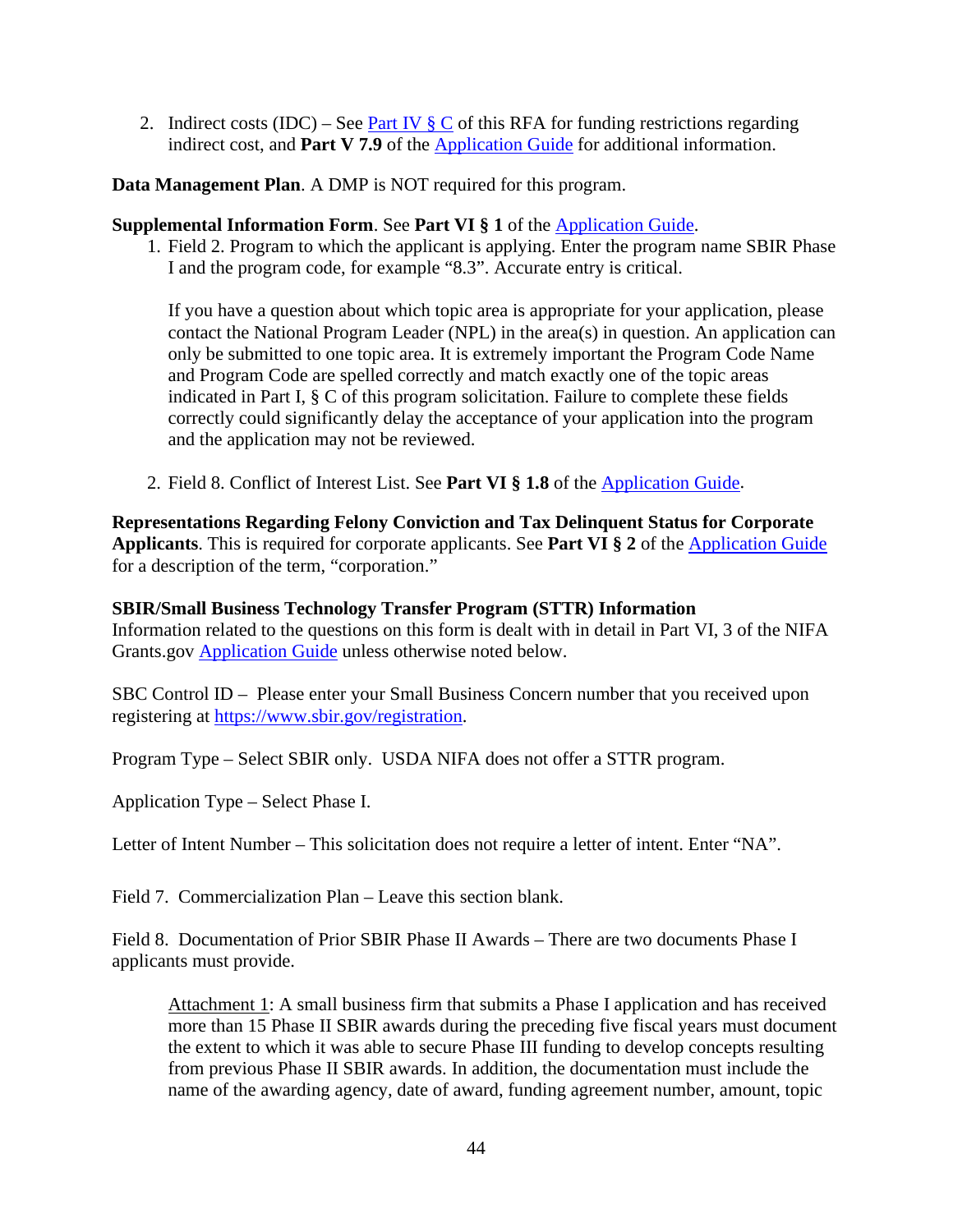or subtopic title, follow-on agreement amount, source and date of commitment, and current commercialization status for each Phase II award. USDA NIFA shall collect and retain the information at least until the General Accounting Office submits the report required under § 105 of the Small Business Research and Development Enhancement Act of 1992.

If the applicant falls under the threshold indicated above, the applicant must provide an attachment stating that less than 15 Phase II awards have been granted to this organization/company during the preceding five fiscal years.

# Attachment 2: Five (5) Page Limit.

A small business firm that submits a Phase I application and has previously received Phase II funding under the USDA NIFA SBIR Program must document the extent to which it was able to secure Phase III funding and commercialize the technology, product or service funded by USDA NIFA SBIR. The documentation must include:

- 1. Business Name
- 2. Year Company was founded
- 3. Identify and name change your business has gone through with the past five years
- 4. List the parent company if you were a subsidiary or a spin-off
- 5. Percentage of company revenues for each of the past three (3) fiscal years from federal SBIR/STTR funding (include Phase I and Phase II awards).
- 6. Phase II Grant Information
- 7. Partnership-Related Activities
- 8. Funding: Describe any funding and third-party investments
- 9. Revenue & Sales that were directly attributed to the prior Phase II SBIR awards.
- 10. Intellectual Property Assets
- 11. Other Success Indicators (Employees, Acquisitions, Return on Investment (ROI), etc.)
- 12. Company Achievements

If the applicant has not received Phase II funding, the applicant must provide an attachment stating, "No prior USDA NIFA SBIR Phase II awards have been issued to [Insert Company Name]".

USDA NIFA SBIR shall collect and retain the information for its internal use. Any data provided under this section of the application may lead to USDA NIFA contacting the applicant to coordinate the development of additional information that can serve to inform the public and the Federal Government on the benefits of the USDA NIFA SBIR program to Small Businesses.

### <span id="page-44-0"></span>**C. Funding Restrictions**

### **Legislative mandated Indirect Cost (IDC)**.

Successful applicants must not use grant funds awarded under the authority of this RFA to renovate or refurbish research, education, or extension space; purchase or install fixed equipment in such space; or to plan, repair, rehabilitate, acquire, or construct buildings or facilities.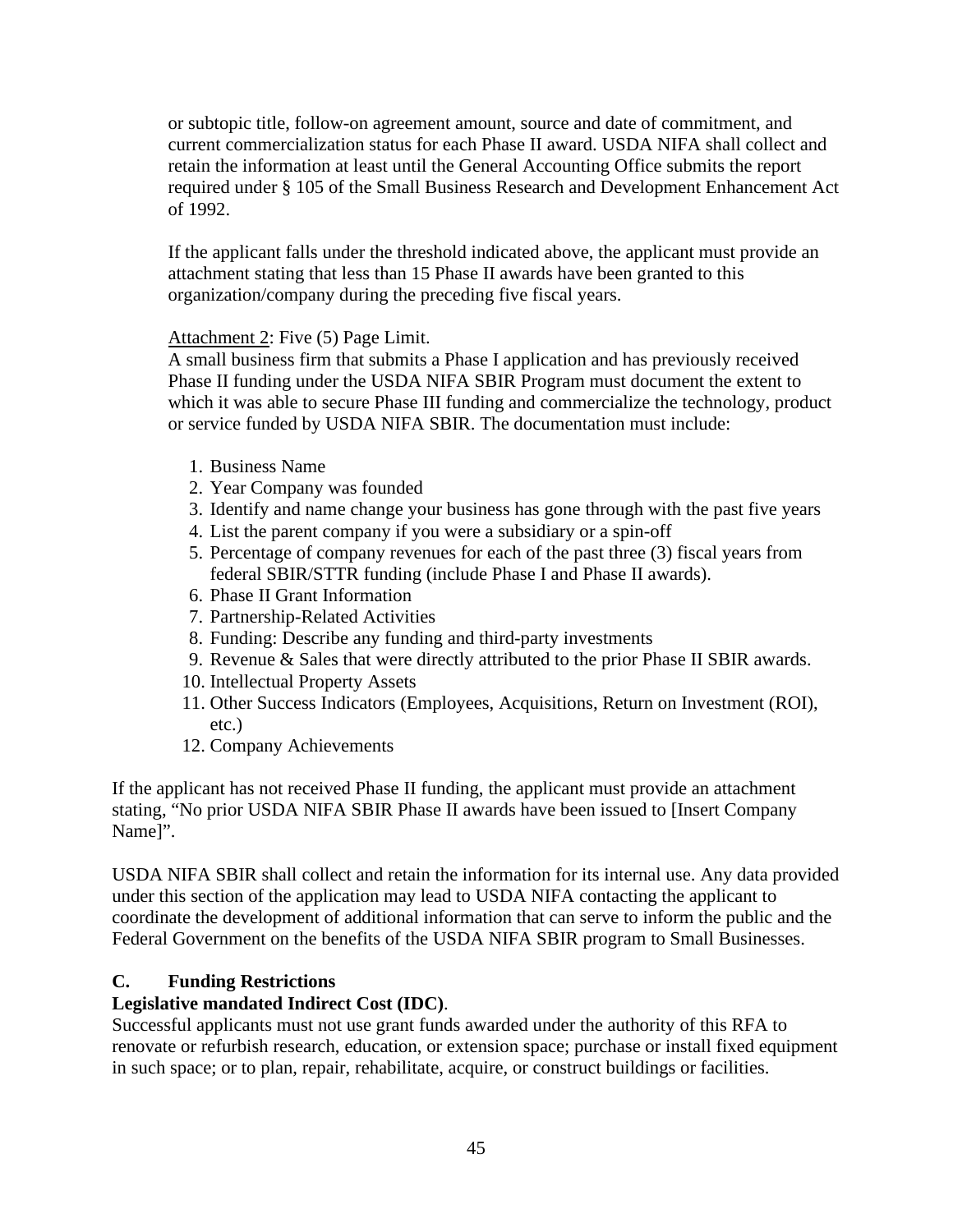**Fully negotiated rate**. Applicants must use the current negotiated Indirect Cost (IDC) rate established by its cognizant Federal agency (the agency that provides the most funds). If awarded, the applicant will be required to produce a negotiated IDC rate agreement from the cognizant agency in order to recover IDC. If unable to obtain a negotiated rate from its cognizant agency, the applicant is not permitted indirect cost reimbursement. Rather, the applicant may only be reimbursed for allowable direct costs. Violation of cost accounting principles is not permitted when re-budgeting or charging costs to awards. Rather, costs must be consistently charged as either indirect or direct costs.

If the applicant wants full IDC, but does not have a negotiated rate, and NIFA is the cognizant agency, the applicant must calculate an IDC rate in order to request IDC (see [Sample IDC](https://nifa.usda.gov/resource/indirect-cost-chart)  [calculations\)](https://nifa.usda.gov/resource/indirect-cost-chart). Applicants are not required to complete the IDC package during the application process. Applicants need only to calculate an IDC rate to serve as a basis for requesting IDC. If awarded, the applicant will be required to submit a complete IDC proposal package in order to obtain a negotiated rate.

Successful applicants must not use grant funds awarded under the authority of this RFA to renovate or refurbish research, education, or extension space; purchase or install fixed equipment in such space; or to plan, repair, rehabilitate, acquire, or construct buildings or facilities.

### **D. Submission Dates and Times**

We recommend that you conduct an administrative review of the application before submission of it via Grants.gov to ensure that it complies with all preparation instructions including page limits and pdf format. An application checklist is included in Part VII of the NIFA Grants.gov Application Guide to assist with this review.

Instructions for submitting an application are included in Part IV, § 1.9 of the NIFA Grants.gov Application Guide.

Applications for FY2022 must be received by Grants.gov by 5 p.m. Eastern Time on November 3, 2021. Applications for FY2023 must be received by Grants.gov by 5 p.m. Eastern Time on October 6, 2022. Applications received after this deadline WILL NOT be considered for review or funding.

If you have trouble submitting an application to Grants.gov, you should FIRST contact the Grants.gov Help Desk to resolve any problems. Keep a record of any such correspondence. See Part IV. A for Grants.gov contact information.

Applicants must allow additional time for electronic submission and plan ahead to allow time for correction of technical errors identified by Grants.gov. It is recommended that applicants begin submitting their completed application at least one day prior to the deadline. The USDA NIFA SBIR Program will rarely accept late applications. Exceptions are only made for delays due to natural disasters or technical problems experienced by Grants.gov that impacts the entire applicant community. Documentation of the problem will be required. Exceptions made for technical problems will be for Grants.gov system failures prior to the deadline that impacts the entire applicant community. Applicants who have problems with their submissions to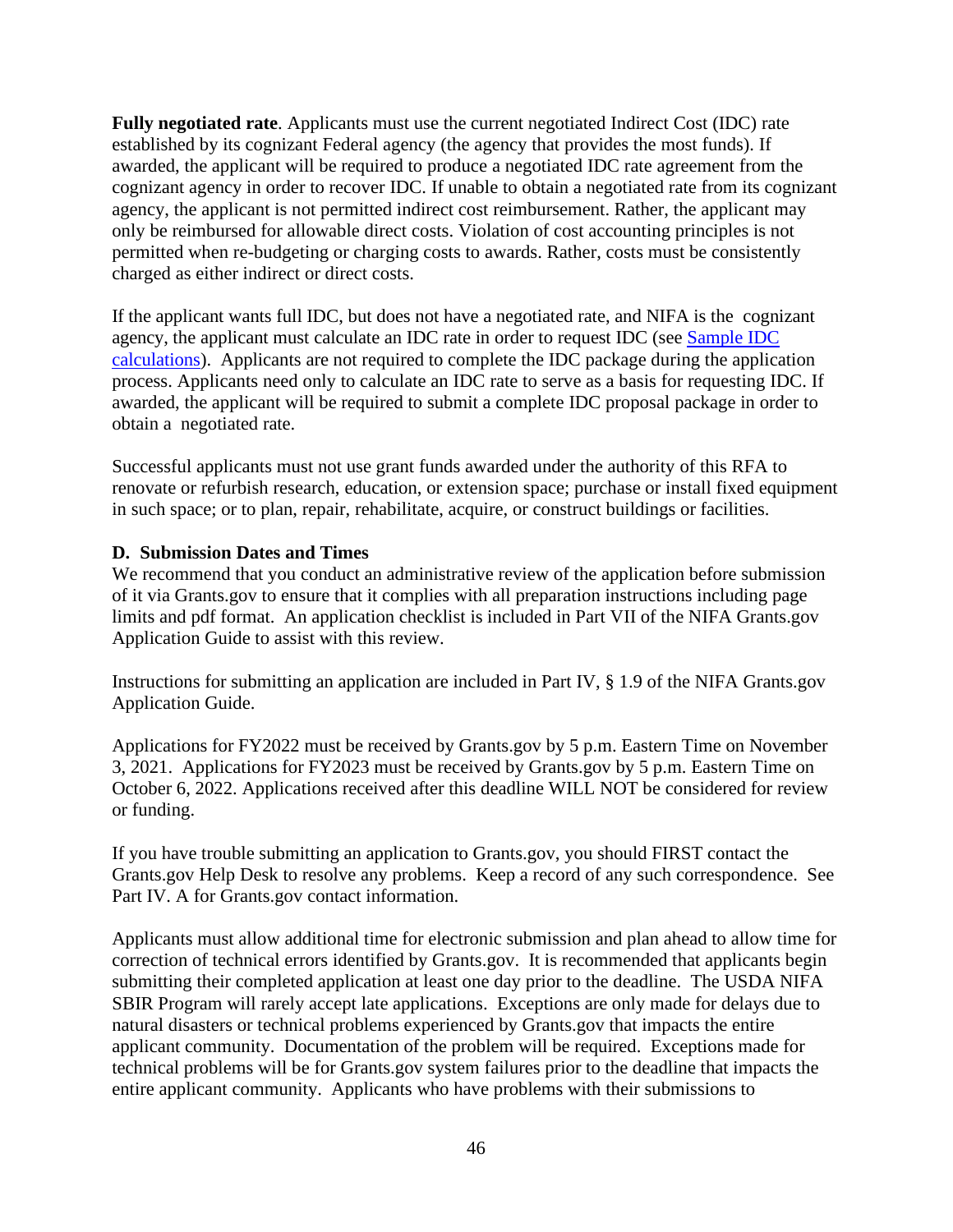Grants.gov must call the Grants.gov help desk to resolve the problems and keep a record of the following:

- 1. Grants.gov Tracking Numbers
- 2. Case numbers provided by Grants.gov
- 3. Any correspondence with Grants.gov regarding the submission problem
- 4. Any correspondence with SAM and Dunn and Bradstreet during the registration process

Once the application is successfully submitted to Grants.gov the applicant must forward the information above via email to [sbir@usda.gov.](mailto:sbir@usda.gov) Information obtained from the case number and correspondence will be used to verify if the submission problem was due to a Grants.gov system failure that impacted the entire applicant community or due to a problem with the applicant. This information will be used to determine the final decision to accept or not accept a late application.

We send email correspondence to the AR regarding the status of submitted applications. We strongly encourage you to provide accurate email addresses, where designated, on the SF-424 R&R Application for Federal Assistance.

If the AR has not received correspondence from NIFA regarding a submitted application within 30 days of the established deadline, contact  $s\text{bir@}$  usda.gov and request the application number that was assigned to the application. Failure to do so may result in the application not being considered for funding by the peer review panel. Once the application has been assigned an application number, you should cite this number on all future correspondence.

It is anticipated that the evaluation of SBIR Phase I applications will require approximately six months from submission deadline, and no information on application status will be available until final selections have been made. Both successful and unsuccessful applicants will be notified of final award decisions via email within approximately 6 months after the submission deadline.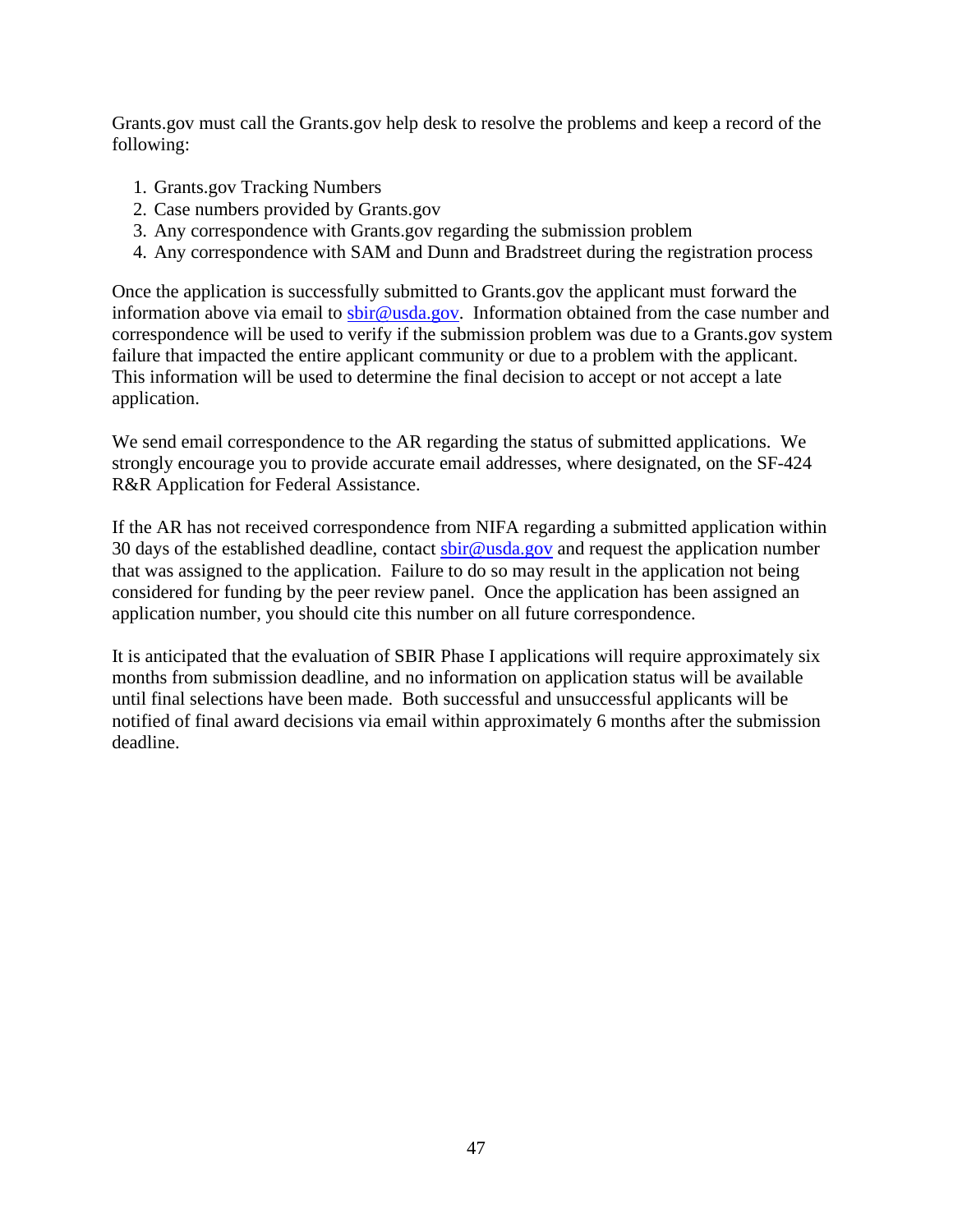# <span id="page-47-0"></span>**PART V. APPLICATION REVIEW REQUIREMENTS**

### <span id="page-47-1"></span>**A. NIFA's Evaluation Process**

NIFA evaluates each application in a two-part process. First, we screen each application to ensure that it meets the administrative requirements set forth in this RFA. All administrative requirements must be met in order for the application to proceed to the next level of review. Second, a scientific peer-review process will be used to technically evaluate applications that have met the administrative requirements using a review panel (see NIFA Peer Review Process).

### **Scientific Peer Review Process:**

NIFA selects reviewers for the review panel based upon their training and experience in relevant scientific, extension, or education fields, taking into account the following factors:

- 1. the level of relevant formal scientific, technical education, or extension experience of the individual, as well as the extent to which an individual is engaged in relevant research, education, or extension activities;
- 2. the need to include experts from various areas of specialization within relevant scientific, education, or extension fields;
- 3. the need to include other experts (e.g., producers, range or forest managers/operators, and consumers) who can assess the relevance of the applications to targeted audiences and program needs;
- 4. the need to include experts from a variety of organizational types (e.g., colleges, universities, industry, state and Federal agencies, and private profit and non-profit organizations) and geographic locations;
- 5. the need to maintain a balanced composition with regard to minority and female representation and equitable age distribution; and
- 6. the need to include reviewers who can judge the practical effective usefulness of each application to producers and the general public.

After each peer review panel has completed its deliberations, the responsible program staff of NIFA will recommend that your project is either approved for support from currently available funds or declined due to insufficient funds or unfavorable review.

NIFA reserves the right to negotiate with the PD/PI and/or the submitting organization or institution regarding project revisions (e.g., reductions in the scope of work, funding level, period, or method of support) before to recommending any project for funding.

After the review process has been completed, NIFA sends copies of reviews, *not* including the reviewers' identity, and a summary (if applicable) of the review panel comments to the PD.

*Conflicts of interest*. NIFA takes extreme care to prevent any actual or perceived conflicts of interest that may influence the review or evaluation (see [NIFA Peer Review Process for](https://nifa.usda.gov/resource/nifa-peer-review-process-competitive-grant-applications)  [Competitive Grant Applications\)](https://nifa.usda.gov/resource/nifa-peer-review-process-competitive-grant-applications).

# <span id="page-47-2"></span>**B. Evaluation Criteria**

NIFA anticipates that the evaluation of SBIR Phase I applications will require approximately six months from submission deadline. No information on application status will be available until NIFA makes the final selections. NIFA will notify both successful and unsuccessful applicants of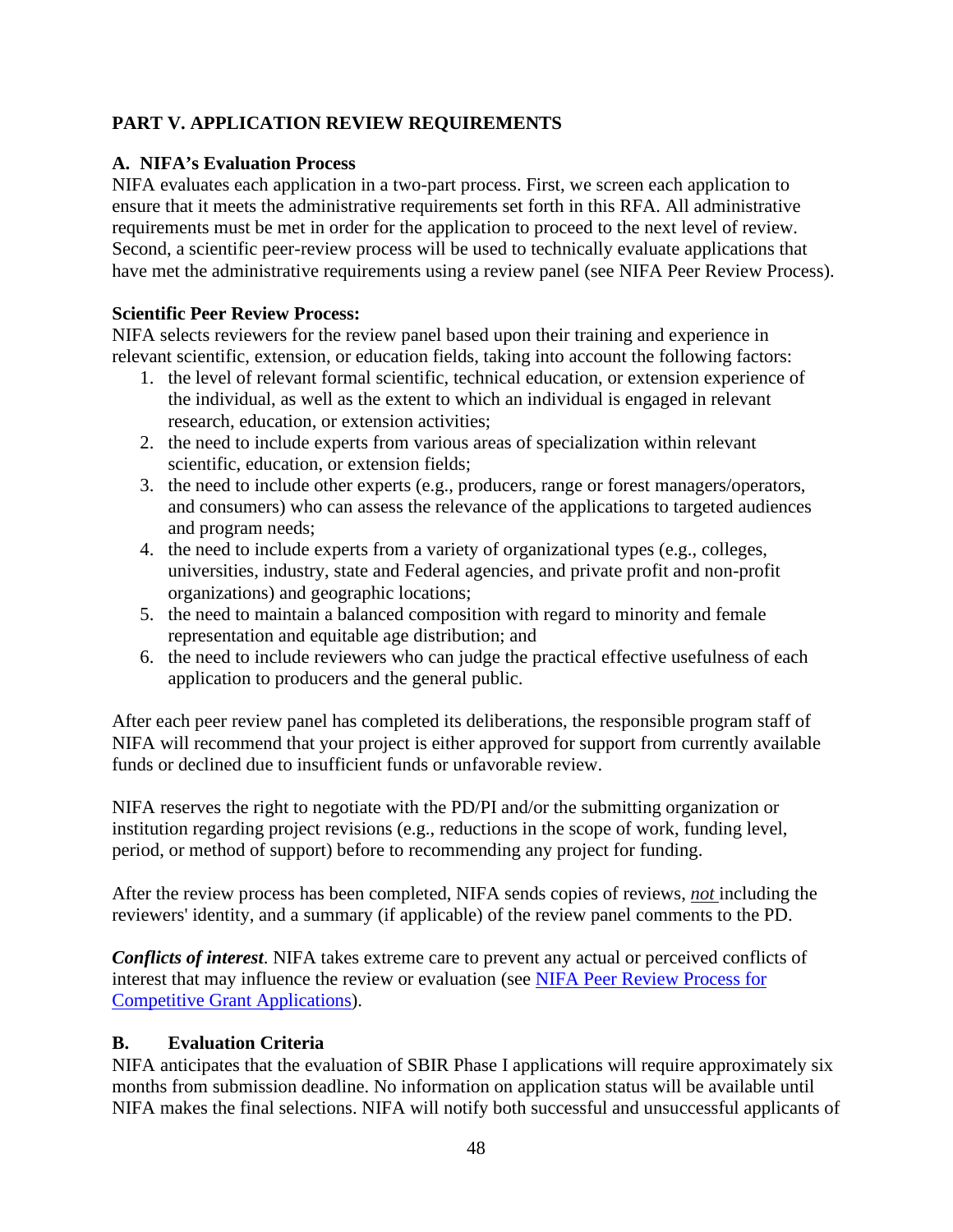final award decisions via email. For information about the status of a submitted application, see Part III § 6 of the Application Guide.

Applicants should be aware that applications that do not satisfy all of the screening criteria will be returned to the proposing entity without review. Returned applications may not be resubmitted (with or without revision) under this solicitation. The initial screening criteria are the following:

- a. The proposing firm must qualify as a small business concern and have received an SBC Control Number. USDA NIFA uses the Small Business Administration (SBA) SBIR company registry certification that the applicant is to provide with the application to confirm the applicant is a small business concern.
- b. The application must meet the Application Content and Format requirements as described in this RFA. This includes page length requirements, all required forms and all files in PDF.
- c. The proposed budget must be within the dollar ceiling identified in this RFA.
- d. The proposed Phase I project must fall within one of the USDA NIFA SBIR topic areas.
- e. An application must contain adequate scientific/technical and market opportunity information that clearly states the project plan and objectives. USDA NIFA reserves the right not to submit for review any application that it finds to have insufficient information

NIFA will use the following criteria to evaluate proposals submitted in response to this RFA that pass the screening criteria described above:

# 1. **Phase I Scientific and Technical Feasibility**

- a. Project objectives and outcomes are clearly described, adequate, and appropriate. All project components (i.e., research and commercialization) are reflected in one or more project objectives;
- b. Proposed approach, procedures, or methodologies are innovative, original, clearly described, suitable, and feasible;
- c. Expected results or outcomes are clearly stated, measurable, and achievable within the allotted time frame requested by the applicant;
- d. Proposed research fills knowledge gaps that are critical to the development of new innovations to address the stated problem or issue;
- e. Proposed research is up-to-date on the current state of the art (i.e., literature reviews have been completed);
- f. Proposed research includes agriculturally-related Manufacturing and/or Energy Efficiency and/or Alternative and Renewable Energy technologies;
- g. Proposed research incudes documentation to support access to facilities, equipment or expertise.

# 2. **Market Potential**

a. Does the outcome of the proposed activity lead to a marketable product, service or process that warrants significant USDA SBIR support?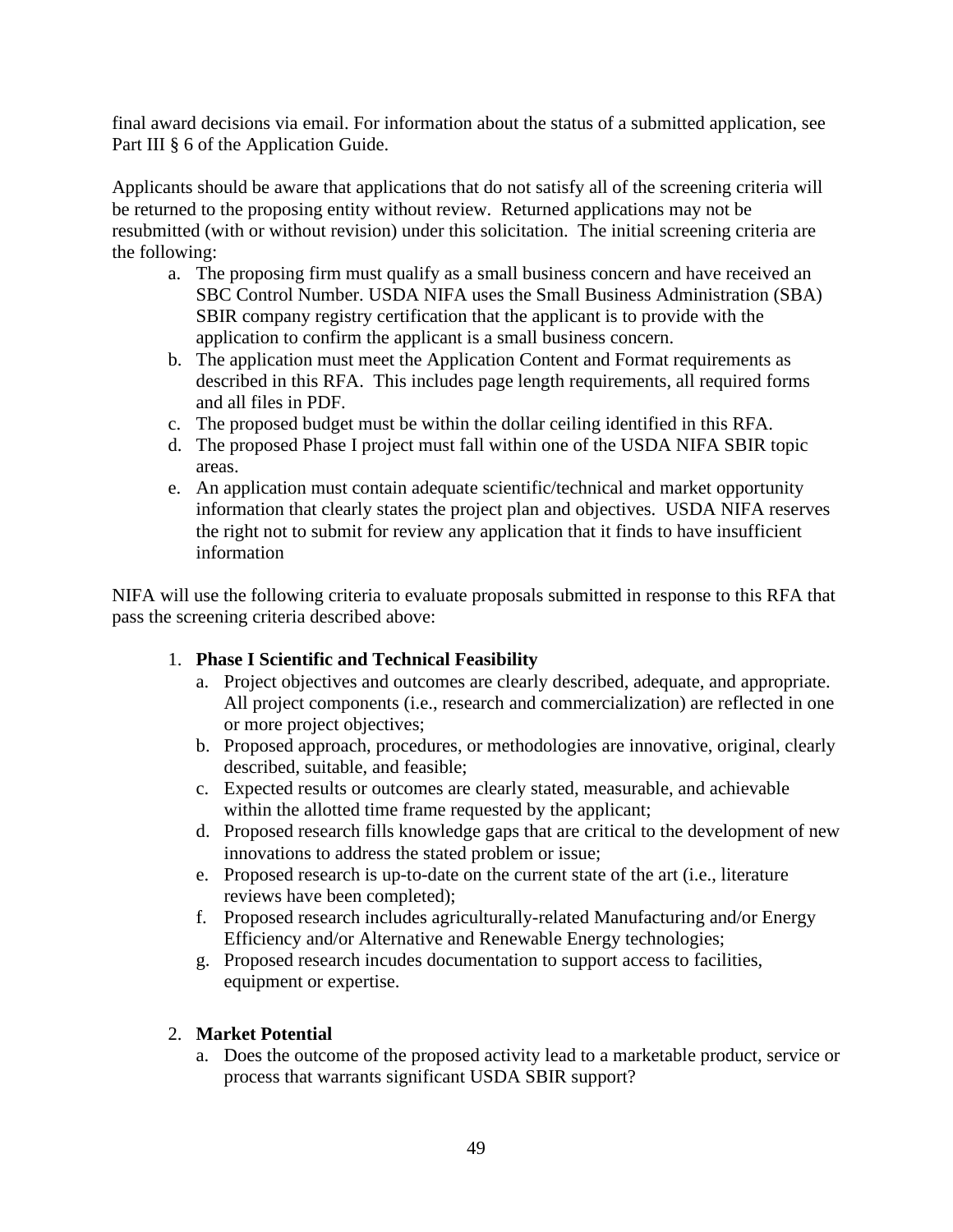- b. Has the proposing firm provided adequate information to validate the market opportunity? Is there enough information to validate the market opportunity? Has the proposing firm included information that indicates they understand business economics and market drivers in the target industry?
- c. Given the stage of the proposed effort, is the team well-balanced between technical and business skills?
- d. Has the proposing firm successfully commercialized SBIR supported innovations where prior awards have been made?
- e. Does the application demonstrate that the company has initiated dialogue with relevant stakeholders (potential customers or end users, strategic partners or investors) for the proposed innovation and that a legitimate business opportunity may exist should the technology prove feasible through the inclusion of letters of support? Does the application clearly justify why letters of support are not being included due to business considerations as it relates to the technical and commercial aspects of the innovation?

# 3. **Importance of the Problem**

- a. There is sufficient justification for the importance of the problem
- b. The proposed project is in the public interest

# 4. **Investigator and Resource Qualifications**

- a. Roles of key personnel are clearly defined;
- b. Key personnel have sufficient scientific and business expertise to complete the proposed project, and where appropriate, partnerships with other disciplines and institutions are established;
- c. PD and Co-PD biographic information/resumes provide relevant employment history;
- d. Support personnel, facilities, and instrumentation are sufficient;
- e. A clear plan is articulated for project management, including time allocated for attainment of objectives and delivery of products, maintenance of partnerships and collaborations, and a strategy to enhance communication, data sharing, and reporting among members of the project team;
- f. Consultants, subcontractors, or CRADA cooperators that are involved in the project have provided letters verifying their willingness to participate in the project;
- g. Personnel on subcontract(s) and consulting agreement(s) have defined roles and responsibilities.

# 5. **Budget**

- a. The budget is appropriate for the proposed project; and
- b. There is sufficient budget detail to indicate clearly how the funds would be utilized

# 6. **Duplication**

a. There is no duplication of any ongoing or previous research by the small business firm or by other researchers; and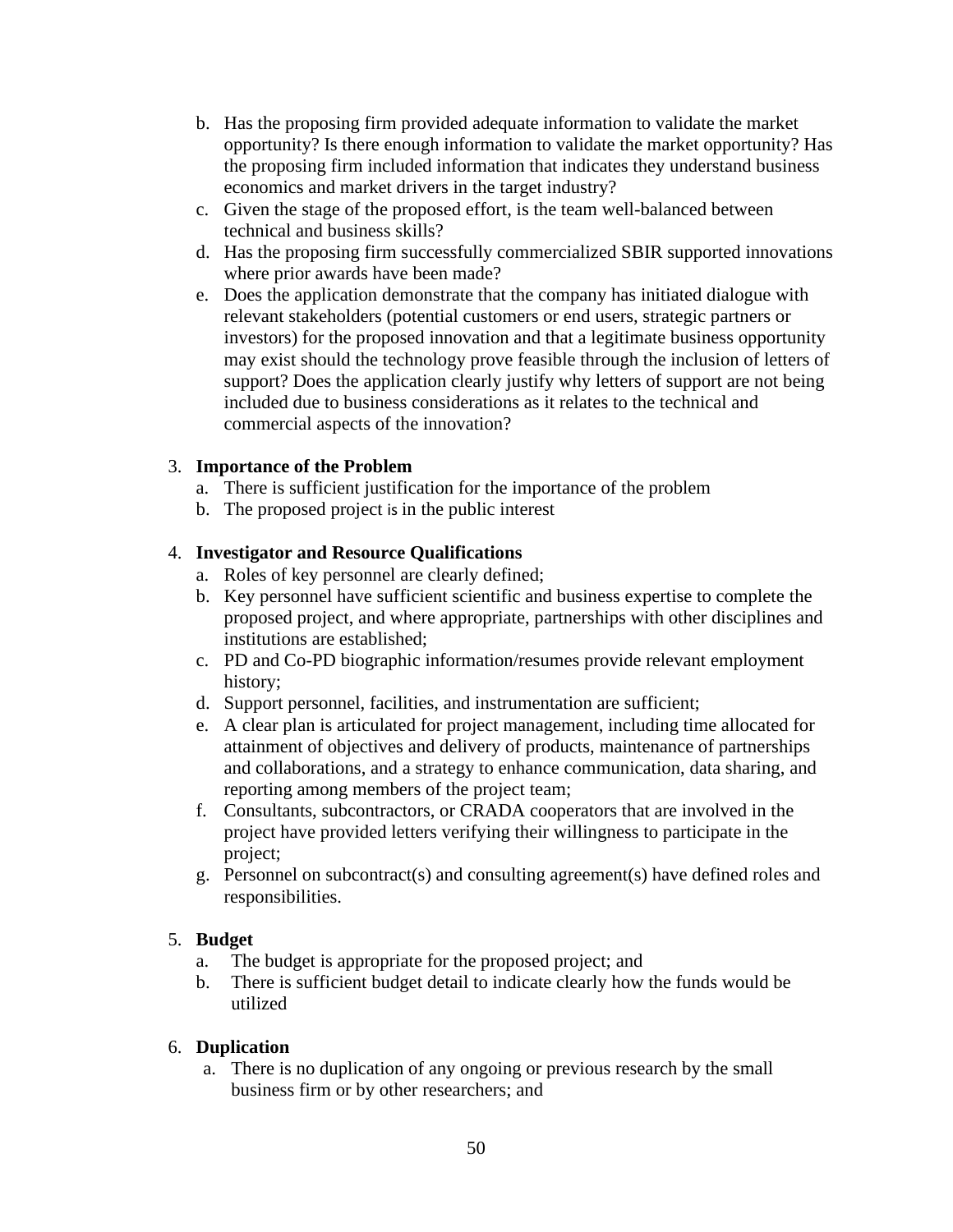b. Application clearly indicates how the proposed technology would differ significantly

NIFA uses an electronic Peer Review System (PRS) that allows reviewers of the application the ability to provide comments, scores and recommendations to SBIR staff. NIFA provides guidance and instructions to the reviewers on how to access PRS and that the following review criteria serves as the basis for the review. Approximately equal consideration will be given to each criterion, except for items (A) and (B) which will receive twice the value of any of the other items.

Additional factors that will be considered in the review process are whether an application involves a CRADA with a USDA or other Federal laboratory or contains letters of support that demonstrate that the company has initiated dialogue with relevant stakeholders (potential customers or end users, strategic partners or investors) for the proposed innovation and that a legitimate business opportunity may exist should the technology prove feasible. In the event that two or more applications are of approximately equal merit, the existence of a CRADA with a USDA or other Federal laboratory or a follow-on funding commitment for Phase III will be an important consideration to break the tie.

# <span id="page-50-0"></span>**C. Proprietary Information**

Information contained in unsuccessful applications will remain the property of the applicant. The Government may, however, retain copies of all applications. Public release of information in any application submitted will be subject to existing statutory and regulatory requirements. If proprietary information is provided by an applicant in an application, which constitutes a trade secret, proprietary commercial or financial information, confidential personal information or data affecting the national security, it will be treated in confidence, to the extent permitted by law. This information must be clearly marked by the applicant with the term "confidential proprietary information," and the following legend must appear on each PDF attachment submitted as a part of the application: "These data shall not be disclosed outside the Government and shall not be duplicated, used or disclosed in whole or in part for any purpose other than evaluation of this application. If a funding agreement is awarded to this applicant as a result of or in connection with the submission of these data, the Government shall have the right to duplicate, use or disclose the data to the extent provided in the funding agreement and pursuant to applicable law. This restriction does not limit the Government's right to use information contained in the data if it is obtained from another source without restriction. The data subject to this restriction are contained on pages of this application."

Any other legend may be unacceptable to the Government and may constitute grounds for removing the application from further consideration without assuming any liability for inadvertent disclosure. The Government will limit dissemination of such information to within official channels.

USDA NIFA, by law, is required to make the final decision as to whether the information is required to be kept in confidence. Information contained in unsuccessful applications will remain the property of the applicant. However, USDA NIFA will retain for three years one file copy of all applications received. Public release of information for any application submitted will be subject to existing statutory and regulatory requirements. The legislation reauthorizing the SBIR Program strengthened the protection of awardee firms relative to maintaining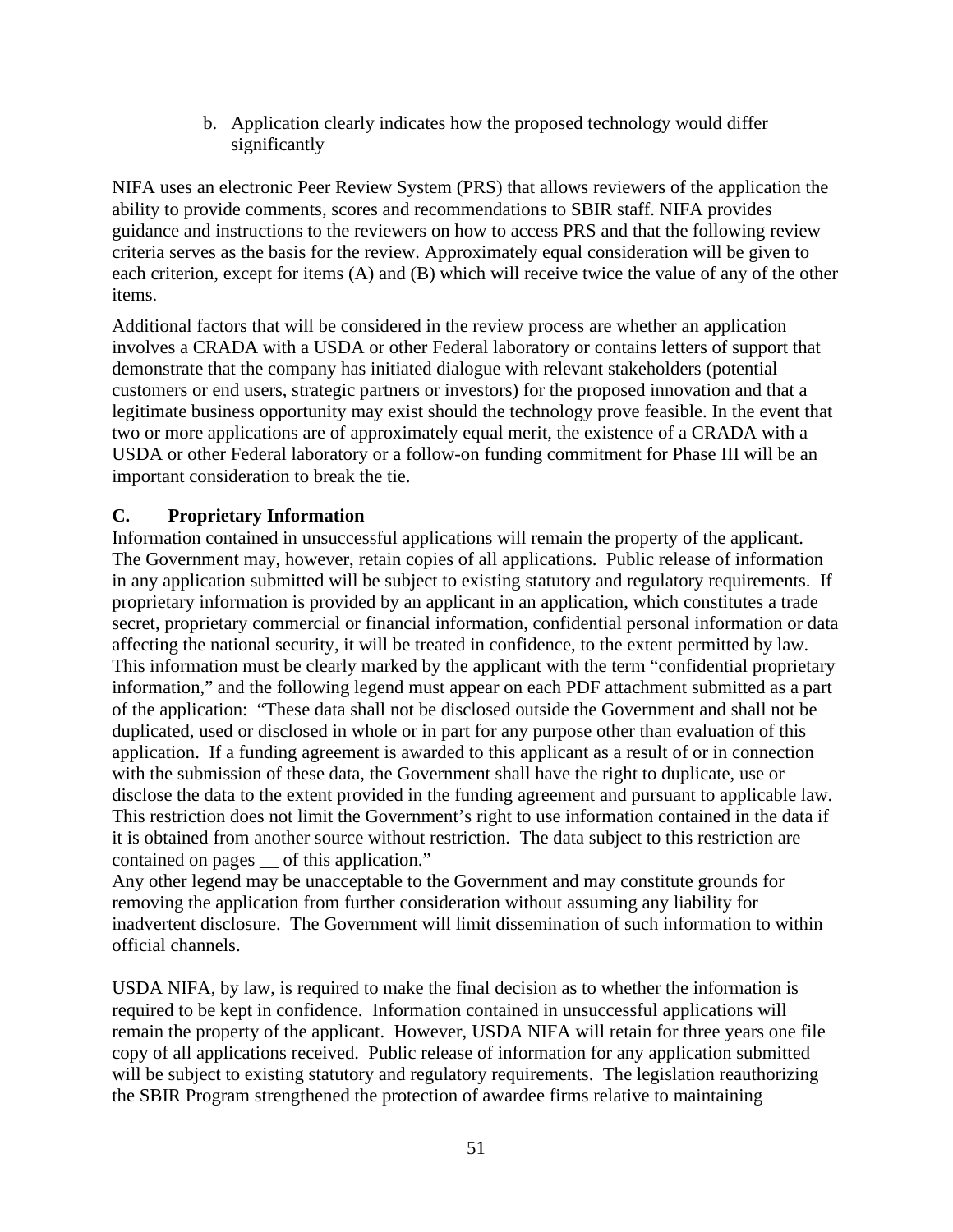confidentiality of proprietary information for a period of four years after the end of the grant period. However, any application which is funded will be considered an integral part of the award and normally will be made available to the public upon request through the Freedom of Information Act, except for designated proprietary information.

The inclusion of proprietary information is discouraged unless it is necessary for the proper evaluation of the application. If proprietary information is to be included, it should be limited, set apart from other text on a separate page, and keyed to the text by numbers. It should be confined to a few critical technical items which, if disclosed, could jeopardize the obtaining of foreign or domestic patents. Trade secrets, salaries, or other information that could jeopardize commercial competitiveness should be similarly keyed and presented on a separate page. Applications or reports that attempt to restrict dissemination of large amounts of information may be found unacceptable by USDA NIFA.

### <span id="page-51-0"></span>**D. Rights in Technical Data**

Rights in technical data, including software developed under the terms of any funding agreement resulting from an application submitted in response to this solicitation, shall remain with the grantee. However, the Government shall have the limited right to use such data for Governmental purposes and shall not release such data outside the Government without permission of the grantee for a period of four years from completion of the project under which the data were generated. Effective at the conclusion of the four-year period, the Government shall retain a royalty-free license for Governmental use of any technical data delivered under the agreement, whether patented or not.

# *Rights in Data Developed Under SBIR Funding Agreement.*

The Act provides for "retention by an SBC of the rights to data generated by the concern in the performance of an SBIR award."

1. Each agency must refrain from disclosing SBIR technical data to outside the Government (except reviewers) and especially to competitors of the SBC, or from using the information to produce future technical procurement specifications that could harm the SBC that discovered and developed the innovation.

2. SBIR agencies must protect from disclosure and non-governmental use all SBIR technical data developed from work performed under an SBIR funding agreement for a period of not less than four years from delivery of the last deliverable under that agreement (either Phase I, Phase II, or Federally-funded SBIR Phase III) unless, subject to paragraph (3) of this section, the agency obtains permission to disclose such SBIR technical data from the awardee or SBIR applicant. Agencies are released from obligation to protect SBIR data upon expiration of the protection period except that any such data that is also protected and referenced under a subsequent SBIR award must remain protected through the protection period of that subsequent SBIR award. For example, if a Phase III award is issued within or after the Phase II data rights protection period and the Phase III award refers to and protects data developed and protected under the Phase II award, then that data must continue to be protected through the Phase III protection period. Agencies have discretion to adopt a protection period longer than four years. The Government retains a royalty-free license for Government use of any technical data delivered under an SBIR award, whether patented or not. This section does not apply to program evaluation.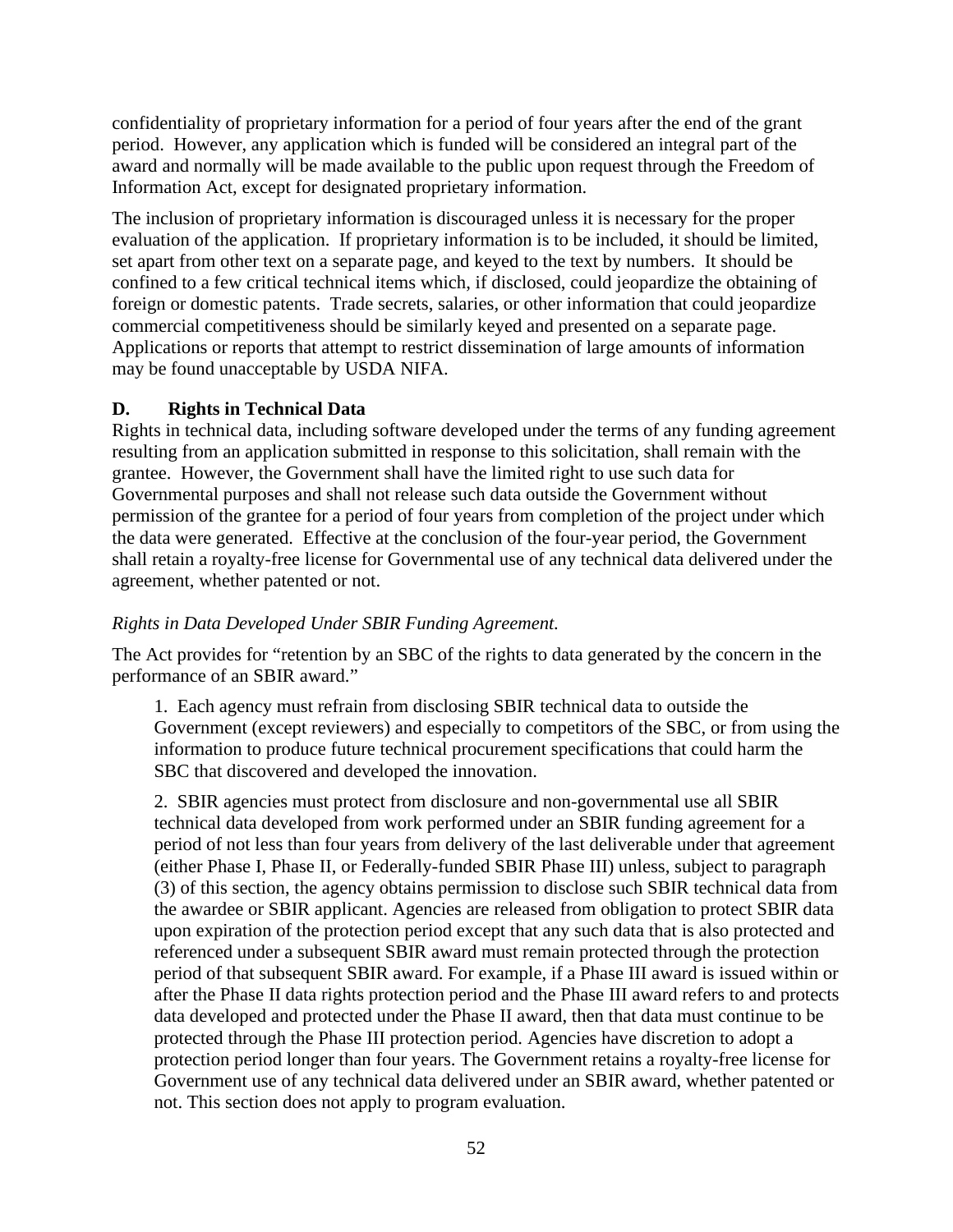3. SBIR technical data rights apply to all SBIR awards, including subcontracts to such awards, that fall within the statutory definition of Phase I, II, or III of the SBIR Program, as described in §4 of this Policy Directive. The scope and extent of the SBIR technical data rights applicable to Federally funded Phase III awards is identical to the SBIR data rights applicable to Phases I and II SBIR awards. The data rights protection period lapses only:

a. Upon expiration of the protection period applicable to the SBIR award; or

b. By agreement between the awardee and the agency.

# <span id="page-52-0"></span>**E. Copyrights**

Grantees also should assert copyright in scientific and technical articles based on data produced under the grant where necessary to effect journal publication or inclusion in proceedings associated with professional activities. Journal or other copyright practices are acceptable unless the copyright policy prevents the grantee from making copies for its own use. Proper acknowledgement of public funding in published scientific articles, manuscripts, presentations and press releases is critical for the success of the agency's programs. Please use the following language to acknowledge NIFA support in such publications and associated presentations, as appropriate:

"This research was supported [in part] by the intramural research program of the U.S. Department of Agriculture, National Institute of Food and Agriculture, [insert program type Small Business Innovative Research, etc., and accession number, if applicable]."

The recipient must also include a disclaimer in all publications and presentations stating the following:

"The Findings and Conclusions in This Preliminary [Publication/Presentation/Blog] Have Not Been Formally Disseminated by the U.S. Department of Agriculture and Should Not Be Construed to Represent Any Agency Determination or Policy."

Presentations should include this disclaimer on the title slide in similar font and size to the name and title of the presenter.

If the grantee plans to issue a press release concerning the outcome of NIFA grant-supported research, they should notify NIFA in advance to allow for coordination. Publications resulting from work performed under a NIFA grant-supported project must be included as part of the annual or final progress report submitted to NIFA. When publications are available electronically, electronic access information should be provided.

# <span id="page-52-1"></span>**F. Patents and Inventions**

Allocation of rights to inventions shall be in accordance with [35 U.S.C. 202-](https://uscode.house.gov/view.xhtml?req=(title:35%20section:202%20edition:prelim)%20OR%20(granuleid:USC-prelim-title35-section202)&f=treesort&edition=prelim&num=0&jumpTo=true)206 and the Department of Commerce implementing regulations entitled "Rights to Inventions Made by Nonprofit Organizations and Small Business Firms under Government Grants, Contracts and Cooperative Agreements" at 37 C.F.R. Part 401. These regulations provide that small businesses normally may retain the principal worldwide patent rights to any invention developed with USDA NIFA support. USDA NIFA receives a royalty-free license for Federal Government use, reserves the right to require the patentee to license others in certain circumstances, and requires that anyone exclusively licensed to sell the invention in the United States must normally manufacture it domestically. To the extent authorized by [35 U.S.C. 205,](https://uscode.house.gov/view.xhtml?req=(title:35%20section:205%20edition:prelim)%20OR%20(granuleid:USC-prelim-title35-section205)&f=treesort&edition=prelim&num=0&jumpTo=true) USDA NIFA will not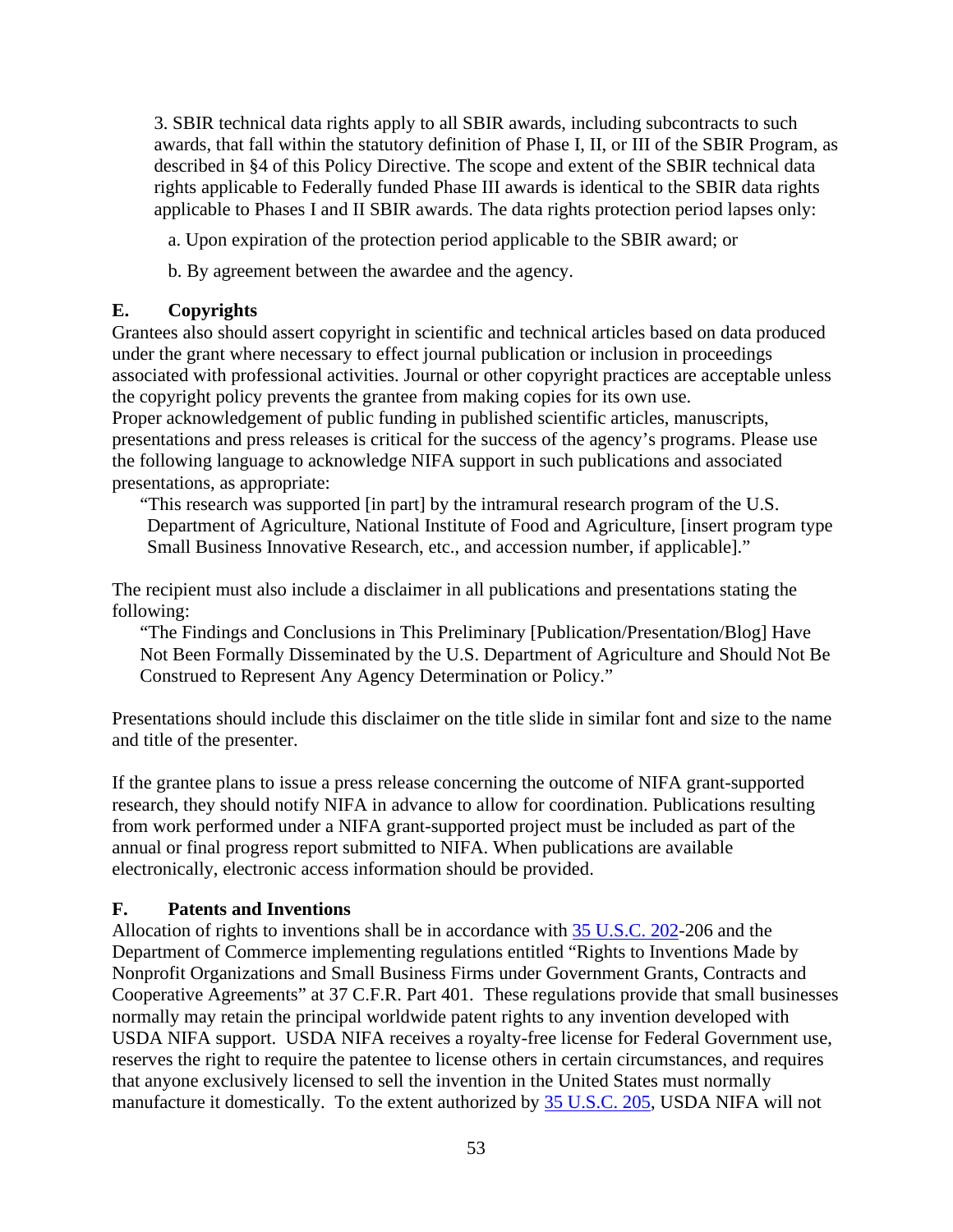make public any information disclosing a USDA-supported invention for a four-year period to allow the grantee a reasonable time to file an initial patent application. Additional information may be obtained by contacting:

Michael Fitzner, Acting Director of Planning, Accountability, and Reporting National Institute of Food and Agriculture Email: [Michael.Fitzner@usda.gov](mailto:Michael.Fitzner@usda.gov)

SBIR awardees must report inventions to the awarding agency within two months of the inventor's report to the awardee. The reporting of inventions must be made through submission to Interagency Edison (www.iedison.gov). Specific instructions for invention reporting are contained in the agency's terms and conditions, a copy of which can be provided upon request.

# <span id="page-53-0"></span>**G. Research Involving Special Considerations**

A number of situations frequently encountered in the conduct of scientific research require the submission of special information for a particular project. Since some types of research targeted for SBIR support have high probability of involving human subjects at risk or vertebrate animals, special instructions follow:

If the proposed research will involve human subjects at risk or vertebrate animals, the application must so indicate by checking "Yes" on the RR OtherProjectInfo form found in § IV. Further, in the event that the project is funded, the applicant may be required to have the research plan reviewed and approved by the appropriate review board or committee. It is suggested that applicants contact local universities, colleges, or nonprofit research organizations which have established such reviewing mechanisms to have this service performed.

Guidelines to be applied and observed when conducting such research are outlined below.

- 1. Human Subjects at Risk Regulations issued by the Department of Agriculture to be used in safeguarding the rights and welfare of human subjects used in research supported with USDA grant funds are contained in [45 CFR Part 46](https://www.ecfr.gov/cgi-bin/retrieveECFR?gp=1&SID=dfb643d3b5fcd56a2821e00debb03667&ty=HTML&h=L&mc=true&n=pt45.1.46&r=PART#sp45.1.46.a) and USDA regulations set forth in [7 CFR Part 1\(c\).](https://www.ecfr.gov/cgi-bin/text-idx?SID=dfb643d3b5fcd56a2821e00debb03667&mc=true&node=pt7.1.1c&rgn=div5) All nonexempt research projects involving human subjects must be approved by an Institutional Review Board prior to commencing actual substantive work.
- 2. Animal Care The performing organization must comply with the Animal Welfare Act [\(7 U.S.C. 2131-](https://uscode.house.gov/view.xhtml?req=(title:7%20section:2131%20edition:prelim)%20OR%20(granuleid:USC-prelim-title7-section2131)&f=treesort&edition=prelim&num=0&jumpTo=true)2156); Public Law 89-544, 1996 and the regulations issued by the Department of Agriculture in [9 CFR parts 1,](https://www.ecfr.gov/cgi-bin/text-idx?SID=dfb643d3b5fcd56a2821e00debb03667&mc=true&node=pt9.1.1&rgn=div5) [2,](https://www.ecfr.gov/cgi-bin/text-idx?SID=dfb643d3b5fcd56a2821e00debb03667&mc=true&node=pt9.1.2&rgn=div5) [3](https://www.ecfr.gov/cgi-bin/text-idx?SID=dfb643d3b5fcd56a2821e00debb03667&mc=true&node=pt9.1.3&rgn=div5) and [4.](https://www.ecfr.gov/cgi-bin/text-idx?SID=dfb643d3b5fcd56a2821e00debb03667&mc=true&node=pt9.1.4&rgn=div5) In the case of domesticated farm animals housed under farm conditions, the grantee must adhere to the principles stated in the Guide for the Care and Use of Agricultural Animals in Agricultural Research and Teaching, Federation of Animal Sciences Societies, 1999. In the event a project involving the use of living vertebrate animals results in a grant award, funds will be released only after a qualified Institutional Animal Care and Use Committee has approved the project.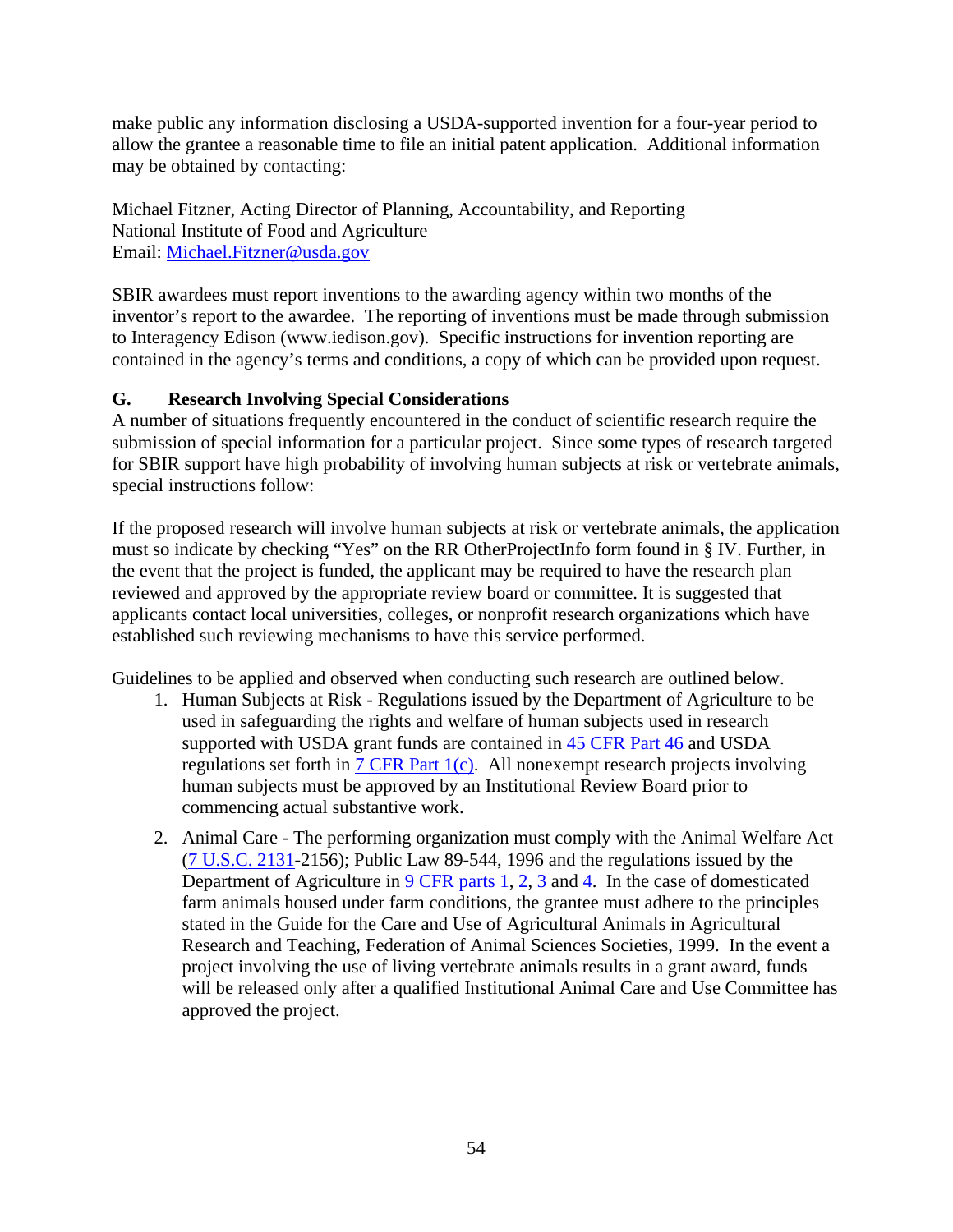# <span id="page-54-0"></span>**H. Grantee Commitments**

Upon issuance of a research grant by USDA NIFA, the awardee will be required to make certain legal commitments through acceptance of the award document and the terms and conditions attached thereto, as well as any project-specific terms or conditions outlined.

### <span id="page-54-1"></span>**I. Additional Information**

- 1. This RFA is intended for informational purposes and reflects current planning. If there is any inconsistency between the information contained herein and the terms of any resulting SBIR funding agreement, the terms and conditions of the funding agreement are controlling.
- 2. Before the award of an SBIR funding agreement, USDA NIFA requires the submission of certain organizational management, personnel, and financial information to assure responsibility of the applicant, including certification that the proposing organization is in compliance with the Civil Rights Act of 1964. These forms will be provided to the small business concern by the Office of Grants Financial Management, NIFA, prior to the forwarding of the funding agreement for acceptance. The information contained in both forms must normally be submitted on a one-time basis only. It is anticipated that all Phase I awardees will be required to submit the above information. Please note that USDA NIFA will not issue an award until all requested organizational management and financial information has been received. Delaying or failing to submit this information could result in the application not being funded.

Under Federal law it is USDA NIFA's responsibility to ensure Federal funds are disbursed in accordance with Federal regulations. USDA NIFA reserves the right to enact additional oversight controls on awardees deemed to be high risk based on organizational management, personnel, and financial information provided.

- 3. If an applicant or a grantee is contemplating any type of transaction involving the entity (i.e., merger, spin-off or sale), it is advised that the applicant or the grantee contact one of the SBIR NPLs (see Part VII of the RFA) for knowledge of how the transaction may affect a potential grant or the grant, as applicable.
- 4. USDA NIFA is not responsible for any monies expended by the applicant prior to the award of any funding agreement.
- 5. This RFA is not an offer by USDA NIFA and does not obligate USDA NIFA to make any specific number of awards. Also, awards under this program are contingent upon the availability of funds.
- 6. Unsolicited applications will not be accepted under the SBIR program.
- 7. The applicant must provide the total number of employees for the organization and its subsidiaries and/or parent company, if applicable.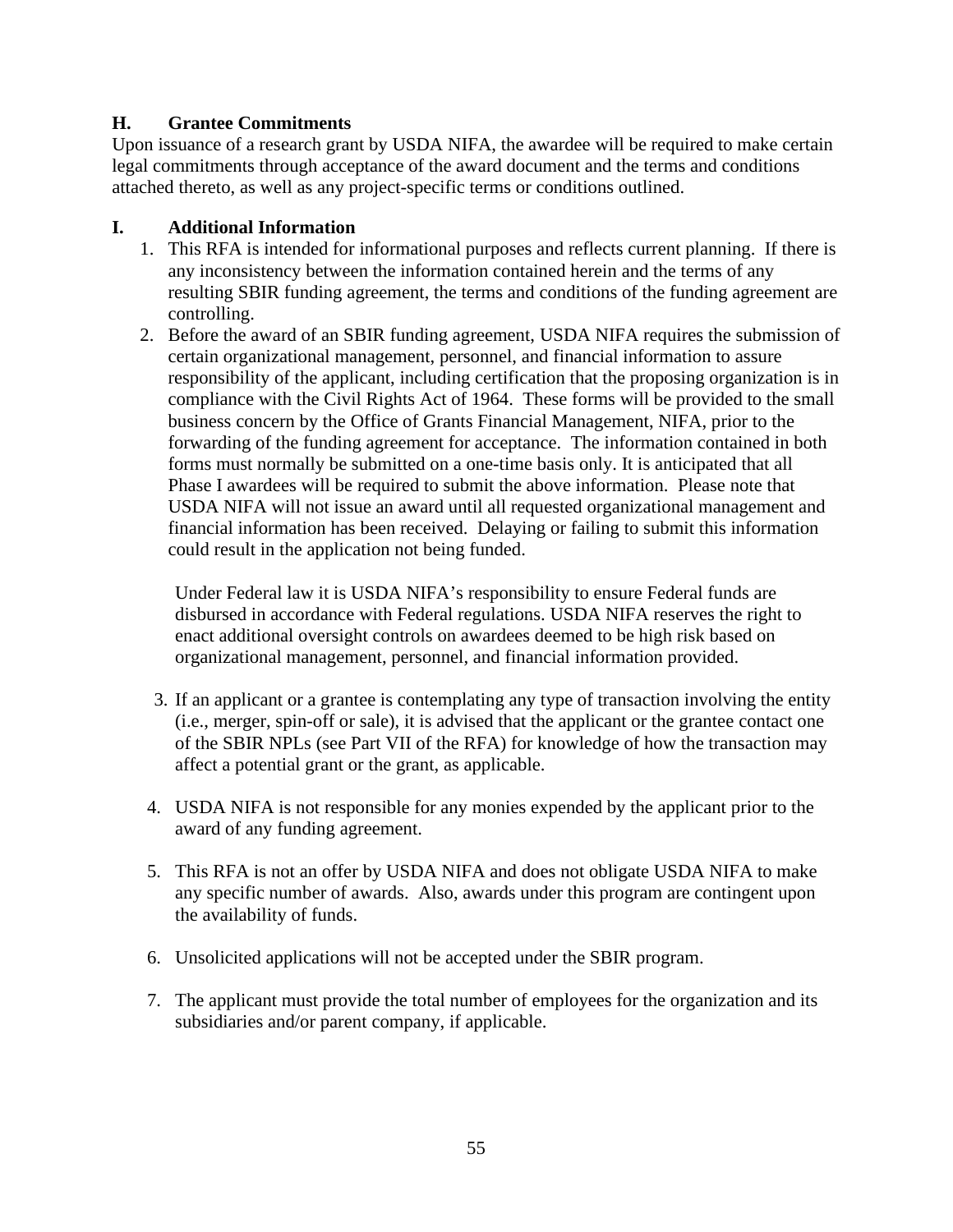# <span id="page-55-0"></span>**J. Organizational Management Information**

Applicants must submit specific management information relating to an applicant prior to an award and update the information as needed. Applicants may only have to update their information if they had previously provided the information under this or another NIFA program. NIFA provides the requisite forms during the pre-award process. Although an applicant may be eligible for award under this program, there are factors that may exclude an applicant from receiving federal financial and nonfinancial assistance and benefits under this program (e.g., debarment or suspension of an individual, or a determination that an applicant is not responsible).

# <span id="page-55-1"></span>**K. Application Disposition**

Applicants may withdraw at any time before NIFA makes a final funding decision. NIFA will retain all applications, including withdrawn applications and unfunded applications.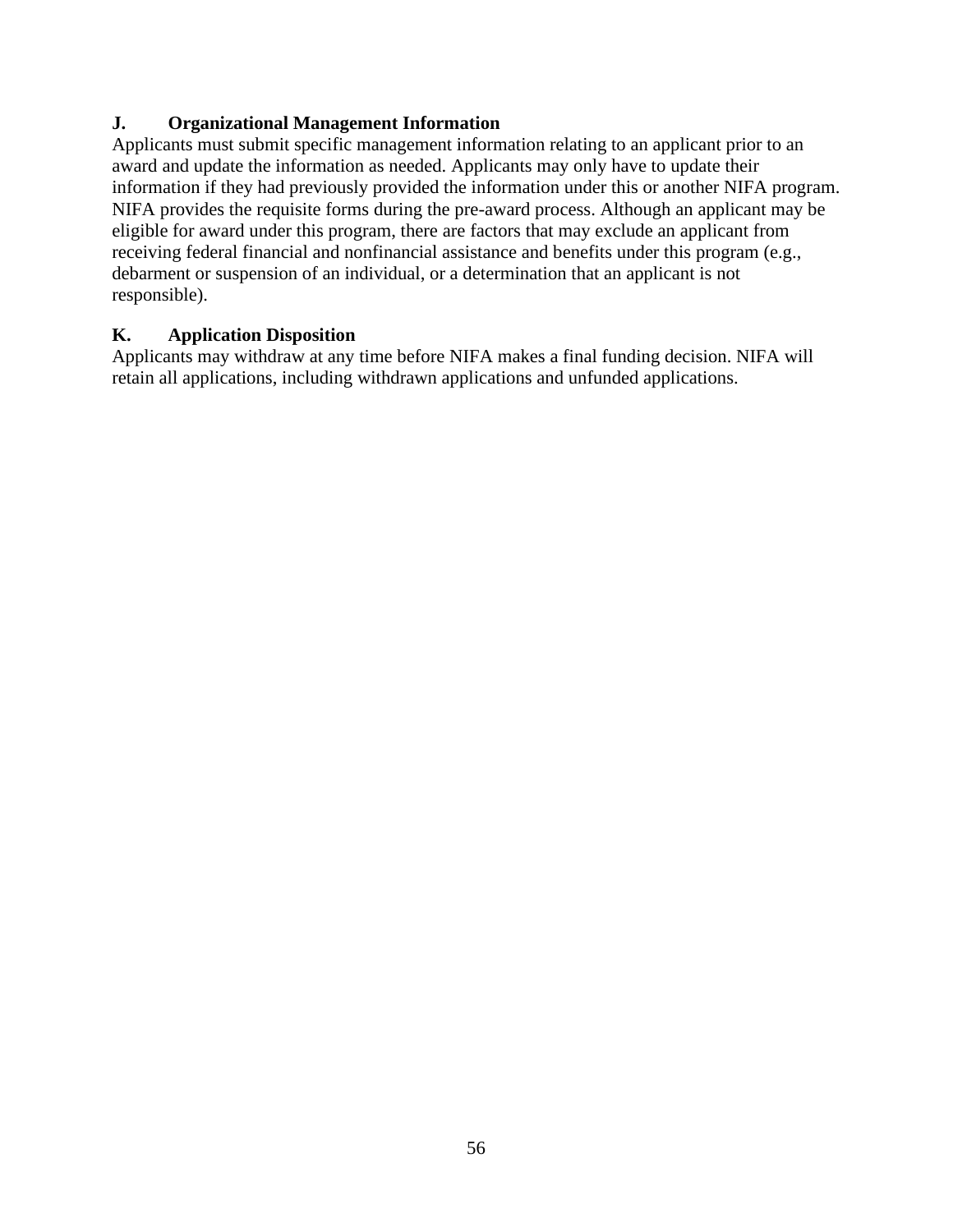# <span id="page-56-0"></span>**PART VI. AWARD ADMINISTRATION**

# <span id="page-56-1"></span>**A. General**

Within the limit of funds authorized, the NIFA awarding official will make grants to responsible and eligible applicants whose applications are judged most meritorious under the procedures set forth in this RFA. The date specified by the NIFA awarding official as the effective date of the grant must be no later than September 30 of the federal fiscal year in which the project is approved for support and funds are appropriated for such purpose, unless otherwise permitted by law. The project need not be initiated on the grant effective date, but as soon thereafter as practical so that project goals may be attained within the funded project period. All funds granted by NIFA under this RFA may be used only for the purpose for which they are granted in accordance with the approved application and budget, regulations, terms and conditions of the award, applicable federal cost principles, USDA assistance regulations, and NIFA General Awards Administration Provisions[,7 CFR part 3430,](https://www.ecfr.gov/cgi-bin/text-idx?SID=1a74011311d649ff6313ca273791b131&mc=true&node=pt7.15.3430&rgn=div5) subparts A through E.

*Award Notice*. The award document will provide pertinent instructions and information as described in [2 CFR § 200.211](https://www.ecfr.gov/cgi-bin/retrieveECFR?gp=&SID=c44a1f8f16917d78ba5ba676eac5fdc3&mc=true&r=SECTION&n=se2.1.200_1211) (see [NIFA's Terms and Conditions\)](https://nifa.usda.gov/terms-and-conditions).

# <span id="page-56-2"></span>**B. Administrative and National Policy Requirements**

Several federal statutes and regulations apply to grant applications and the projects outlined in this RFA (some are listed here: [Federal Regulations\)](https://nifa.usda.gov/federal-regulations). Unless specifically noted by statue or award-specific requirements, [NIFA Policy Guide](https://nifa.usda.gov/policy-guide) applies to all NIFA awards.

# <span id="page-56-3"></span>**C. Expected Program Outputs and Reporting Requirements**

The output and reporting requirements are included in the award terms and conditions (see <https://www.nifa.usda.gov/business/awards/awardterms.html>for information about NIFA award terms). If there are any program or award-specific award terms, those, if any, will be identified in the award.

# **SBIR Phase I Technical Reports**

For all Phase I awards, an interim technical progress report must be submitted at approximately the mid-point in the project. In addition, a comprehensive final technical report must be submitted within 120 days following expiration of the Phase I grant. These reports will be submitted electronically per the award terms and conditions to [sbir@usda.gov.](mailto:sbir@usda.gov)

Please note: All technical reports are held confidential for a period covering four years after the termination of the project. As such, proprietary information may be included in the interim and final technical reports when necessary to provide the USDA NIFA SBIR staff adequate information to evaluate the outcome of the project.

# **REEport**

Grantees are to submit initial project information and annual and summary reports to NIFA's electronic, Web-based inventory system, REEport, that facilitates both grantee submissions of project outcomes and public access to information on Federally-funded projects. The details of these reporting requirements are included in the award terms and conditions (see REEport Guide for Project Directors). Please note: Reports submitted via REEport will be placed in the USDA Current Research Information System (CRIS) database. CRIS is an online public database meant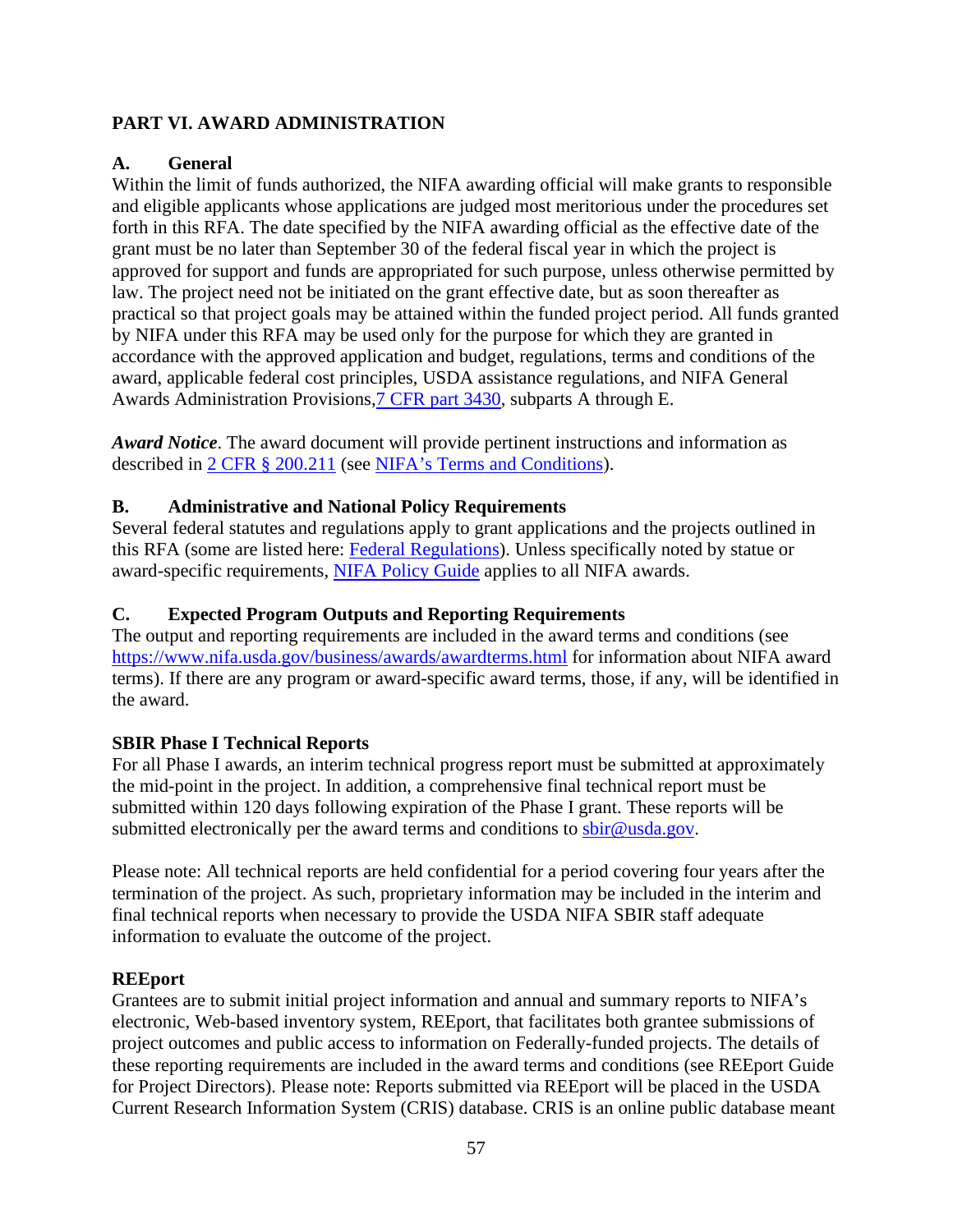to provide information to the general public on all awards made by USDA NIFA. As such, proprietary information should not be included in these reports. Additionally, a REEport submission does not meet the requirements for the interim and final technical report as these are additional reports required under the terms and conditions for the grant.

### **Federal Financial Management Requirements**

Grantees are expected to comply with applicable federal financial management requirements included in the award's terms and conditions, 7 CFR 3403, 48 CFR part 31 and 2 CFR part 200. Below is a list of major requirements. Failure to comply could trigger significant audit liability and require global reconstruction of the grantees accounting system.

*Separation of Funds.* To avoid commingling of funds, grantees must establish a unique account(s) in their accounting system to capture and accumulate funding and related costs of the grant, apart from other federal and non-federal grants, projects and cost centers.

*Timekeeping.* To support direct and indirect labor charges, grantees must maintain hourly timesheets that encompass all hours worked and not worked on a daily basis. The timesheet should identify the: (a) grant, project or cost center being worked on; (b) number of hours worked on each; (c) description of work performed; and (d) Paid Time Off (PTO) hours. The total hours recorded each day should coincide with an individual's employment status in accordance with established policy (i.e., full-time employees work 8 hours each day, etc.).

*Paid Time Off (PTO)*. Grantees may not directly charge a grant for time not spent working on the grant. Therefore, PTO (i.e., vacation, holiday, sick and other paid leave) is not recoverable directly from grants, but rather must be allocated to all grants, projects and cost centers over an entire cost accounting period.

*Full-Time University and other Organization Appointments.* The effort and compensation of individuals budgeted to work on grants, but who also hold full-time appointments at a university or another organization, may not exceed 100 percent. If applicable, it is necessary to: (a) obtain a letter releasing the individual from their full-time appointment. The release should be reflected in the organizations official payroll distribution system; (b) limit effort on the grant to time periods not covered by the full-time appointment; (c) or remove and replace with alternative research personnel. In addition, the primary employment of the Project Director/Principal Investigator (PD/PI) must be with the small business concern at the time of award and during the conduct of the proposed research. Eligible primary employment means that more than one-half (51%) of the PD's/PI's time is spent in the employ of the small business during the award period of performance. Primary employment with the small business precludes the applicant as a fulltime employee with another organization or academic institution. While the PD/PI must work more than one-half (51%) of his/her time for the small business during the entire grant period, there is no time requirement for the PD's/PI's work on the proposed research.

*Owners of Closely-Held Corporations (Limited Liability Companies, Partnerships, SCorporations, etc.)*. Owners of closely held corporations whose compensation is charged directly or indirectly to federal awards, must take their compensation in the form of W-2 supported salaries or guaranteed payments in order to: (a) trigger expense recognition in the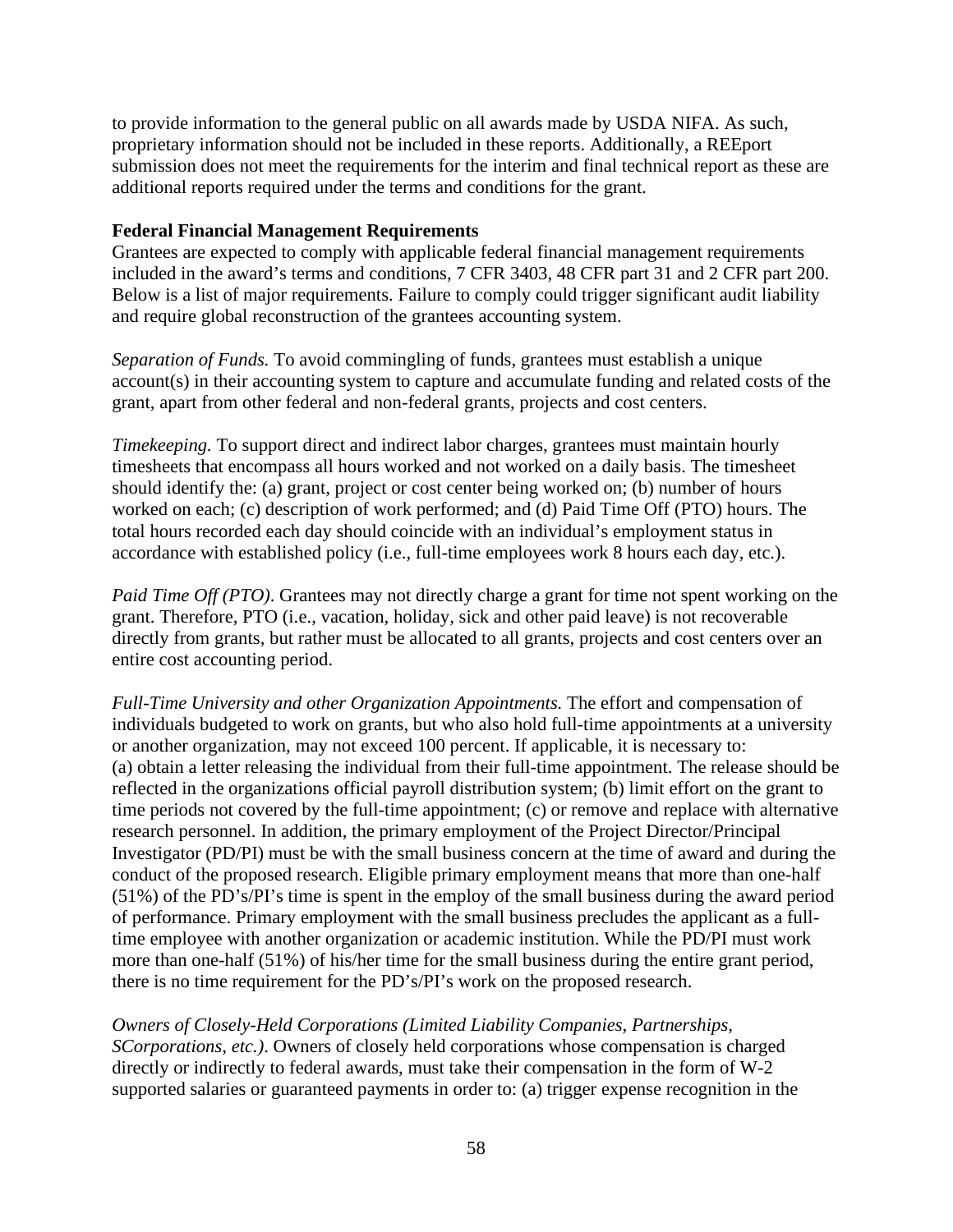accounting system; (b) ensure all compensation is reflected in grant-specific ledgers; and (c) to create a clear audit trail.

*Consistent Treatment of Costs*. Grantees must treat costs consistently across all federal and nonfederal grants, projects and cost centers. For example, grantees may not direct-charge federal grants for costs typically considered indirect in nature, unless done consistently. Examples of indirect costs include: administrative salaries, rent, accounting fees, utilities, etc. In most cases, the cost to develop an accounting system adequate to justify direct charging of the aforementioned items outweighs the benefits. As a result, use of an indirect cost rate is the most effective mechanism to recover these costs and not violate federal financial requirements of consistency, allocability and allowability. Additional guidance on indirect cost calculations can be found at [https://nifa.usda.gov/indirect-costs.](https://nifa.usda.gov/indirect-costs)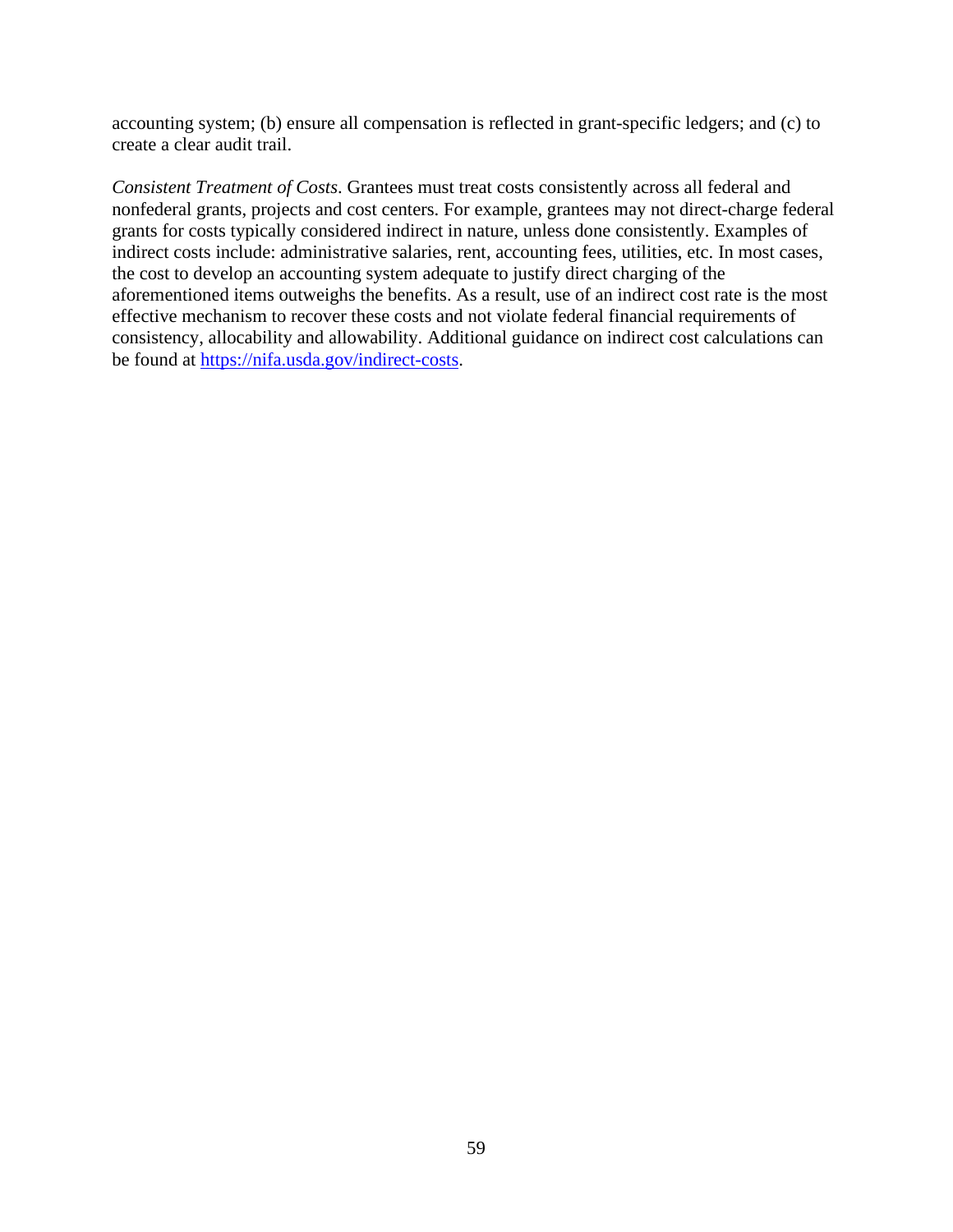# <span id="page-59-0"></span>**PART VII. OTHER INFORMATION**

# <span id="page-59-1"></span>**A. Use of Funds and Changes in Budget**

*Delegation of fiscal responsibility.* Unless the terms and conditions of the award state otherwise, awardees may not in whole or in part delegate or transfer to another person, institution, or organization the responsibility for use or expenditure of award funds.

*Changes in Budget or Project Plans*. In accordance with [2 CFR § 200.308,](https://www.ecfr.gov/cgi-bin/text-idx?SID=3af89506559b05297e7d0334cb283e24&mc=true&node=se2.1.200_1308&rgn=div8) awardees must request prior approval from NIFA for the following program or budget-related reasons (the awardee is subject to the terms and conditions identified in the award):

- 1. Change in the scope or the objective of the project or program without prior written approval (even if there is no associated budget revision requiring);
- 2. Change in a key person specified in the application or the federal award;
- 3. Disengagement from the project for more than three months, or a 25 percent reduction in time devoted to the project;
- 4. Inclusion of costs that require prior approval in accordance with [2 CFR § 200.400](https://www.ecfr.gov/cgi-bin/text-idx?SID=dc069d42776cd3451f66232d56026057&mc=true&node=pt2.1.200&rgn=div5#sp2.1.200.e)  [Subpart E \(Cost Principles\),](https://www.ecfr.gov/cgi-bin/text-idx?SID=dc069d42776cd3451f66232d56026057&mc=true&node=pt2.1.200&rgn=div5#sp2.1.200.e) or [45 CFR Part 75 Appendix IX,](https://www.ecfr.gov/cgi-bin/text-idx?node=pt45.1.75#ap45.1.75_1521.ix) (Principles for Determining Costs Applicable to Research and Development under Awards and Contracts with Hospitals), or [48 CFR,](https://www.ecfr.gov/cgi-bin/text-idx?SID=4d9d83a5cef52c19c5ff83421fa48a4b&mc=true&tpl=/ecfrbrowse/Title48/48tab_02.tpl) unless waived by the federal awarding agency,
- 5. [48 CFR Part 31,](https://www.ecfr.gov/cgi-bin/text-idx?SID=4d9d83a5cef52c19c5ff83421fa48a4b&mc=true&node=pt48.1.31&rgn=div5) Contract Cost Principles and Procedures;
- 6. Transfer of funds budgeted for participant support costs to other categories of expense (2 [CFR § 200.456](https://www.ecfr.gov/cgi-bin/text-idx?SID=875f7422535a157681c65d5ff44deb32&mc=true&node=pt2.1.200&rgn=div5#se2.1.200_1456) Participant support costs);
- 7. Sub-awarding, transferring or contracting out of any work under a federal award, including fixed amount sub-awards (see [2 CFR § 200.333,](https://www.ecfr.gov/cgi-bin/text-idx?SID=9eaf9554e1f32bf0d83aca55646e9b7e&mc=true&node=pt2.1.200&rgn=div5#se2.1.200_1333) Fixed Amount Sub-awards), unless described in the application and funded in the approved federal awards. This provision does not apply to the acquisition of supplies, material, equipment, or general support services;
- 8. Changes in the approved cost-sharing or matching provided by the non-federal entity; and
- 9. The need for additional federal funds to complete the project.

# <span id="page-59-2"></span>**B. Confidential Aspects of Applications and Awards**

When an application results in an award, it becomes a part of NIFA transaction records, which are available to the public. Information that the Secretary of Agriculture determines to be confidential, privileged, or proprietary in nature will be held in confidence to the extent permitted by law. Therefore, applicants should clearly mark any information within the application they wish to have considered as confidential, privileged, or proprietary. NIFA will retain a copy of an application that does not result in an award for three years. Such an application will be released only with the consent of the applicant or to the extent required by law. An applicant may withdraw at any time prior to the final action thereon.

# <span id="page-59-3"></span>**C. Regulatory Information**

This program is not subject to the provisions of [Executive Order 12372,](https://www.ecfr.gov/cgi-bin/text-idx?SID=0b37e8c84a4efb59ea63d99c6e78803e&mc=true&node=se24.3.570_1612&rgn=div8) which requires intergovernmental consultation with state and local officials. Under the provisions of the [Paperwork Reduction Act of 1995](https://uscode.house.gov/view.xhtml?req=granuleid:USC-prelim-title44-section3501&num=0&edition=prelim) [\(44 U.S.C. Chapter 35\)](http://uscode.house.gov/view.xhtml?path=/prelim@title44/chapter35&edition=prelim), the collection of information requirements contained in this notice have been approved under [OMB Document No. 0524-](https://www.federalregister.gov/documents/2018/10/29/2018-23552/submission-for-omb-review-comment-request) [0039.](https://www.federalregister.gov/documents/2018/10/29/2018-23552/submission-for-omb-review-comment-request)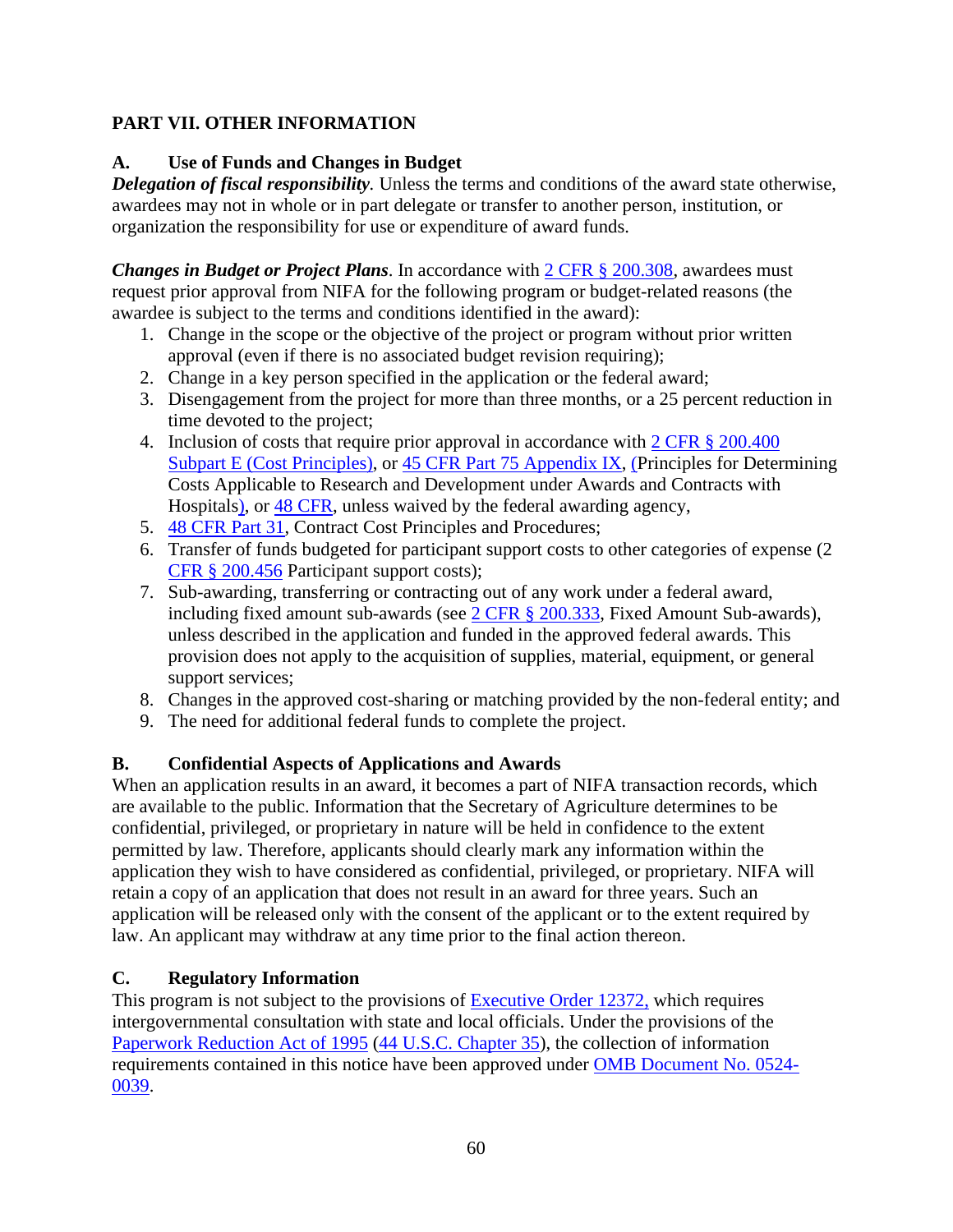# **APPENDIX I: AGENCY CONTACT**

#### <span id="page-60-0"></span>**Program Contacts**

| <b>Name</b>                                  | <b>Email</b>                  | <b>Telephone</b>   |
|----------------------------------------------|-------------------------------|--------------------|
| <b>8.1 Forests and Related Resources</b>     |                               |                    |
| Dr. Daniel Cassidy                           | Patrick.Cassidy@usda.gov      | $(202)$ 906-0614   |
| <b>8.2 Plant Production and Protection-</b>  |                               |                    |
| $Biology -$                                  |                               |                    |
| Dr. Kari Perez                               | Kari.Perez@usda.gov           | $(816) 550 - 8047$ |
| <b>8.3 Animal Production and Protection</b>  |                               |                    |
| Dr. Robert Smith &                           | Robert.M.Smith@usda.gov       | $(202)$ 445-3468   |
| <b>Dr. Frank Siewerdt</b>                    | Frank.Siewerdt@usda.gov       | $(816)$ 329-9745   |
| <b>8.4 Conservation of Natural Resources</b> |                               |                    |
| Dr. James Dobrowolski                        | James.Dobrowolski@usda.gov    | $(202)$ 420-8918   |
| Dr. Sandeep Kumar                            | Sandeep.Kumar@usda.gov        |                    |
| <b>8.5 Food Science and Nutrition</b>        |                               |                    |
| Dr. Lydia Kaume                              | Lydia.Kaume@usda.gov          | $(816) 642 - 4607$ |
| <b>8.6 Rural and Community</b>               |                               |                    |
| <b>Development</b>                           |                               |                    |
| Dr. Keith Harris                             | Keith.Harris@usda.gov         |                    |
| 8.7 Aquaculture                              |                               |                    |
| Dr. Timothy Sullivan                         | Timothy.Sullivan@usda.gov     | $(816)$ 527-5434   |
| <b>8.8 Biofuels and Biobased Products</b>    |                               |                    |
| Dr. David Songstad                           | David.Songstad@usda.gov       | $(816)$ 412-7422   |
| 8.12 Small and Mid-Size Farms                |                               |                    |
| Dr. Denis Ebodaghe                           | Denis.Ebodaghe@usda.gov       | $(202)$ 445-5460   |
| <b>8.13 Plant Production and Protection</b>  |                               |                    |
| - Engineering                                |                               |                    |
| Dr. Victoria Finkenstadt                     | Victoria.Finkenstadt@usda.gov | $(816)$ 520-8456   |
| <b>Dr. Steven Thomson</b>                    | Steven.J.Thomson@usda.gov     | $(816)$ 908-3310   |
| <b>SBIR Program Coordinator</b>              |                               |                    |
| <b>Melinda Coffman</b>                       | Melinda.Coffman@usda.gov      | $(816) 854 - 0299$ |
| <b>SBIR General Mailbox</b>                  | sbir@usda.gov                 |                    |

For administrative questions related to

- [Grants.gov,](https://www.grants.gov/) see Part IV of this RFA
- Other RFA or application questions, please email grantapplicationquestions @usda.gov
- Awards under this RFA, please email awards@usda.gov

#### **U.S. Postal Mailing Address:**

National Institute of Food and Agriculture U.S. Department of Agriculture P.O. Box 419205, MS 10000 Kansas City, MO 64141-6205

### **Courier/Package Delivery Address:**

National Institute of Food and Agriculture United States Department of Agriculture 2312 East Bannister Road, MS 10000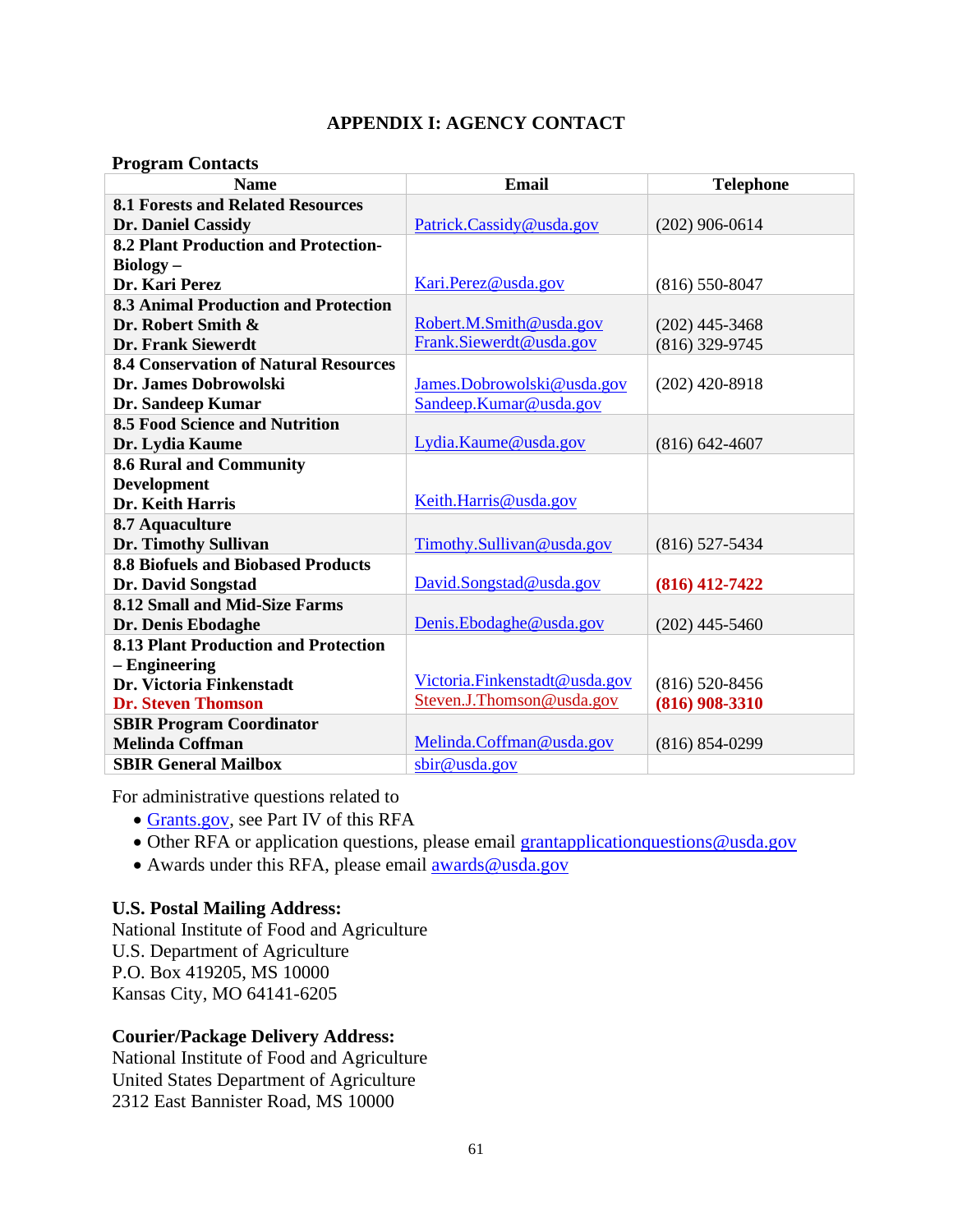|  |  |  |  |  | APPENDIX II: GLOSSARY OF TERMS |
|--|--|--|--|--|--------------------------------|
|--|--|--|--|--|--------------------------------|

<span id="page-61-0"></span>

| <b>Name</b>                                           | <b>Acronyms</b> |
|-------------------------------------------------------|-----------------|
| <b>Authorized Organizational Representative</b>       | <b>AR</b>       |
| <b>Catalog of Federal Domestic Assistance</b>         | <b>CFDA</b>     |
| <b>Cooperative Research and Development Agreement</b> | <b>CRADA</b>    |
| <b>Data Management Plan</b>                           | <b>DMP</b>      |
| <b>Historically Underutilized Business Zone</b>       | <b>HUBZone</b>  |
| <b>Indirect Costs</b>                                 | <b>IDC</b>      |
| <b>National Institute of Food and Agriculture</b>     | <b>NIFA</b>     |
| <b>National Program Leader</b>                        | <b>NPL</b>      |
| <b>Project Director</b>                               | <b>PD</b>       |
| <b>Project Narrative</b>                              | PN              |
| <b>Project Summary</b>                                | <b>PS</b>       |
| <b>Research and Development</b>                       | R&D             |
| <b>Request for Application</b>                        | <b>RFA</b>      |
| <b>Research and Development</b>                       | R&D             |
| <b>Research, Education, and Economics</b>             | <b>REE</b>      |
| <b>Small Business Administration</b>                  | <b>SBA</b>      |
| <b>Small Business Concern</b>                         | <b>SBC</b>      |
| <b>Technical and Business Assistance</b>              | <b>TABA</b>     |
| <b>United States Department of Agriculture</b>        | <b>USDA</b>     |